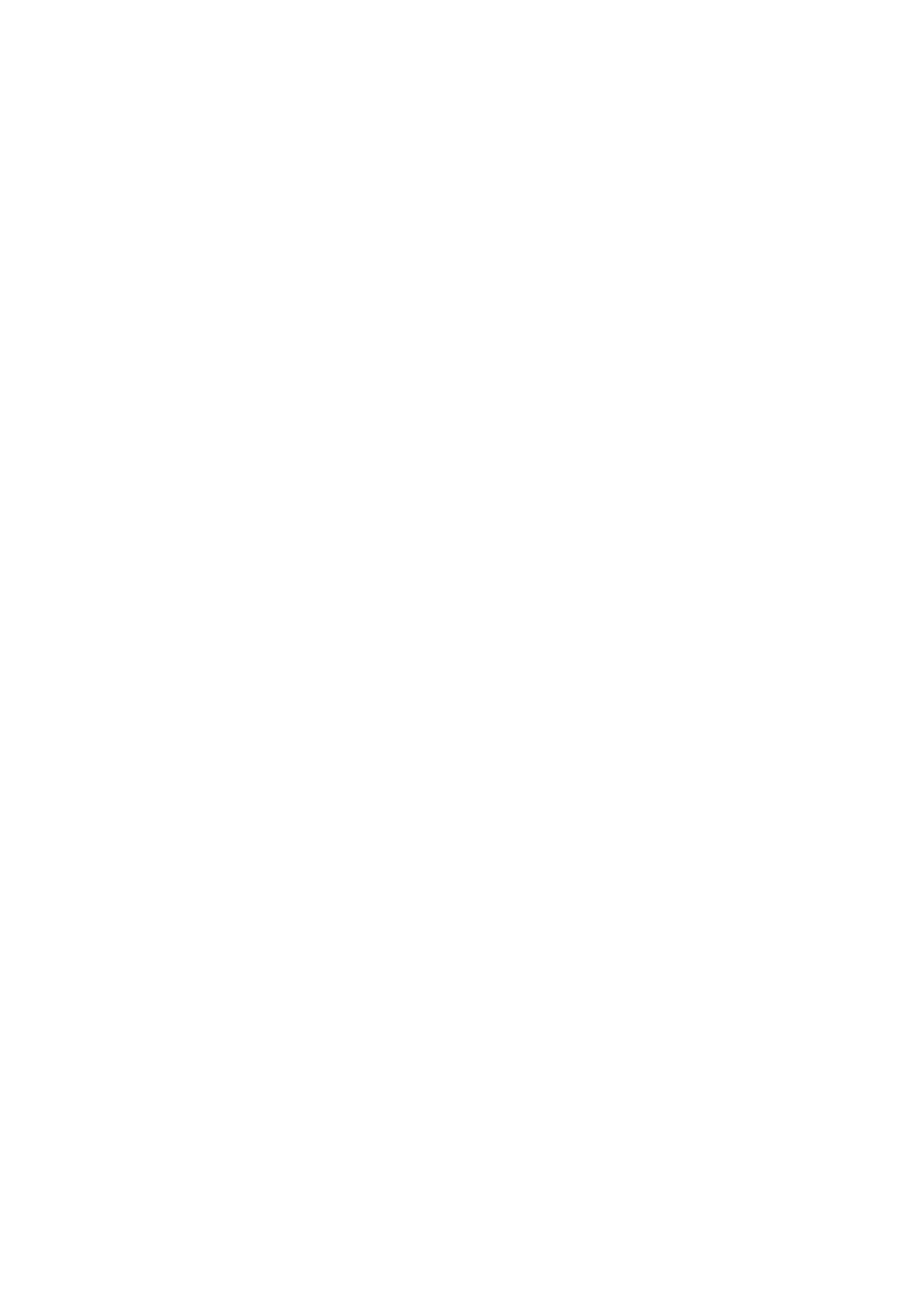



Ellan Vannin

# **EUROPEAN UNION AND T RADE ACT 2019**

# **Index**

|                 | Section                                                                |    |  |
|-----------------|------------------------------------------------------------------------|----|--|
|                 | Introductory                                                           | 7  |  |
| $\mathbf{1}$    |                                                                        |    |  |
| 2               |                                                                        |    |  |
| 3               |                                                                        |    |  |
|                 | Exit day                                                               | 8  |  |
| $\overline{4}$  |                                                                        |    |  |
|                 | IP completion day                                                      | 9  |  |
| 4A              |                                                                        |    |  |
|                 | Repeal of the European Communities (Isle of Man) Act 1973              | 9  |  |
| 5               |                                                                        |    |  |
|                 | Savings for implementation period                                      | 9  |  |
| 5A              | Saving for European Communities (Isle of Man) Act 1973 for             |    |  |
|                 |                                                                        |    |  |
| 5B              | Saving for, and interpretation of, Manx legislation for implementation |    |  |
|                 |                                                                        |    |  |
|                 | Retention of saved EU law at end of implementation period              | 10 |  |
| 6               | Saving for statutory documents made under the European Communities     |    |  |
|                 |                                                                        |    |  |
| 7               |                                                                        |    |  |
| 8               | Saving for rights etc. under section 2(1) of the European Communities  |    |  |
|                 |                                                                        |    |  |
| 9               |                                                                        |    |  |
| 9Α              |                                                                        |    |  |
| 10              |                                                                        |    |  |
| 11              |                                                                        |    |  |
|                 | Further aspects of withdrawal                                          | 16 |  |
| 11A             | General implementation of the remainder of withdrawal agreement16      |    |  |
| 11 <sub>B</sub> |                                                                        |    |  |
| 11C             |                                                                        |    |  |

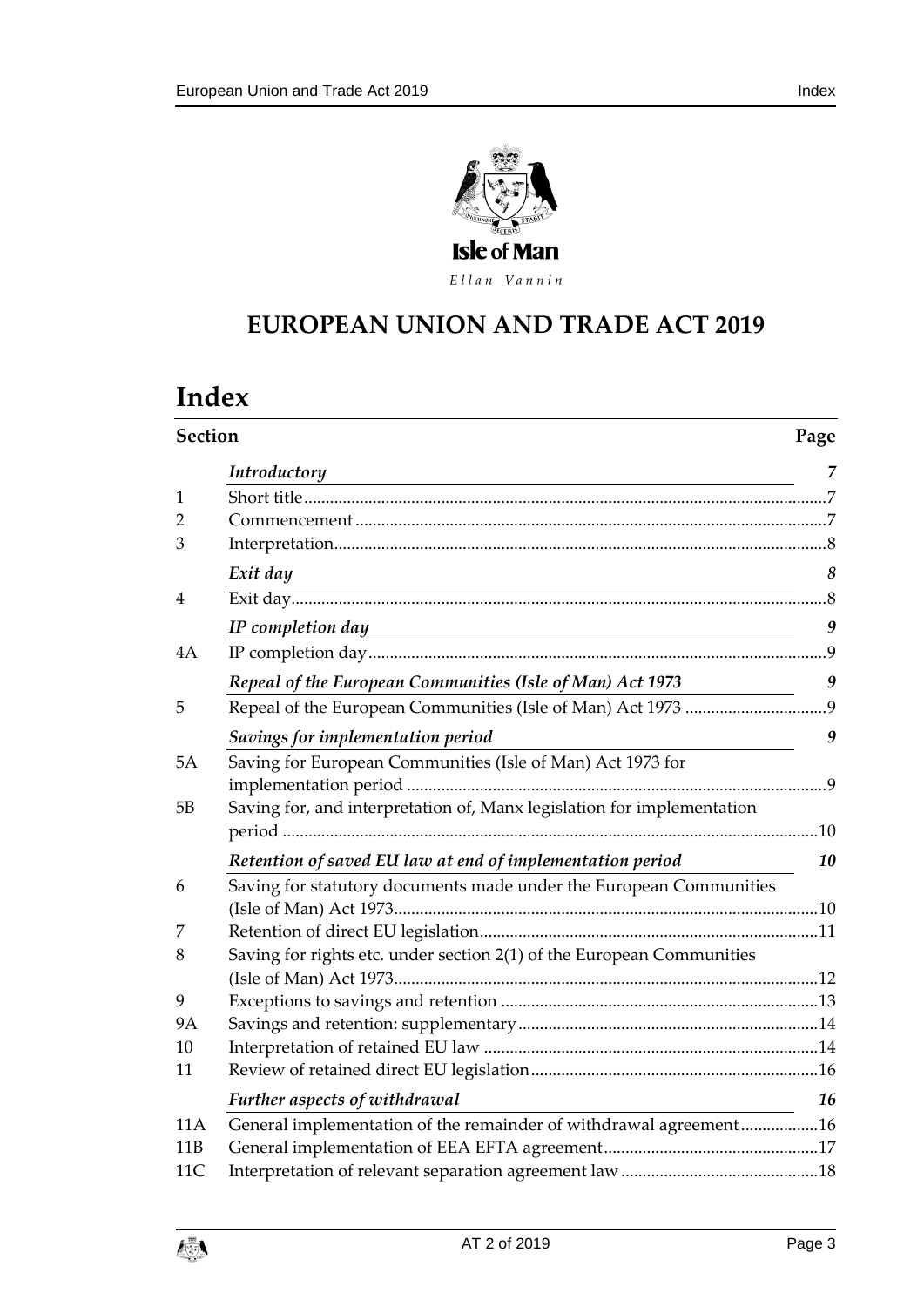|     | Powers in connection with withdrawal                                                                                                                  | 18 |  |  |
|-----|-------------------------------------------------------------------------------------------------------------------------------------------------------|----|--|--|
| 12  |                                                                                                                                                       |    |  |  |
| 12A | Supplementary powers in connection with implementation period21                                                                                       |    |  |  |
| 12B |                                                                                                                                                       |    |  |  |
| 12C | Power in connection with Ireland/Northern Ireland Protocol in                                                                                         |    |  |  |
|     |                                                                                                                                                       |    |  |  |
| 13  |                                                                                                                                                       |    |  |  |
| 14  |                                                                                                                                                       |    |  |  |
|     | Further powers operable on or after exit day or IP completion day                                                                                     | 25 |  |  |
| 15  | Amendment of retained direct EU legislation and other rights etc.  25                                                                                 |    |  |  |
| 16  |                                                                                                                                                       |    |  |  |
| 17  |                                                                                                                                                       |    |  |  |
| 18  | Application and implementation of previous direct EU legislation and EU                                                                               |    |  |  |
|     |                                                                                                                                                       |    |  |  |
| 19  |                                                                                                                                                       |    |  |  |
| 20  | Application to the Island of UK legislation and EU legislation by the                                                                                 |    |  |  |
|     |                                                                                                                                                       |    |  |  |
| 21  | Ambulatory references to EU instruments and UK legislation  32                                                                                        |    |  |  |
|     | <b>Trade Agreements</b>                                                                                                                               | 33 |  |  |
| 22  |                                                                                                                                                       |    |  |  |
| 23  |                                                                                                                                                       |    |  |  |
| 24  |                                                                                                                                                       |    |  |  |
| 25  |                                                                                                                                                       |    |  |  |
|     | General and final provisions<br><u> 1980 - Jan Sterling von Berling von Berling von Berling von Berling von Berling von Berling von Berling von B</u> | 35 |  |  |
| 26  |                                                                                                                                                       |    |  |  |
| 27  |                                                                                                                                                       |    |  |  |
| 28  |                                                                                                                                                       |    |  |  |
|     | <b>SCHEDULE 1</b>                                                                                                                                     | 37 |  |  |
|     | <b>INTERPRETATION</b>                                                                                                                                 | 37 |  |  |
|     |                                                                                                                                                       |    |  |  |
|     | <b>SCHEDULE 2</b>                                                                                                                                     | 42 |  |  |
|     | FURTHER PROVISION ABOUT EXCEPTIONS TO SAVINGS AND                                                                                                     |    |  |  |
|     | <b>RETENTION</b>                                                                                                                                      | 42 |  |  |
|     | <b>SCHEDULE 3</b>                                                                                                                                     | 44 |  |  |
|     | <b>RULES OF EVIDENCE</b>                                                                                                                              | 44 |  |  |
|     | <b>SCHEDULE 4</b>                                                                                                                                     | 46 |  |  |
|     |                                                                                                                                                       |    |  |  |
|     | STATUTORY DOCUMENTS                                                                                                                                   | 46 |  |  |
|     | <b>SCHEDULE 5</b>                                                                                                                                     | 49 |  |  |
|     | <b>GENERAL CONSEQUENTIAL PROVISIONS</b>                                                                                                               | 49 |  |  |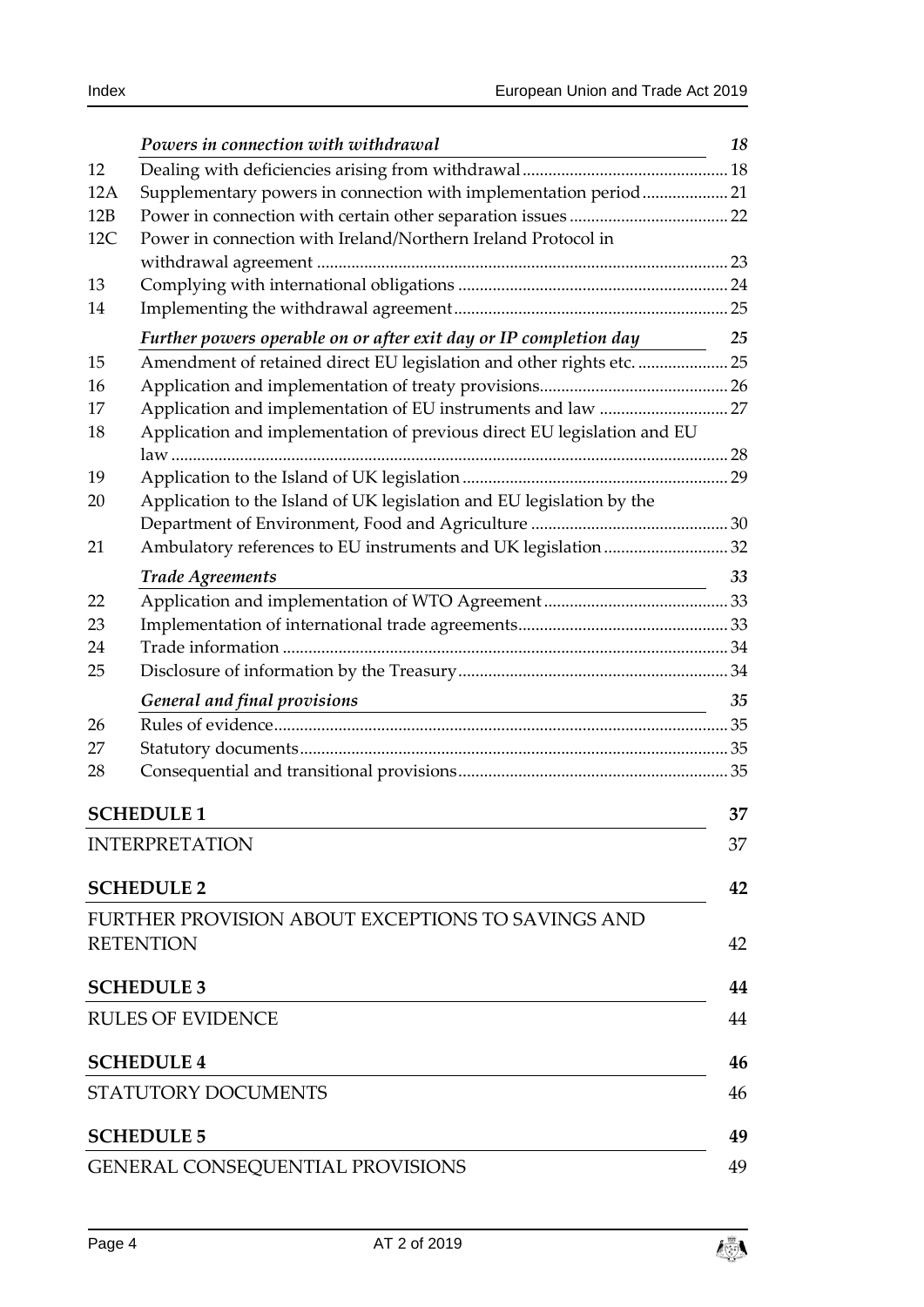| <b>SCHEDULE 6</b>                              | 52 |  |
|------------------------------------------------|----|--|
| TRANSITIONAL, TRANSITORY AND SAVING PROVISIONS |    |  |
| <b>SCHEDULE 7</b>                              | 56 |  |
| SPECIFIC CONSEQUENTIAL AMENDMENTS              | 56 |  |
| <b>SCHEDULE 8</b>                              | 59 |  |
| <b>ADDITIONAL REPEALS</b>                      | 59 |  |
| <b>ENDNOTES</b>                                | 60 |  |
| <b>TABLE OF ENDNOTE REFERENCES</b>             | 60 |  |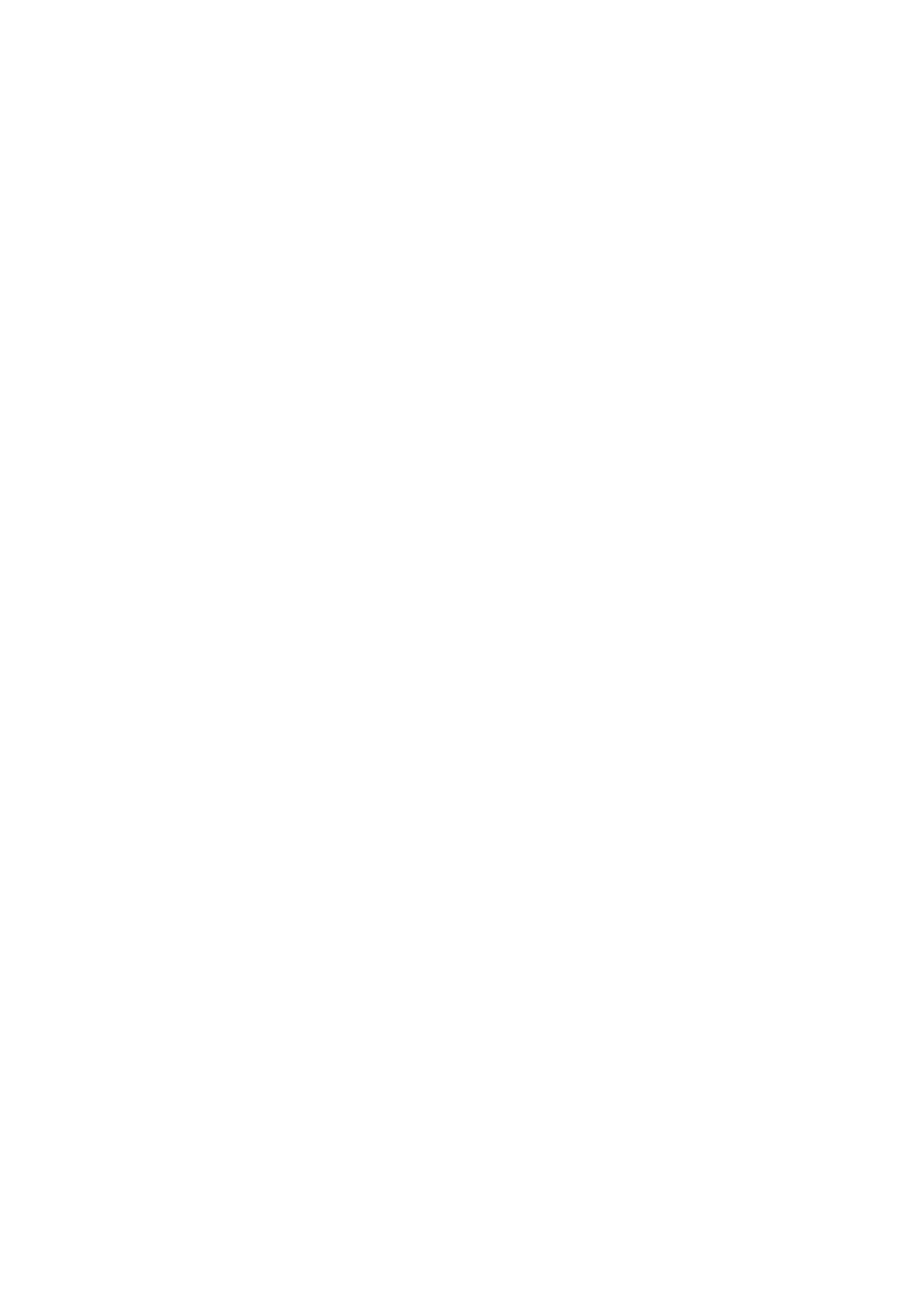

Ellan Vannin

# **EUROPEAN UNION AND T RADE ACT 2019**

*Signed in Tynwald: 15 January 2019 Received Royal Assent: 15 January 2019 Announced to Tynwald: 15 January 2019*

**AN ACT** to repeal the European Communities (Isle of Man) Act 1973; to make provision consequent upon the withdrawal of the United Kingdom from the EU and the resultant cessation of Protocol No. 3 to the Act annexed to the Treaty relating to the Accession of the United Kingdom to the European Economic Community and to the European Atomic Energy Community signed at Brussels on the 22 January 1972; to make provision to apply EU law to, and to implement EU law in, the Island after exit day; to make provision to apply to the Island UK legislation relating to the United Kingdom's withdrawal from the EU and the United Kingdom's future relationship with the EU and relating to the functions of the Department of Environment, Food and Agriculture; to make provision in relation to trade and trade agreements; and for connected purposes.

<span id="page-6-0"></span>**BE IT ENACTED** by the Queen's Most Excellent Majesty, by and with the advice and consent of the Council and Keys in Tynwald assembled, and by the authority of the same, as follows:—

#### *Introductory*

#### <span id="page-6-1"></span>**1 Short title**

The short title of this Act is the European Union and Trade Act 2019.

#### <span id="page-6-2"></span>**2 Commencement**

- (1) This section and the following provisions of this Act—
	- (a) section [1;](#page-6-1)
	- (b) section [3](#page-7-0) (including Schedule 1) (interpretation);
	- (c) section 4 (appointment of exit day);
	- (d) sections [12](#page-17-2) to [14](#page-24-0) (powers in connection with withdrawal);
	- (e) sections [15](#page-24-2) to [21](#page-31-0) (further powers operable on or after exit day);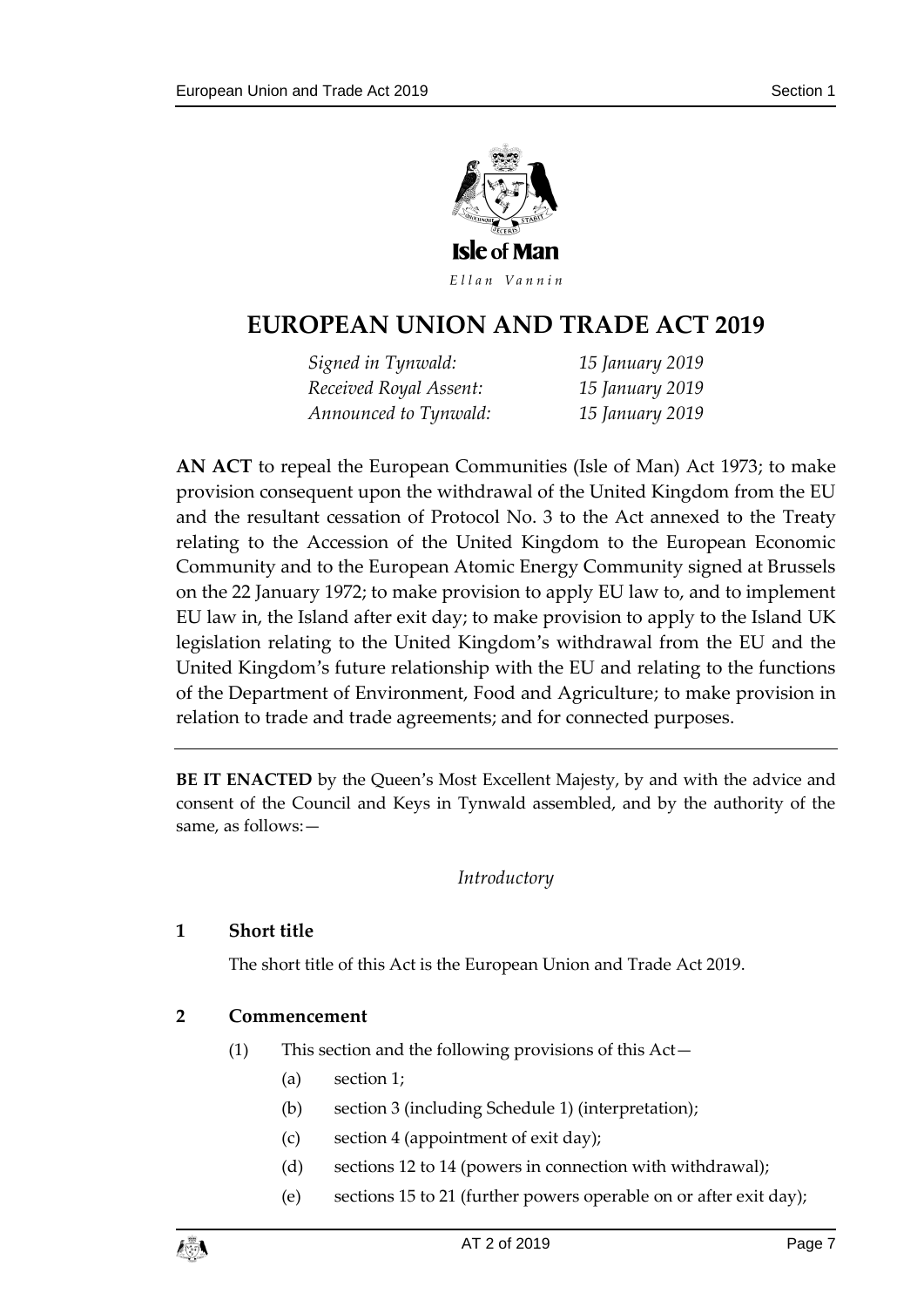- (f) sections [22](#page-32-1) to [25](#page-33-1) (trade agreements);
- (g) section [27](#page-34-2) (including Schedule 4) (statutory documents); and
- (h) section [28\(](#page-34-3)1) to (4) (consequential and transitional provisions),

come into operation on the day on which this Act is passed.

(2) The remaining provisions of this Act come into operation on such day or days as the Council of Ministers may by order appoint. **1**

Tynwald procedure – laying only.

<span id="page-7-3"></span>(3) An order under subsection (2) may make such consequential, incidental, supplemental, transitional, transitory or saving provisions as the Council of Ministers considers necessary or expedient in connection with the coming into operation of any provision of this Act (including its operation in connection with exit day or IP completion day). **2**

#### <span id="page-7-1"></span><span id="page-7-0"></span>**3 Interpretation**

Schedule 1 (interpretation) has effect.

#### *Exit day*

#### <span id="page-7-2"></span>**4 Exit day**

[P2018/16/20(2)-(5)]

- (1) In this Act references to before, after or on exit day, or to beginning with exit day, are to be read as references to before, after or at 11.00 p.m. on 31 January 2020 or (as the case may be) to beginning with 11.00 p.m. on that day. **3**
- (2) Subsection (3) applies if the day or time on or at which the Treaties are to cease to apply to the United Kingdom in accordance with Article 50(3) of the Treaty on European Union is different from that specified in the definition of "exit day" in Schedule 1.
- (3) The Council of Ministers may by regulations
	- (a) amend the definition of "exit day" in Schedule 1 to ensure that the day and time specified in the definition are the day and time that the Treaties are to cease to apply to the United Kingdom; and
	- (b) amend subsection (1) in consequence of any such amendment.

Tynwald procedure – laying only.

(4) In subsections (2) and (3) "the Treaties" means the Treaty on European Union and the Treaty on the Functioning of the European Union.

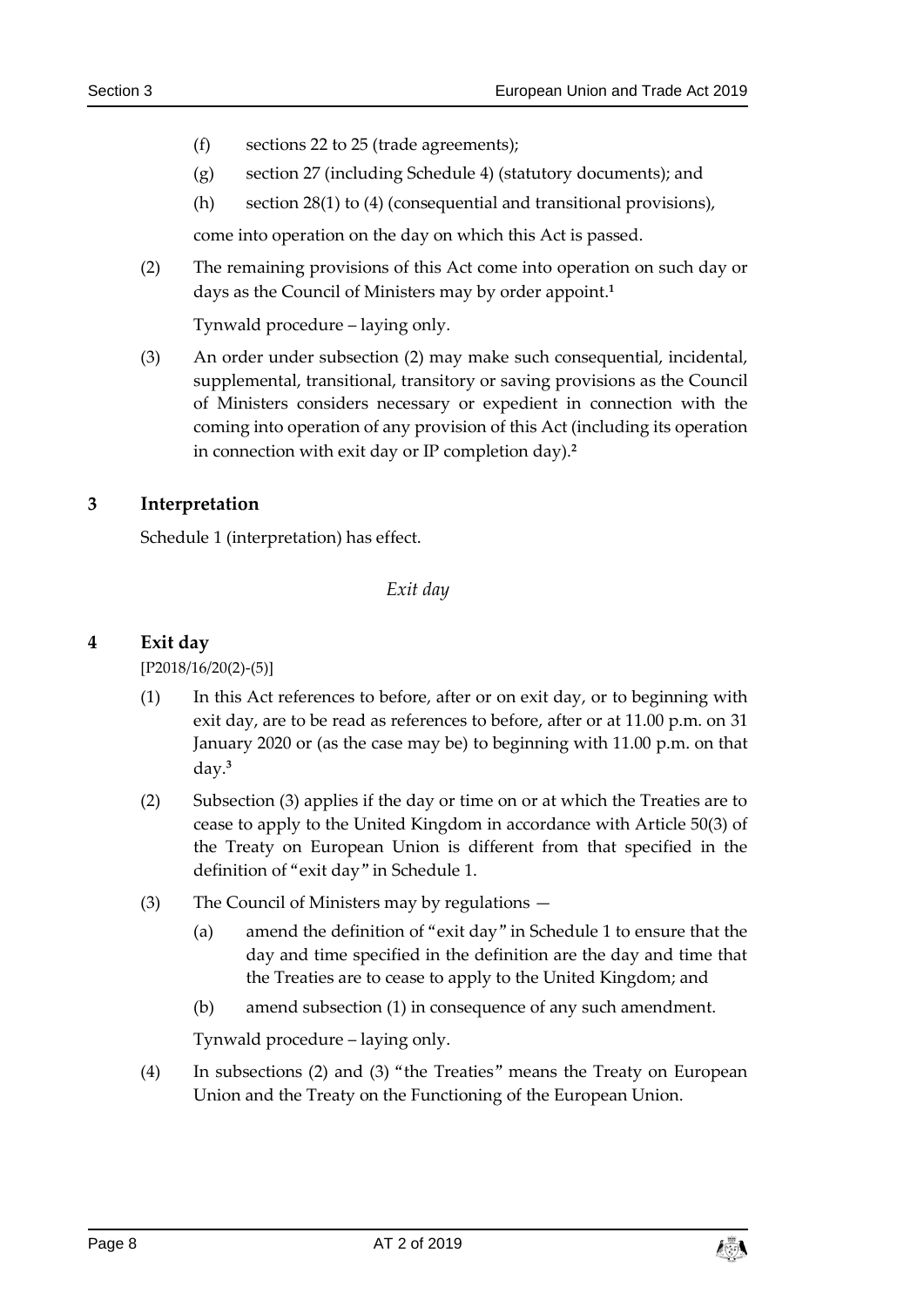## *IP completion day*

## <span id="page-8-1"></span><span id="page-8-0"></span>**4A IP completion day**

[HL Bill 2019-20 Session/16/39(2)-(5)]

- (1) In this Act references to before, after or on IP completion day, or to beginning with IP completion day, are to be read as references to before, after or at 11.00 p.m. on 31 December 2020 or (as the case may be) to beginning with 11.00 p.m. on that day.
- (2) Subsection (3) applies if, by virtue of any change to EU summer-time arrangements, the transition or implementation period provided for by Part 4 of the withdrawal agreement is to end on a day or time which is different from that specified in the definition of "IP completion day" in Schedule 1.
- (3) The Council of Ministers may by regulations
	- (a) amend the definition of "IP completion day" in Schedule 1 to ensure that the day and time specified in the definition are the day and time that the transition or implementation period provided for by Part 4 of the withdrawal agreement is to end; and
	- (b) amend subsection (1) in consequence of any such amendment.

Tynwald procedure – laying only.

(4) In subsection (2) "EU summer-time arrangements" means the arrangements provided for by Directive 2000/84/EC of the European Parliament and of the Council of 19 January 2001 on summer-time arrangements.**<sup>4</sup>**

*Repeal of the European Communities (Isle of Man) Act 1973*

<span id="page-8-4"></span><span id="page-8-3"></span><span id="page-8-2"></span>**5 Repeal of the European Communities (Isle of Man) Act 1973** [P2018/16/1] The *European Communities (Isle of Man) Act 1973* is repealed on exit day.

*Savings for implementation period<sup>5</sup>*

<span id="page-8-5"></span>**5A Saving for European Communities (Isle of Man) Act 1973 for implementation period**

[P2018/16/1A and drafting]

- (1) [Repealed]**<sup>6</sup>**
- (2) [Repealed]**<sup>7</sup>**
- (3) [Repealed]**<sup>8</sup>**
- (4) [Repealed subsections (1) to (3) on IP completion day]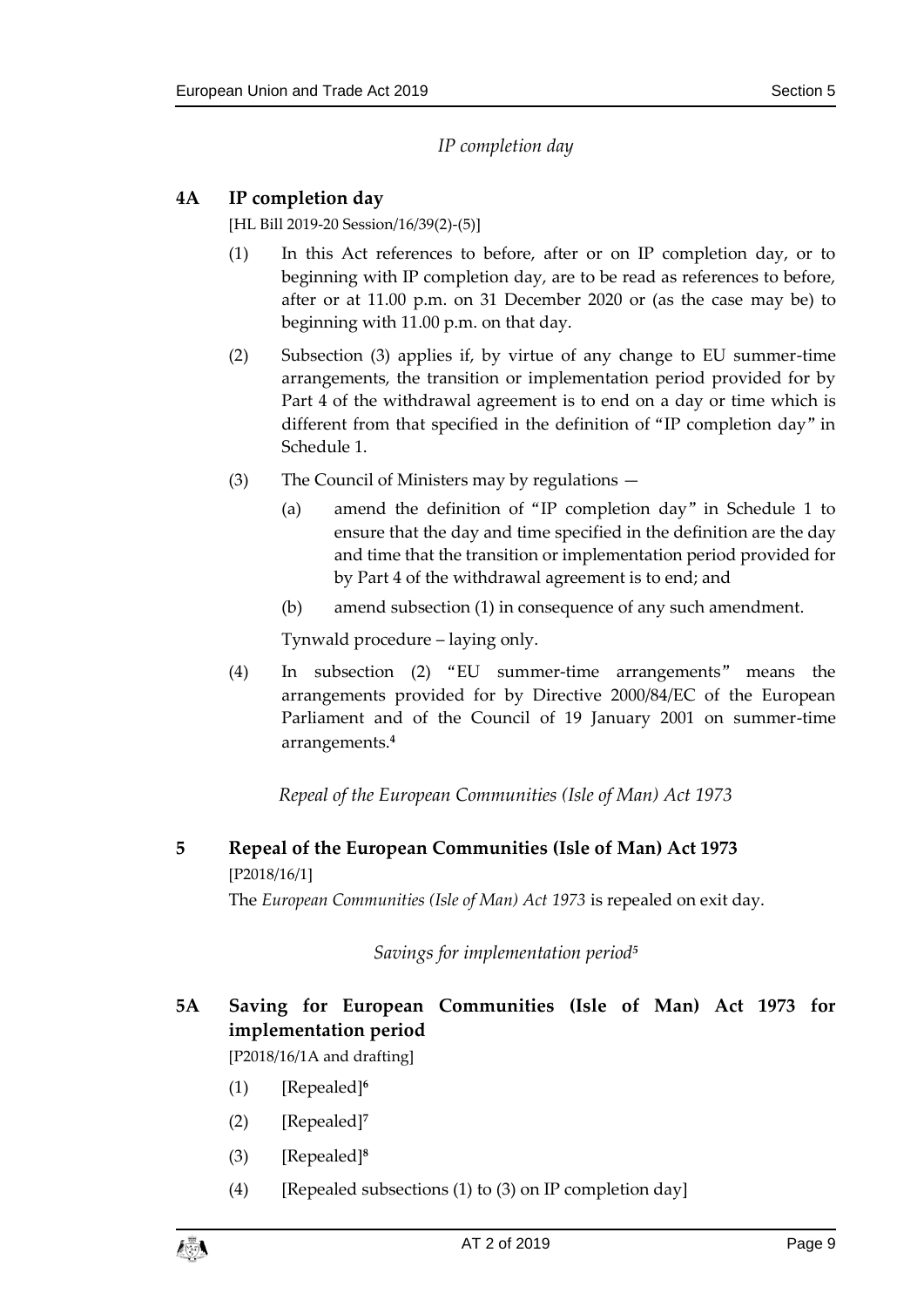- $(5)$  In this Act  $-$ 
	- (a) references to the *European Communities (Isle of Man) Act 1973* are to be read, so far as the context permits or requires, as being or (as the case may be) including references to that Act as it continues to have effect by virtue of subsections (2) and (3); and
	- (b) references to any Part of the withdrawal agreement or the EEA EFTA separation agreement include references to any other provisions of that agreement so far as applying to that Part.**<sup>9</sup>**

## <span id="page-9-0"></span>**5B Saving for, and interpretation of, Manx legislation for implementation period**

[P2018/16/1B and drafting]

- (1) [Repealed]**<sup>10</sup>**
- (2) [Repealed]**<sup>11</sup>**
- (3) [Repealed]**<sup>12</sup>**
- (4) [Repealed]**<sup>13</sup>**
- (5) [Repealed]**<sup>14</sup>**
- (6) [Repealed subsections (1) to (5) on IP completion day]
- (7) In this section, "Manx legislation" does not include
	- (a) any provision of the *European Communities (Isle of Man) Act 1973*;
	- (b) any provision of this Act or the European Union and Trade Act 2019 (Withdrawal Agreement) Regulations 2020; or
	- (c) any provision of regulations made under this Act or the European Union and Trade Act 2019 (Withdrawal Agreement) Regulations 2020.**<sup>15</sup>**

*Retention of saved EU law at end of implementation period<sup>16</sup>*

## <span id="page-9-2"></span><span id="page-9-1"></span>**6 Saving for statutory documents made under the European Communities (Isle of Man) Act 1973**

[P2018/16/2 and drafting]

- (1) Any statutory document made under section 2A or 2B of the *European Communities (Isle of Man) Act 1973*, as it has effect immediately before IP completion day, continues to have effect in Manx law on and after IP completion day.**<sup>17</sup>**
- (2) A statutory document referred to in subsection (1) has effect as if made as regulations under section [17](#page-26-0) (application and implementation of EU instruments and law).

But section [17\(11\)](#page-27-1) does not apply to such a statutory document.

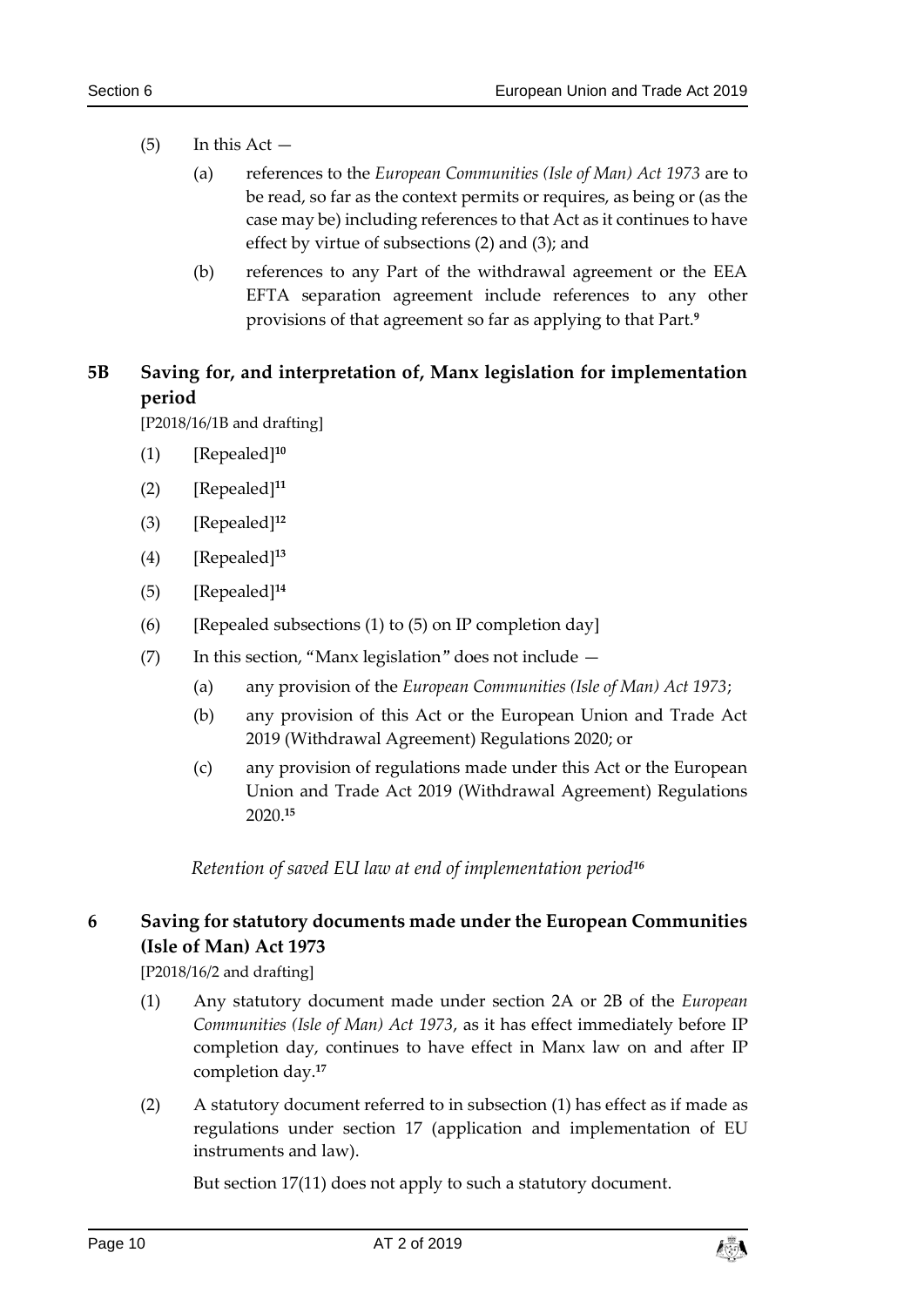(3) This section is subject to section [9](#page-12-0) and Schedule 2 (exceptions to savings and retention) and section 9A (savings and retention: supplementary). **18**

## <span id="page-10-1"></span><span id="page-10-0"></span>**7 Retention of direct EU legislation**

[P2018/16/3 and drafting]

- (1) Any EU regulation, EU decision or EU tertiary legislation, as it has effect in EU law immediately before IP completion day, which —
	- (a) is applicable to and in the Island by virtue of Part 4 of the withdrawal agreement; and**<sup>19</sup>**
	- (b) is prescribed by regulations made by the Council of Ministers for the purposes of this subsection,

forms part of Manx law on and after IP completion day.**<sup>20</sup>**

Tynwald procedure – approval required.

- (1A) Subsection (1) does not apply to any EU regulation, EU decision or EU tertiary legislation so far as it has effect or will have effect by virtue of section 11A or 11B.**<sup>21</sup>**
- (2) The power to prescribe under subsection (1)(b) includes the power to prescribe —
	- (a) specific EU regulations, EU decisions or EU tertiary legislation either in their entirety or in part;
	- (b) a generic description or class of EU regulations, EU decisions or EU tertiary legislation;
	- (c) all EU regulations, EU decisions or EU tertiary legislation which are applicable to and in the Island by virtue of Part 4 of the withdrawal agreement;**<sup>22</sup>**
	- (d) any exemptions, exceptions or exclusions (whether specific or generic) from any prescribed EU regulations, EU decisions or EU tertiary legislation.
- (3) Despite subsections (1) and (2), if only part of an EU regulation, EU decision or piece of EU tertiary legislation prescribed under subsection (1)(b) is applicable to and in the Island by virtue of Part 4 of the withdrawal agreement, the whole of that EU regulation, EU decision or piece of EU tertiary legislation forms part of Manx law on and after IP completion day unless regulations made under subsection (1)(b) expressly provide otherwise.**<sup>23</sup>**
- (4) Only EU regulations, EU decisions or EU tertiary legislation which are operative immediately before IP completion day can form part of Manx law on and after IP completion day under subsection (1). **24**
- (5) For the purposes of this Act, any EU regulation, EU decision or EU tertiary legislation is operative immediately before IP completion day if —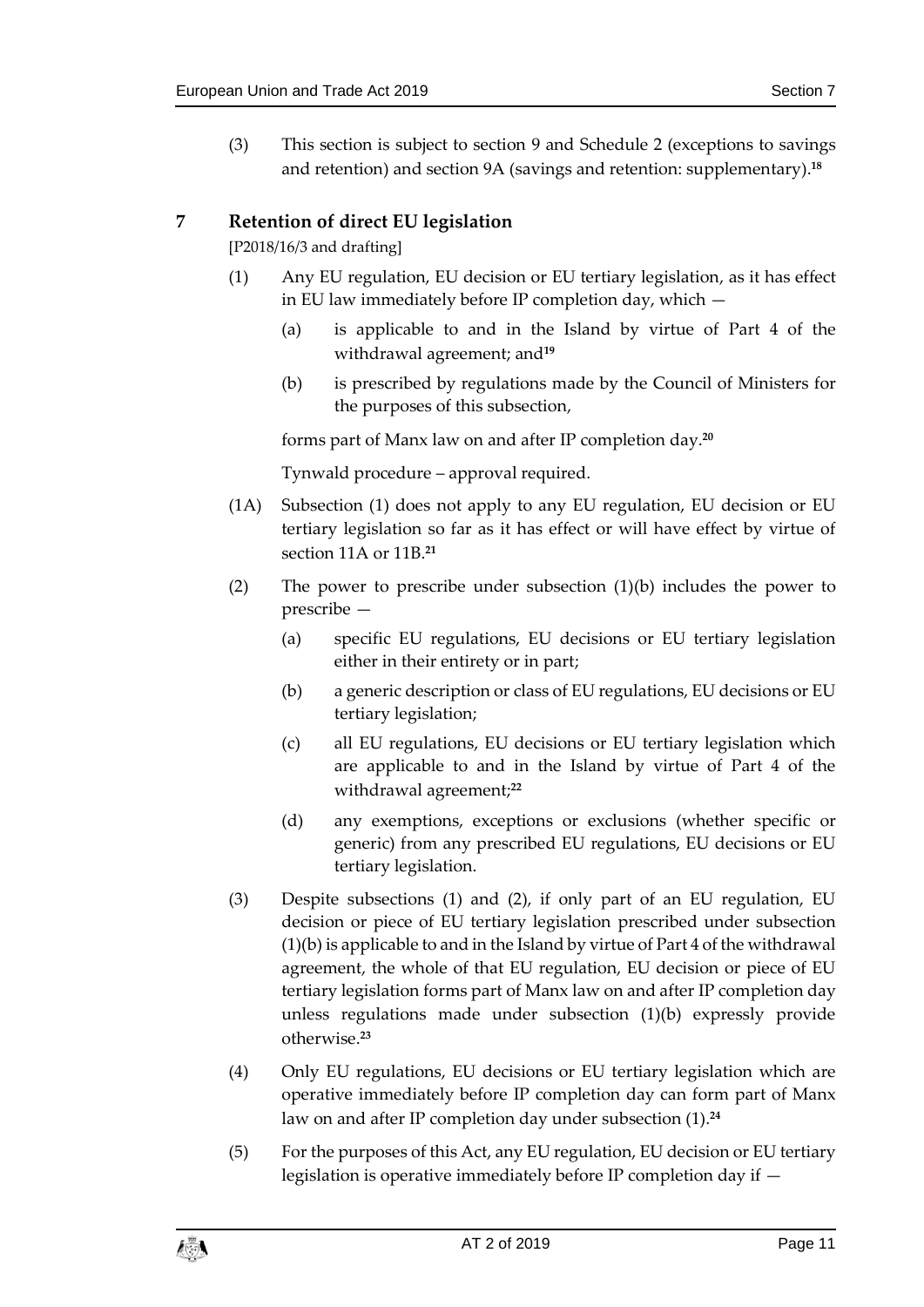- (a) in the case of anything which comes into operation at a particular time and is stated to apply from a later time, it is in operation and applies immediately before IP completion day;**<sup>25</sup>**
- (b) in the case of a decision which specifies to whom it is addressed, it has been notified to that person before IP completion day; and<sup>26</sup>
- (c) in any other case, it is in operation immediately before IP completion day.**<sup>27</sup> <sup>28</sup>**
- (6) Any EU regulation, EU decision or EU tertiary legislation which is applicable to and in the Island by virtue of Part 4 of the withdrawal agreement, but which does not fall within subsection (1), ceases to have effect in Manx law on and after IP completion day. **29**
- (7) No regulations may be made under subsection (1) after IP completion day.**<sup>30</sup>**
- (8) This section brings into Manx law any EU regulation, EU decision or EU tertiary legislation only in the form of the English language version of that legislation but this does not affect the use of the other language versions of that legislation for the purposes of interpreting it.
- (9) A certificate issued by or under the authority of the Attorney General stating that any EU regulation, EU decision or EU tertiary legislation was or was not applicable to and in the Island (either in its entirety or in part) by virtue of Part 4 of the withdrawal agreement is evidence of that fact.**<sup>31</sup>**
- (10) This section is subject to section [9](#page-12-0) and Schedule 2 (exceptions to savings and retention) and section 9A (savings and retention: supplementary). **32**

## <span id="page-11-0"></span>**8 Saving for rights etc. under section 2(1) of the European Communities (Isle of Man) Act 1973**

[P2018/16/4 and drafting]

- (1) Subject to subsection (2), any rights, powers, liabilities, obligations, restrictions, remedies and procedures which immediately before IP completion day —
	- (a) are recognised and available in Manx law by virtue of section 2(1) of the *European Communities (Isle of Man) Act 1973*; and
	- (b) are enforced, allowed and followed accordingly,

continue on and after IP completion day to be recognised and available in Manx law (and to be enforced, allowed and followed accordingly).**<sup>33</sup>**

- (2) Subsection (1) applies only to such rights, powers, liabilities, obligations, restrictions, remedies and procedures so far as they arise under or pertain  $to -$ 
	- (a) any statutory document saved under section [6;](#page-9-2)
	- (b) any EU legislation retained under section [7;](#page-10-0) or

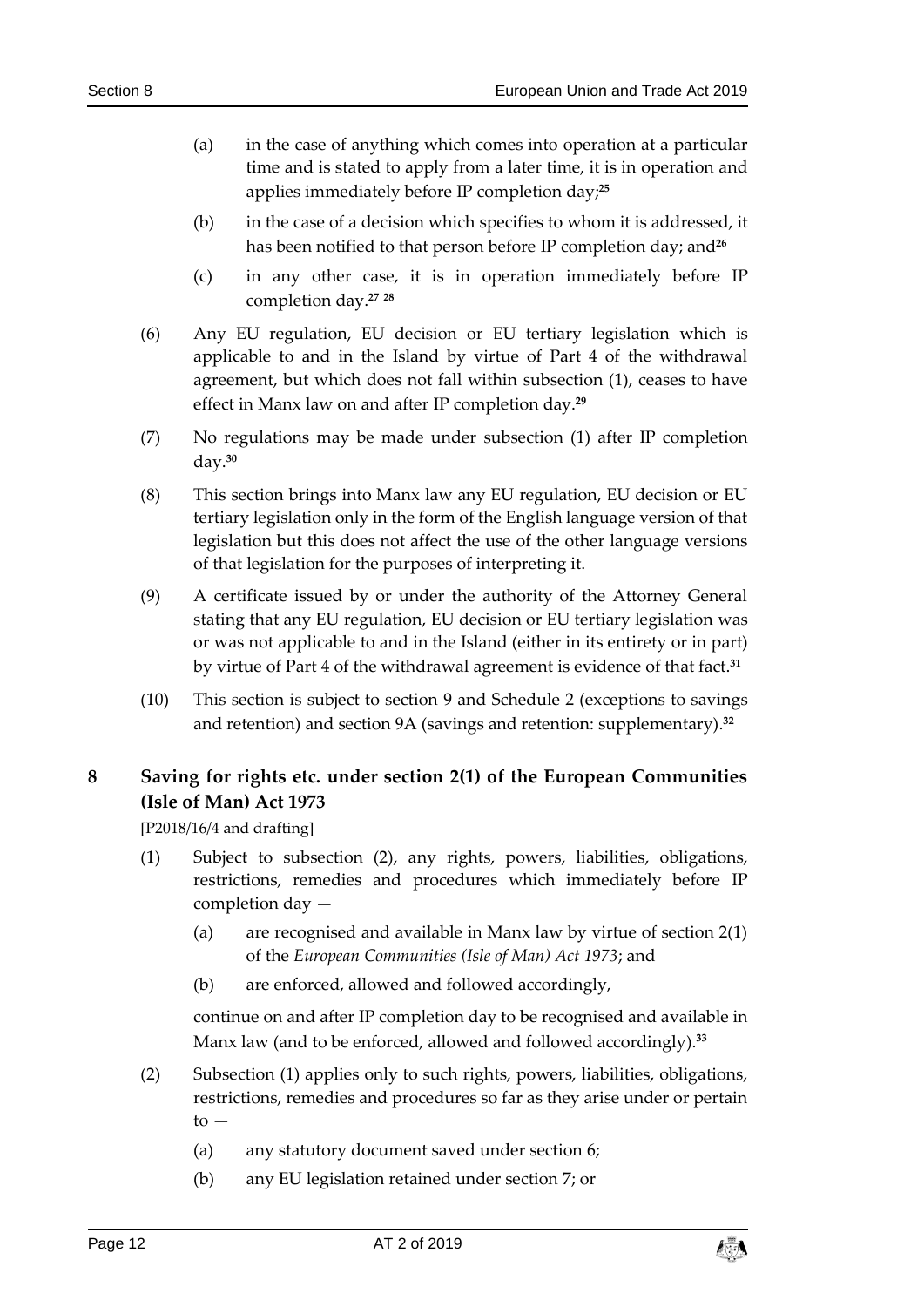- (c) any Manx legislation passed or made or operating before IP completion day for a purpose mentioned in section 2B(1)(a) or (b) of the *European Communities (Isle of Man) Act 1973*. **34**
- <span id="page-12-1"></span>(3) Subsection (1) does not apply to any rights, powers, liabilities, obligations, restrictions, remedies or procedures so far as they —
	- (a) form part of Manx law by virtue of sectio[n 7;](#page-10-0) or
	- (aa) are, or are to be, recognised and available in Manx law (and enforced, allowed and followed accordingly) by virtue of section 11A or 11B;**<sup>35</sup>**
	- (b) arise under an EU directive (including as applied by the EEA agreement) and are not of a kind recognised by the European Court or any court or tribunal in the Island or the United Kingdom in a case decided before IP completion day (whether or not as an essential part of the decision in the case).**<sup>36</sup>**
- (4) To avoid doubt, subsection (1) does not save any rights, powers, liabilities, obligations, restrictions, remedies and procedures arising under or pertaining to any EU regulation, EU decision or EU tertiary legislation which is applicable to and in the Island by virtue of Part 4 of the withdrawal agreement, but which has not been prescribed under section [7\(1\).](#page-10-1) **37**
- (5) This section is subject to section [9](#page-12-0) and Schedule 2 (exceptions to savings and retention) and section 9A (savings and retention: supplementary). **38**

#### <span id="page-12-0"></span>**9 Exceptions to savings and retention**

[P2018/16/5 and drafting]

- (1) On and after IP completion day
	- (a) any retained EU law is to be construed and have effect subject to any Manx legislation or rule of law passed or made on or after IP completion day; and**<sup>39</sup>**
	- (b) any Manx legislation or rule of law
		- (i) passed or made before IP completion day; and**<sup>40</sup>**
		- (ii) coming into operation before IP completion day,**<sup>41</sup>**

is to be construed and have effect subject to any retained EU law.**<sup>42</sup>**

- (2) Subsection (1)(b) does not apply to any Manx legislation  $-$ 
	- (a) passed or made before IP completion day; and**<sup>43</sup>**
	- (b) coming into operation before IP completion day,**<sup>44</sup>**

and which is expressed to be as a result of the withdrawal of the United Kingdom from the EU.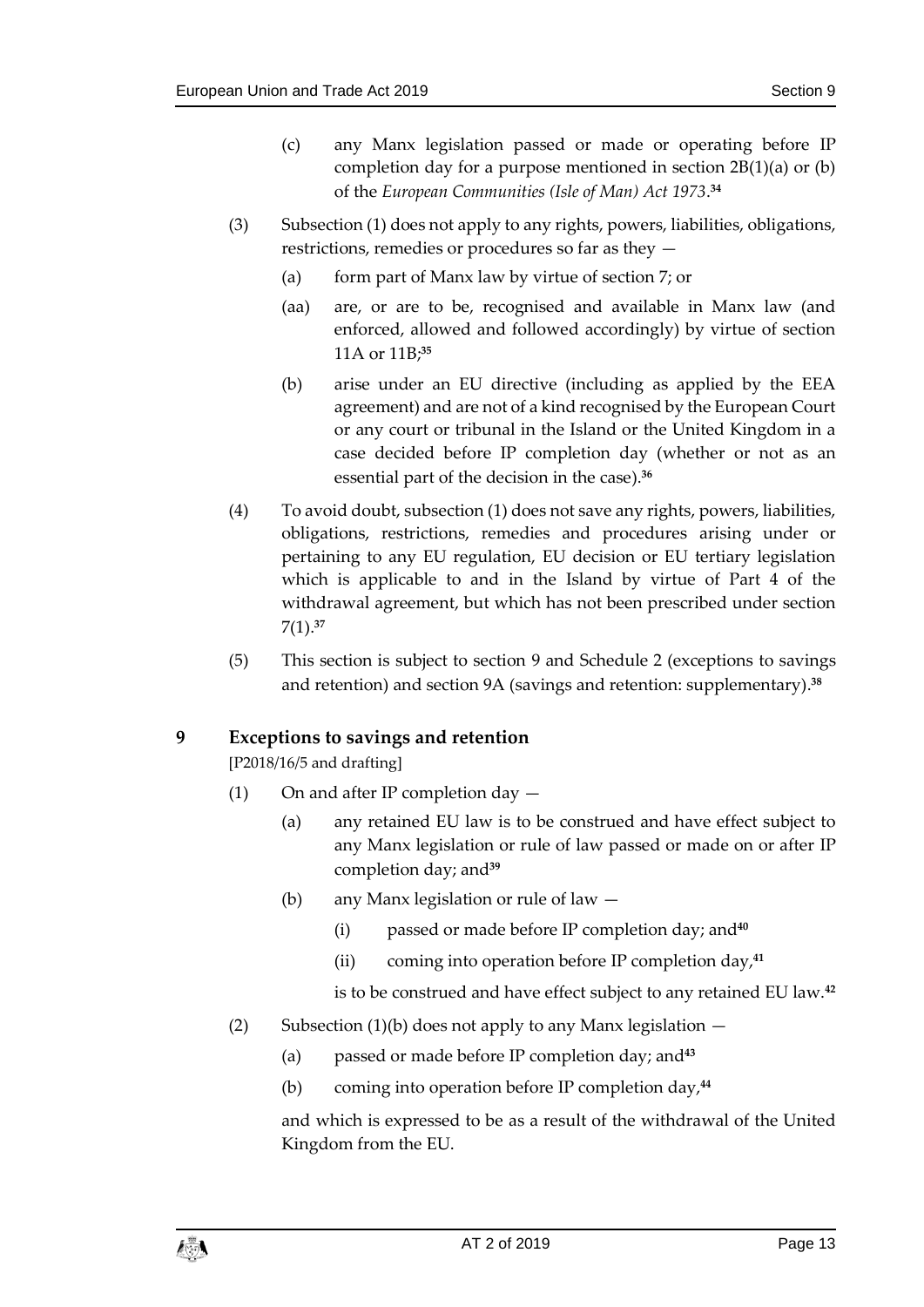- (3) The Charter of Fundamental Rights is not part of Manx law on or after IP completion day.**<sup>45</sup>**
- (4) Subsection (3) does not affect the retention in Manx law on or after IP completion day in accordance with this Act of any fundamental rights or principles which exist irrespective of the Charter (and references to the Charter in any case law are, so far as necessary for this purpose, to be read as if they were references to any corresponding retained fundamental rights or principles).**<sup>46</sup>**
- <span id="page-13-3"></span>(5) Schedule 2 (which makes further provision about exceptions to savings and retention) has effect.
- (6) Subsections (1) to (5) and Schedule 2 are subject to relevant separation agreement law (for which see section 11C (interpretation of relevant separation agreement law)).**<sup>47</sup>**

## <span id="page-13-0"></span>**9A Savings and retention: supplementary**

[P2018/16/5A]

The fact that anything which continues to be, or forms part of, Manx law on or after IP completion day by virtue of section 6, 7 or 8 has an effect immediately before IP completion day which is time-limited by reference to the implementation period does not prevent it from having an indefinite effect on and after IP completion day by virtue of section 6, 7 or 8.**<sup>48</sup>**

## <span id="page-13-1"></span>**10 Interpretation of retained EU law**

[P2018/16/6]

- (1) A court or tribunal—
	- (a) is not bound by any principles laid down, or any decisions made, on or after IP completion day by the European Court; and**<sup>49</sup>**
	- (b) cannot refer any matter to the European Court on or after IP completion day.**<sup>50</sup>**
- (2) Subject to this and subsections (3) to (6), a court or tribunal may have regard to anything done on or after IP completion day by the European Court, another EU entity or the EU so far as it is relevant to any matter before the court or tribunal. **51**
- <span id="page-13-2"></span>(3) Any question as to the validity, meaning or effect of any retained EU law is to be decided, so far as that law is unmodified on or after IP completion day and so far as relevant to it—
	- (a) in accordance with any retained case law and any retained general principles of EU law; and
	- (b) having regard (among other things) to the limits, immediately before IP completion day, of EU competences in relation to the Island. **52 53**

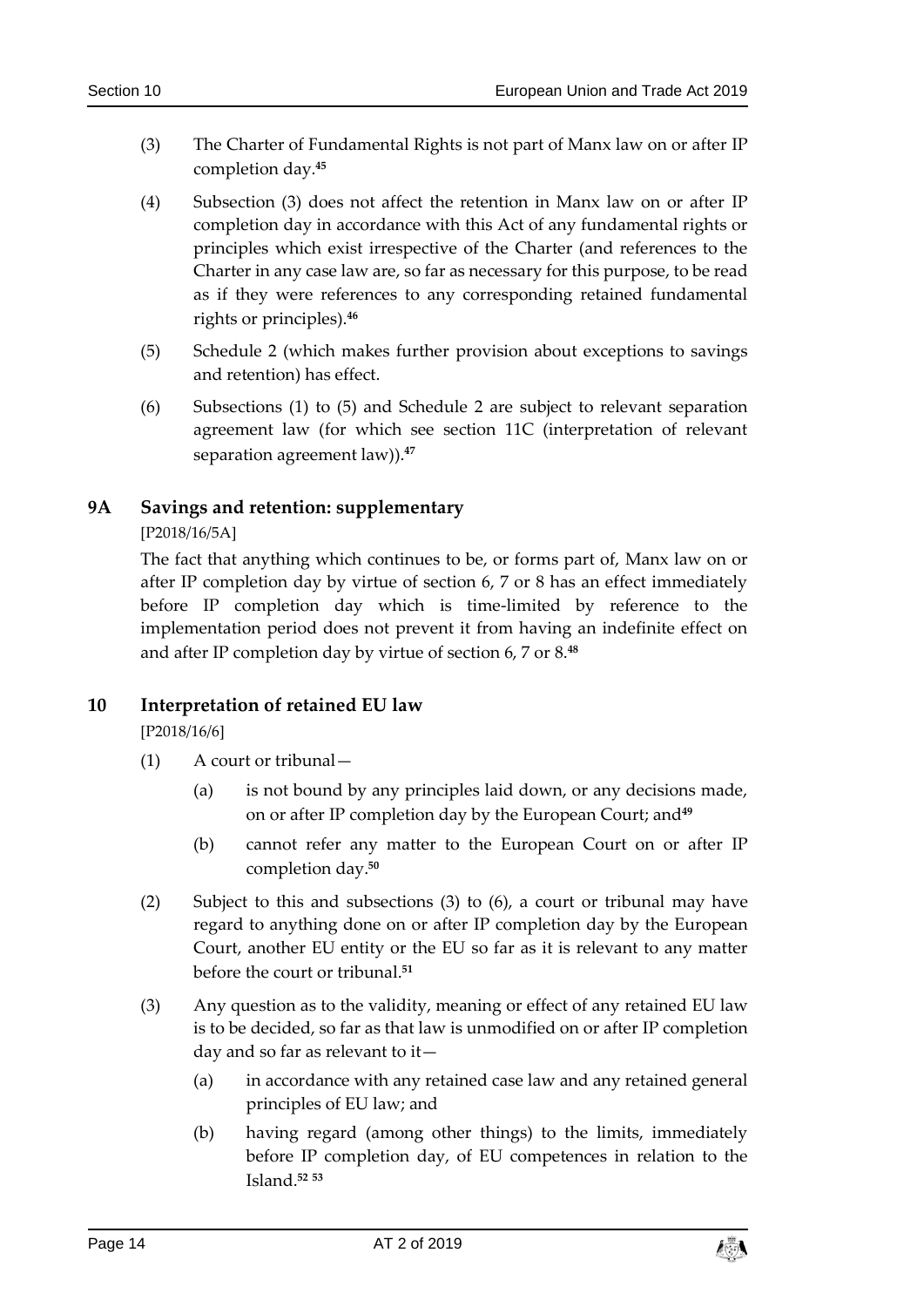(4) But—

—

- (a) the Staff of Government Division is not bound by any retained EU case law or retained Manx case law; **54**
- (aa) a relevant court or relevant tribunal is not bound by any retained EU case law so far as is provided for by regulations under subsection (5A); and**<sup>55</sup>**
- (b) no court or tribunal is bound by any retained Manx case law that would not otherwise bind that body.
- (5) The test that the Staff of Government Division must apply in deciding whether to depart from —

(a) any retained EU case law; or

(b) any retained Manx case law,

by virtue of subsection (4)(a) is whether it appears right to do so.**<sup>56</sup>**

- (5A) The Deemsters may by regulations provide for  $-$ 
	- (a) a court or tribunal to be a relevant court or (as the case may be) a relevant tribunal for the purposes of this section;
	- (b) the extent to which, or circumstances in which, a relevant court or relevant tribunal is not to be bound by retained EU case law;
	- (c) the test which a relevant court or relevant tribunal must apply in deciding whether to depart from any retained EU case law; or
	- (d) considerations which are to be relevant to
		- (i) the Staff of Government Division in applying the test mentioned in subsection (5); or
		- (ii) a relevant court or relevant tribunal in applying any test provided for by virtue of paragraph (c) above.**<sup>57</sup>**
- (5B) Regulations under subsection (5A) may (among other things) provide for
	- (a) the extent to which, or circumstances in which, a relevant court or relevant tribunal not being bound by retained EU case law includes (or does not include) that court or tribunal not being bound by retained Manx case law which relates to retained EU case law; or
	- (b) other matters arising in relation to retained Manx case law which relates to retained EU case law (including by making provision of a kind which could be made in relation to retained EU case law).**<sup>58</sup>**
- (5C) No regulations may be made under subsection (5A) after IP completion day.**<sup>59</sup>**
- (6) Subsection (3) does not prevent the validity, meaning or effect of any retained EU law which has been modified on or after IP completion day from being decided as provided for in that subsection if doing so is consistent with the intention of the modifications. **60**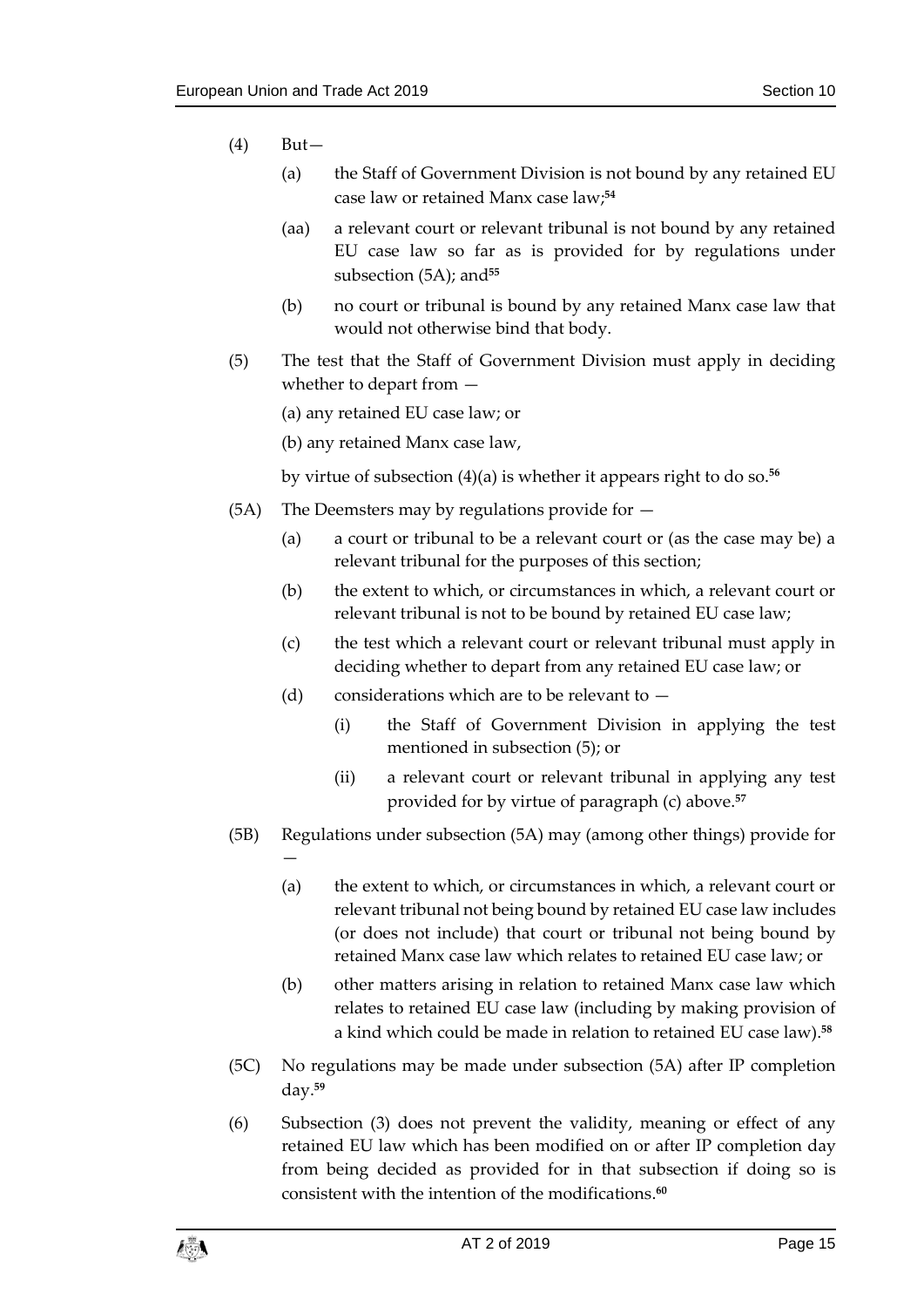(7) Subsections (1) to (6) are subject to relevant separation agreement law (for which see section 11C (interpretation of relevant separation agreement law)).**<sup>61</sup>**

#### <span id="page-15-3"></span><span id="page-15-0"></span>**11 Review of retained direct EU legislation**

- (1) In this section, "review period" means the period of 5 years beginning with IP completion day.**<sup>62</sup>**
- (2) Before the end of the review period, the Council of Ministers must
	- (a) cause a review to be carried out of each piece of retained direct EU legislation as in operation at the date of its review;
	- (b) set out the conclusions of the review in a report;
	- (c) lay the report before Tynwald;
	- (d) make recommendations in respect of each piece of retained direct EU legislation; and
	- (e) cause the report to be debated in Tynwald at the sitting at which the report is laid or the next following sitting.
- (3) A report must in particular
	- (a) set out the objectives of the piece of retained direct EU legislation; and
	- (b) assess whether the piece of retained direct EU legislation continues to be the appropriate method to achieve those objectives in the Island.
- <span id="page-15-1"></span>(4) If a piece of retained direct EU legislation has been repealed, a statement to that effect will be sufficient for the purposes of subsection (2)(a) and (b).

*Further aspects of withdrawal<sup>63</sup>*

## <span id="page-15-2"></span>**11A General implementation of the remainder of withdrawal agreement** [P2018/16/7A]

- (1) Subsection (2) applies to  $-$ 
	- (a) all such rights, powers, liabilities, obligations and restrictions from time to time created or arising by or under the withdrawal agreement; and
	- (b) all such remedies and procedures from time to time provided for by or under the withdrawal agreement,

as in accordance with the withdrawal agreement are without further enactment to be given legal effect or used in the Island.

- (2) The rights, powers, liabilities, obligations, restrictions, remedies and procedures concerned are to be —
	- (a) recognised and available in Manx law; and

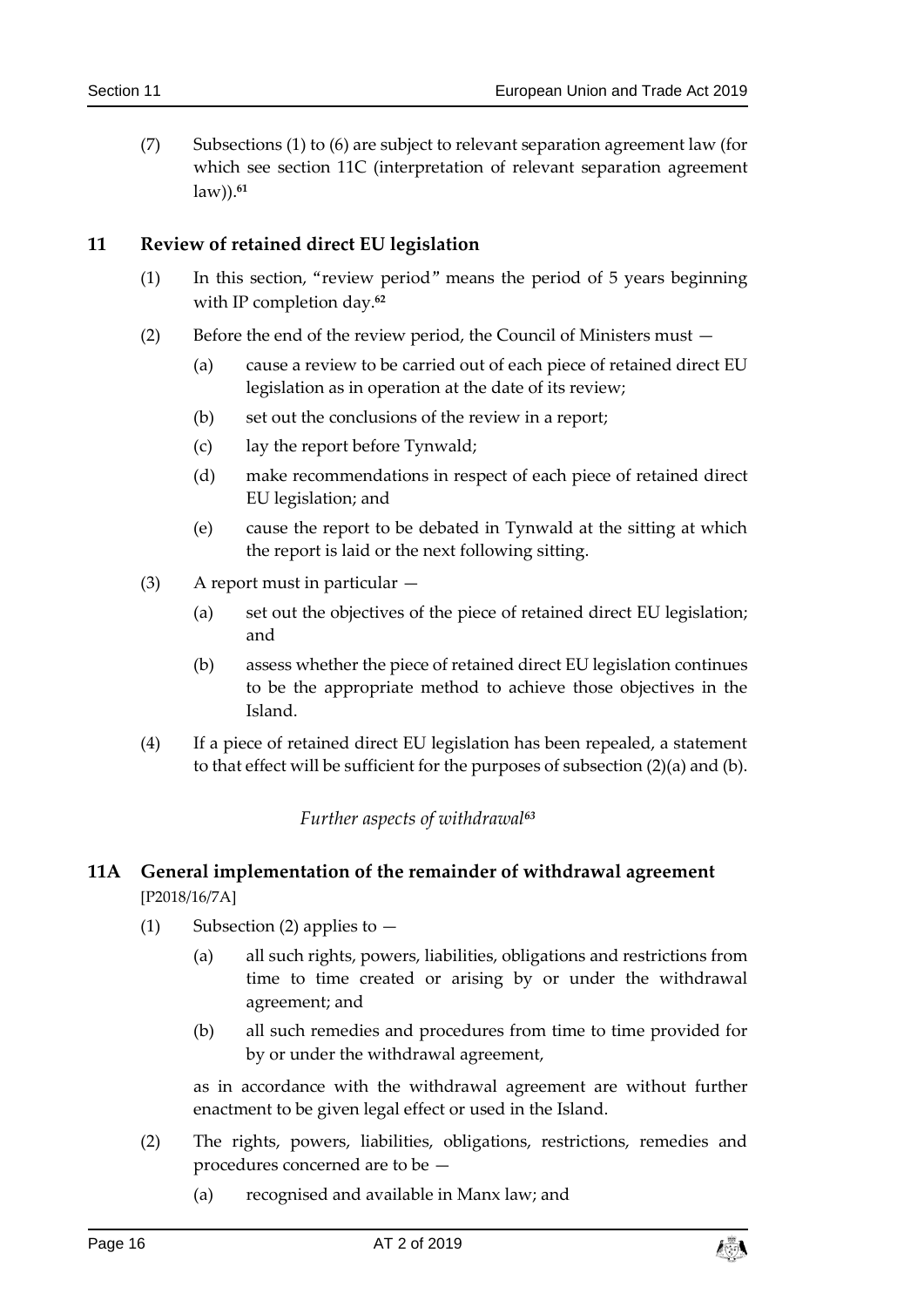- (b) enforced, allowed and followed accordingly.
- (3) All Manx legislation (including a provision of this Act) is to be read and has effect subject to subsection (2).
- (4) This section does not apply in relation to Part 4 of the withdrawal agreement so far as section 2(1) of the *European Communities (Isle of Man) Act 1973* applies in relation to that Part.
- (5) See also (among other things)
	- (a) section 11C of this Act (interpretation of law relating to withdrawal agreement etc.);
	- (b) section 12B of this Act (power in connection with certain other separation issues); and
	- (c) section 12C of this Act (power in connection with the Protocol on Ireland/Northern Ireland in withdrawal agreement).**<sup>64</sup>**

#### <span id="page-16-0"></span>**11B General implementation of EEA EFTA agreement**

[P2018/16/7B]

- (1) Subsection (2) applies to all such rights, powers, liabilities, obligations, restrictions, remedies and procedures as —
	- (a) would from time to time be created or arise, or (in the case of remedies or procedures) be provided for, by or under the EEA EFTA separation agreement; and
	- (b) would, in accordance with Article 4(1) of the withdrawal agreement, be required to be given legal effect or used in the Island without further enactment,

if that Article were to apply in relation to the EEA EFTA separation agreement, that agreement was part of EU law and the relevant EEA states were member States.

- (2) The rights, powers, liabilities, obligations, restrictions, remedies and procedures concerned are to be —
	- (a) recognised and available in Manx law; and
	- (b) enforced, allowed and followed accordingly.
- (3) All Manx legislation (other than section 11A but otherwise including a provision of this Act) is to be read and has effect subject to subsection (2).
- (4) See also (among other things)
	- (a) section 11C of this Act (interpretation of law relating to the EEA EFTA separation agreement); and
	- (b) section 12B of this Act (power in connection with certain other separation issues).
- (5) In this section "the relevant EEA states" means Norway, Iceland and Liechtenstein.**65**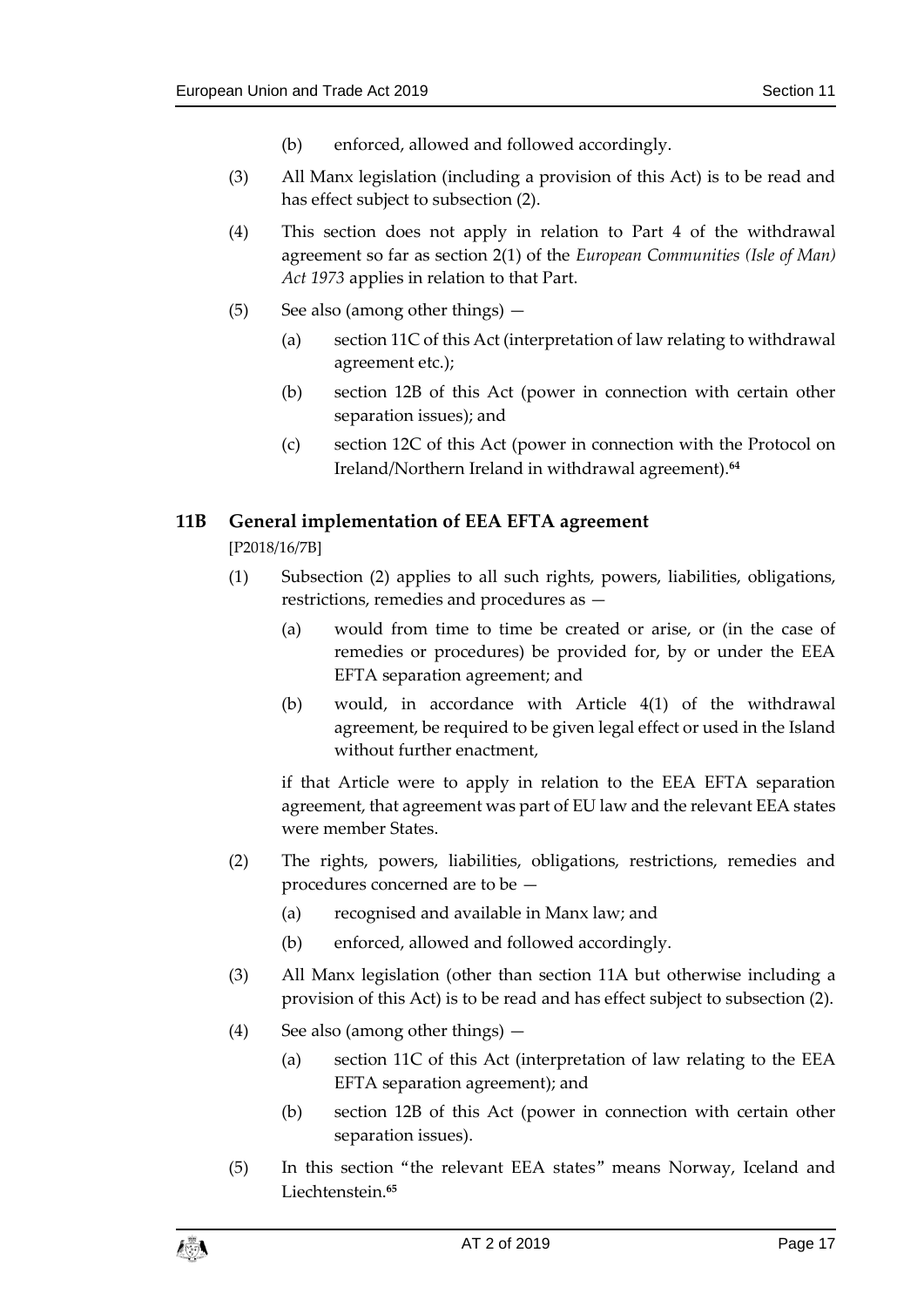## <span id="page-17-0"></span>**11C Interpretation of relevant separation agreement law**

[P2018/16/7C]

- (1) Any question as to the validity, meaning or effect of any relevant separation agreement law is to be decided, so far as they are applicable —
	- (a) in accordance with the withdrawal agreement and the EEA EFTA separation agreement; and
	- (b) having regard (among other things) to the desirability of ensuring that, where one of those agreements makes provision which corresponds to provision made by another of those agreements, the effect of relevant separation agreement law in relation to the matters dealt with by the corresponding provision in each agreement is consistent.
- (2) See (among other things)
	- (a) Article 4 of the withdrawal agreement (methods and principles relating to the effect, the implementation and the application of the agreement);
	- (b) Articles 12 and 13 of the Protocol on Ireland/Northern Ireland in the withdrawal agreement (implementation, application, supervision and enforcement of the Protocol and common provisions); and
	- (c) Article 4 of the EEA EFTA separation agreement (methods and principles relating to the effect, the implementation and the application of the agreement).
- (3) In this Act "**relevant separation agreement law**" means
	- (a) sections 11A, 11B, 12B or 12C or this section or anything which is Manx law by virtue of any of those provisions; or
	- (b) anything not falling within paragraph (a) so far as it is Manx law for the purposes of, or otherwise within the scope of  $-$ 
		- (i) the withdrawal agreement (other than Part 4 of that agreement); or
		- (ii) the EEA EFTA separation agreement,

as that body of law is added to or otherwise modified by or under this Act or by other Manx law from time to time.**<sup>66</sup>**

*Powers in connection with withdrawal*

## <span id="page-17-2"></span><span id="page-17-1"></span>**12 Dealing with deficiencies arising from withdrawal** [P2018/16/8]

(1) The Council of Ministers may by regulations make such provision as it considers appropriate to prevent, remedy or mitigate—

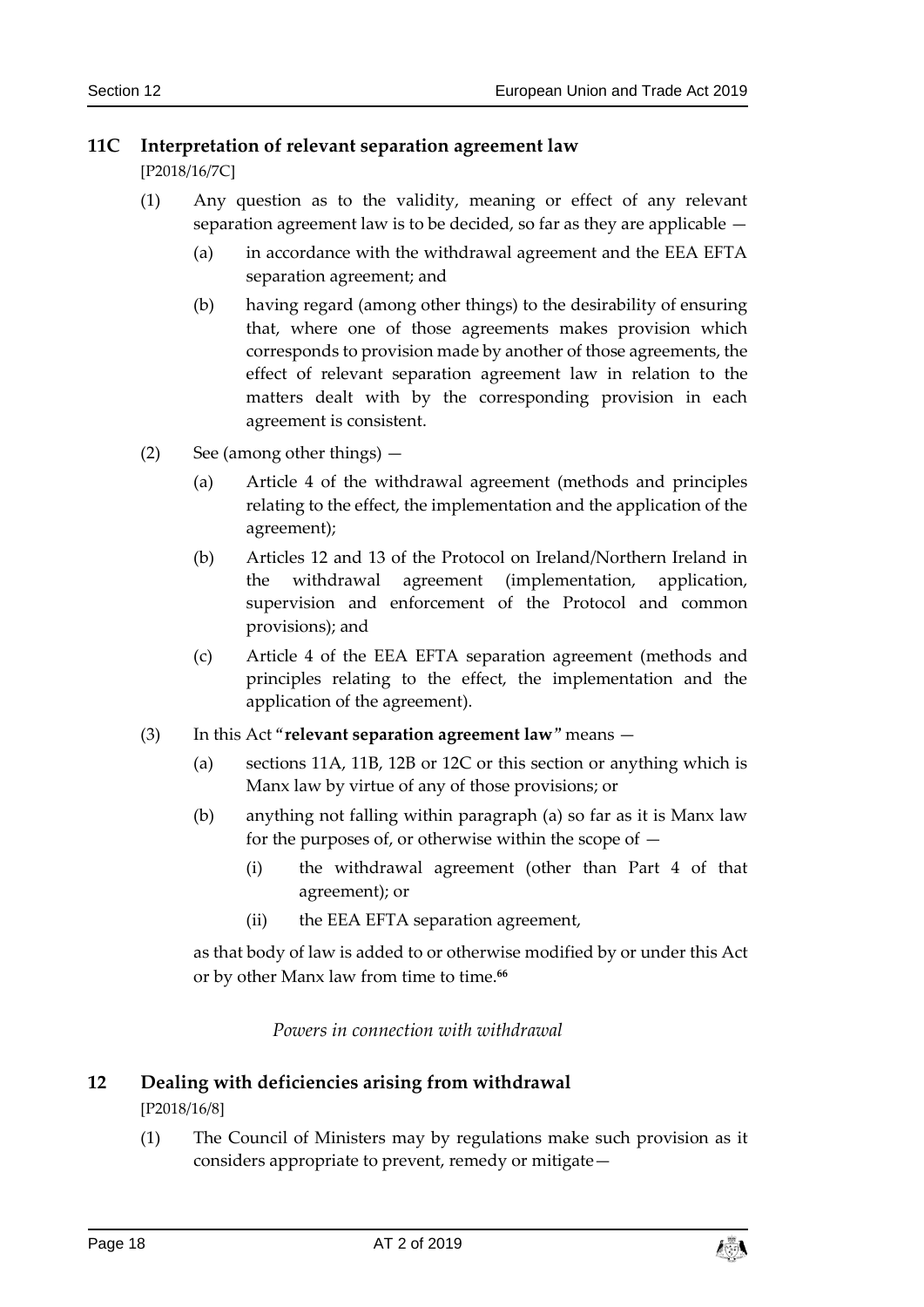- (a) any failure of retained EU law or other Manx legislation to operate effectively; or
- (b) any other deficiency in retained EU law or other Manx legislation,

arising from the withdrawal of the United Kingdom from the EU.

Tynwald procedure – approval required.

- (2) Deficiencies in retained EU law or other Manx legislation are where the Council of Ministers considers that retained EU law or other Manx legislation—
	- (a) contains anything which has no practical application in relation to the Island or is otherwise redundant or substantially redundant;
	- (b) confers functions on, or in relation to, EU entities which no longer have functions in that respect under EU law in relation to the Island or the United Kingdom (or any part of it);
	- (c) makes provision for, or in connection with, reciprocal arrangements between—
		- (i) the Island or the United Kingdom (or any part of it) or a public authority in the Island or the United Kingdom; and
		- (ii) the EU, an EU entity, a member State or a public authority in a member State,

which no longer exist or are no longer appropriate as a result of the withdrawal of the United Kingdom from the EU;

- (d) makes provision for, or in connection with, other arrangements which—
	- (i) involve the EU, an EU entity, a member State or a public authority in a member State; or
	- (ii) are otherwise dependent upon the Island's or the United Kingdom's relationship with the EU or Part 4 of the withdrawal agreement, **67**

and which no longer exist or are no longer appropriate;

- (e) makes provision for, or in connection with, any reciprocal or other arrangements not falling within paragraph (c) or (d) which no longer exist, or are no longer appropriate, as a result of the withdrawal of the United Kingdom from the EU or as a result of either the end of the implementation period or any other effect of the withdrawal agreement; **68**
- (ea) is not clear in its effect as a result of the operation of any provision of sections 5A, 5B and 6 to 10 or Schedule 2;**<sup>69</sup>**
- (f) does not contain any functions or restrictions which
	- (i) were in an EU directive and in operation immediately before IP completion day (including any power to make EU tertiary legislation); and**70**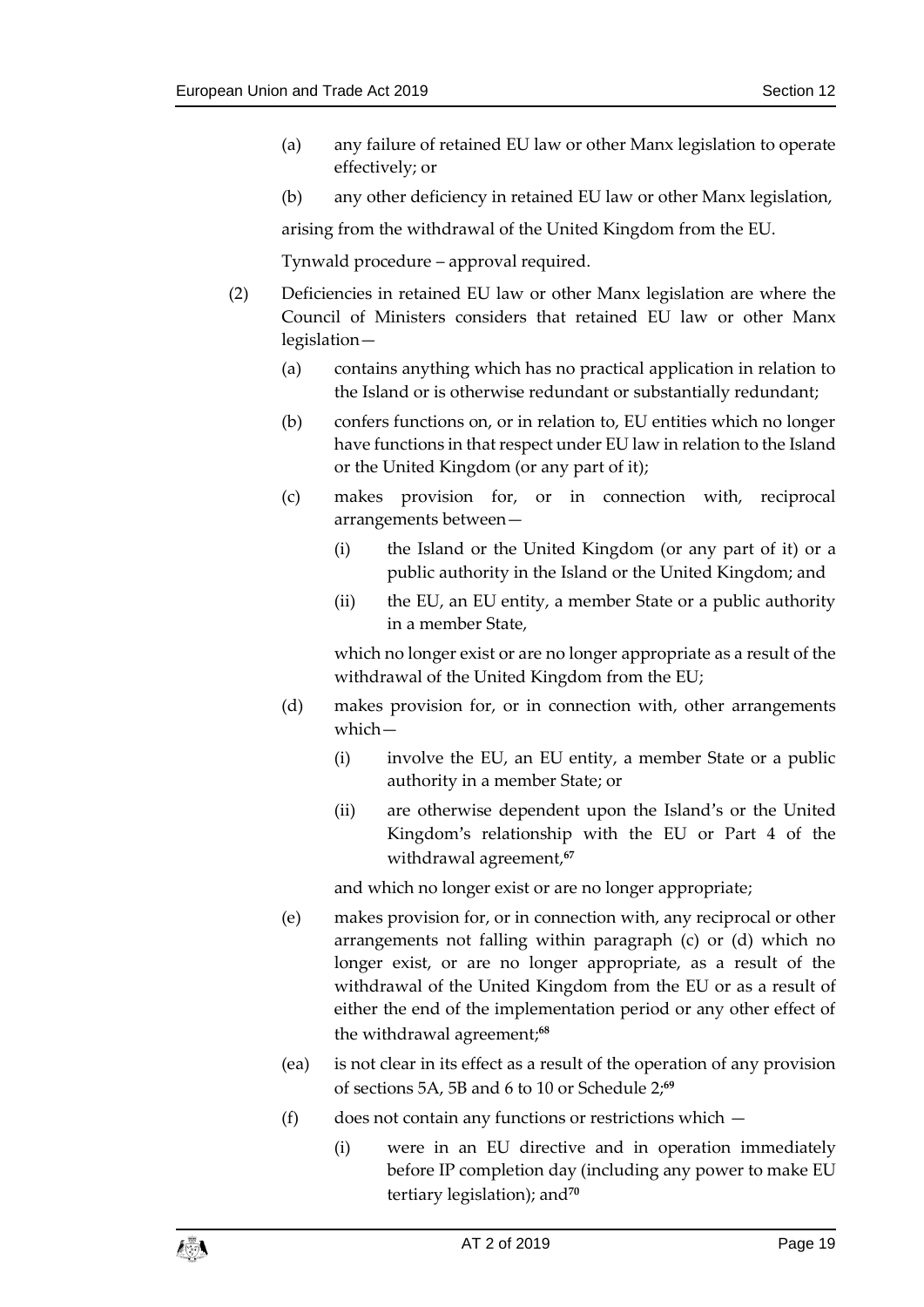- (ii) it is appropriate to retain; or
- (g) contains EU references which are no longer appropriate.
- (3) There is also a deficiency in retained EU law or other Manx legislation where the Council of Ministers considers that there is —
	- (a) anything in retained EU law or other Manx legislation which is of a similar kind to any deficiency which falls within subsection (2); or
	- (b) a deficiency in retained EU law or other Manx legislation of a kind described, or provided for, in regulations made by the Council of Ministers.

Tynwald procedure – approval required.

- (4) But retained EU law and other Manx legislation is not deficient merely because it does not contain any modification of EU law which is adopted or notified, comes into operation or only applies on or after IP completion day.**<sup>71</sup>**
- (5) Regulations under subsection (1) may make any provision that could be made by an Act of Tynwald.
- (6) Regulations under subsection (1) may (among other things)—
	- (a) provide for functions of EU entities or public authorities in member States (including making an instrument of a legislative character or providing funding) to be—
		- (i) exercisable instead by a public authority (whether or not newly established or established for the purpose) in the Island or the United Kingdom; or
		- (ii) replaced, abolished or otherwise modified; or
	- (b) provide for the modification of any retained EU law or other Manx legislation.
- (7) Regulations under subsection (1) may modify any retained EU law or other Manx legislation so that it includes a provision authorising a Department or Statutory Board to make regulations and specifying the permissible content of such regulations.
- (8) Any provision mentioned in subsection (7) must specify the Tynwald procedure applicable to any regulations made under that provision.
- (9) But regulations under subsection (1) may not—
	- (a) impose or increase taxation;
	- (b) make retrospective provision;
	- (c) create a relevant criminal offence; or
	- (d) amend, repeal or revoke the *Human Rights Act 2001* or any statutory document made under it.

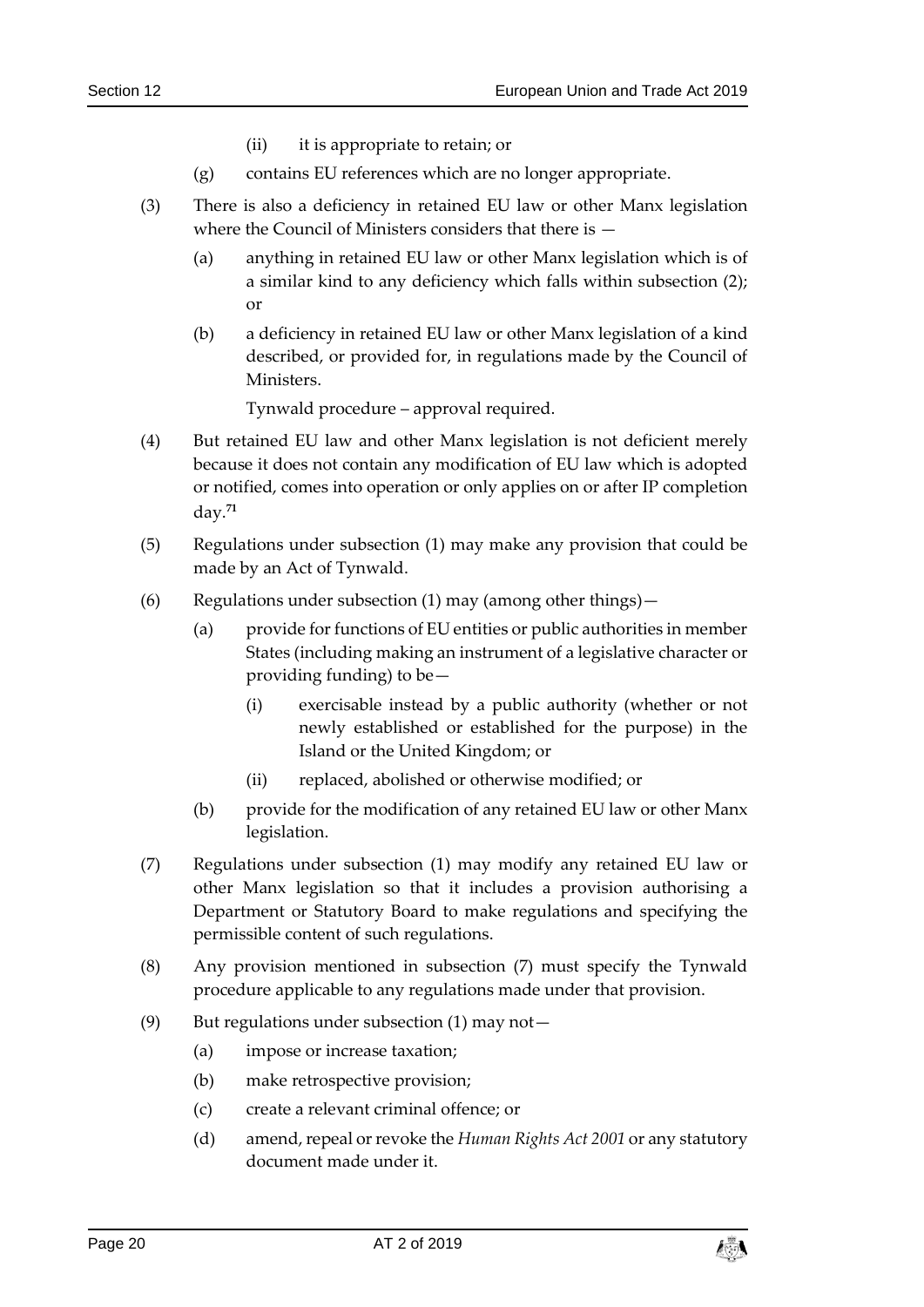- (10) The reference in subsection (1) to a failure or other deficiency arising from the withdrawal of the United Kingdom from the EU includes a reference to any failure or other deficiency arising from —
	- (a) any aspect of that withdrawal, including (among other things)
		- (i) the end of the implementation period; or
		- (ii) any other effect of the withdrawal agreement; or**<sup>72</sup>**
	- (b) that withdrawal, or any such aspect of it, taken together with the operation of any provision, or the interaction between any provisions, made by or under this Act or the European Union and Trade Act 2019 (Withdrawal Agreement) Regulations 2020. **73 74**
- (11) To avoid doubt, regulations under subsection (1) may prevent, remedy or mitigate any failure or other deficiency in retained EU law or other Manx legislation which does not fall within the scope of Protocol 3 as if such law or legislation did fall within the scope of Protocol 3.
- (12) The power of the Council of Ministers to make regulations under this section is in addition to any power of the Council of Ministers to make regulations under sections [15](#page-24-2) to [19.](#page-28-0)
- (13) Before the end of the review period, the Council of Ministers must
	- (a) cause a review to be carried out of each set of Regulations made under subsection (1);
	- (b) set out the conclusions of the review in a report; and
	- (c) lay the report before Tynwald.
- (14) A report must explain the reasons for each set of Regulations.
- (15) Subsection (13) does not apply to regulations made under subsection (1) to the extent that they relate to retained direct EU legislation.
- (16) In this section, "review period" has the same meaning as in section [11\(1\).](#page-15-3)
- (17) No regulations may be made under this section after the end of the period of 2 years beginning with IP completion day.**<sup>75</sup>**

## <span id="page-20-0"></span>**12A Supplementary powers in connection with implementation period** [P2018/16/8A]

- (1) The Council of Ministers may by regulations
	- (a) provide for other modifications for the purposes of section 5B(3)(f)(i) (whether applying in all cases or particular cases or descriptions of case);
	- (b) provide for section 5B(3) or (4) not to apply to any extent in particular cases or descriptions of case;
	- (c) make different provision in particular cases or descriptions of case to that made by section  $5B(3)$  or  $(4)$ ;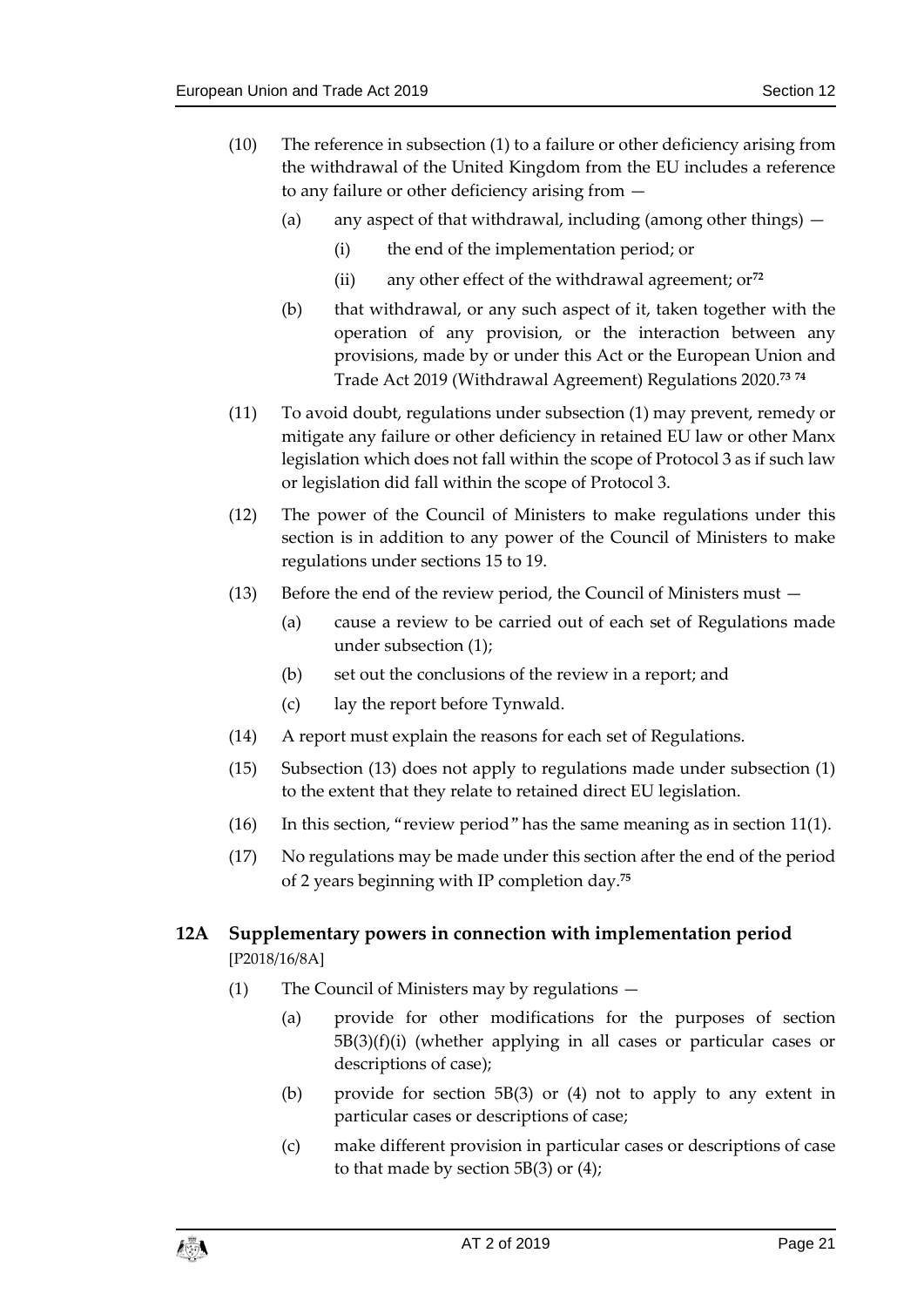- (d) modify any provision of this Act in consequence of any repeal made by section 5A(4) or 5B(6); or
- (e) make such provision not falling within paragraph (a), (b), (c) or (d) as it considers appropriate for any purpose of, or otherwise in connection with, Part 4 of the withdrawal agreement (whether or not in connection with matters to which Protocol 3 applies).

Tynwald procedure – approval required.

- (2) Regulations under this section may make any provision that could be made by an Act of Tynwald.
- (3) No regulations may be made under subsection (1) after the end of the period of 2 years beginning with IP completion day.**<sup>76</sup>**

#### <span id="page-21-0"></span>**12B Power in connection with certain other separation issues**

[P2018/16/8B]

- (1) The Council of Ministers may by regulations make such provision as it considers appropriate —
	- (a) to implement Part 3 of the withdrawal agreement (separation provisions) (whether or not in connection with matters to which Protocol 3 applies);
	- (b) to supplement the effect of section 11A in relation to that Part; or
	- (c) otherwise for the purposes of dealing with matters arising out of, or related to, that Part (whether or not in connection with matters to which Protocol 3 applies and including matters arising by virtue of section 11A and that Part).

Tynwald procedure – approval required.

- (2) The Council of Ministers may by regulations make such provision as it considers appropriate —
	- (a) to implement Part 3 of the EEA EFTA separation agreement (separation provisions) (whether or not in connection with matters to which Protocol 3 applies);
	- (b) to supplement the effect of section 11B in relation to that Part; or
	- (c) otherwise for the purposes of dealing with matters arising out of, or related to, that Part (whether or not in connection with matters to which Protocol 3 applies and including matters arising by virtue of section 11B and that Part).

Tynwald procedure – approval required.

(3) Regulations under this section may make any provision that could be made by an Act of Tynwald.

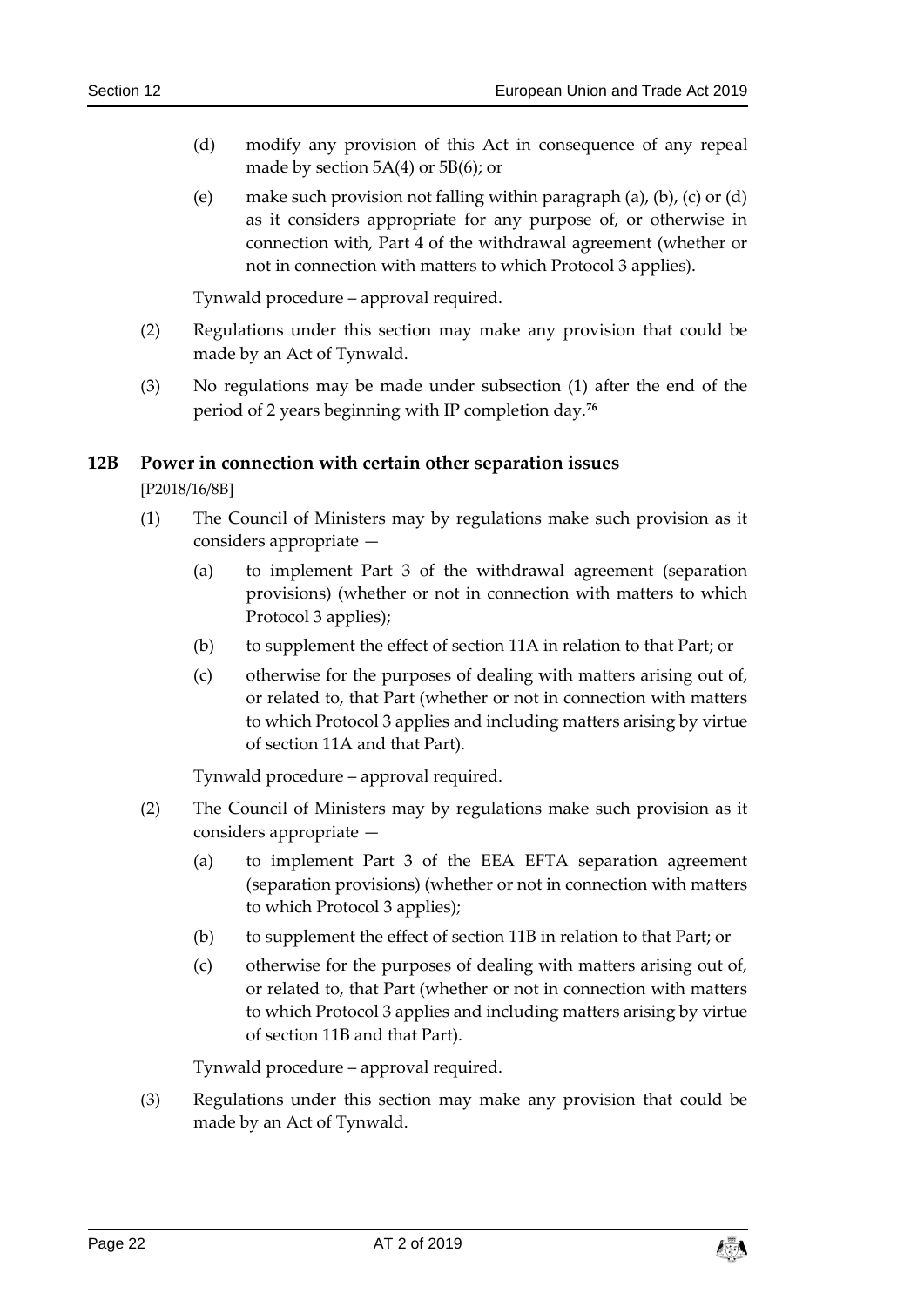- (4) Regulations under this section may (among other things) restate, for the purposes of making the law clearer or more accessible, anything that forms part of Manx law by virtue of —
	- (a) section 11A and Part 3 of the withdrawal agreement; or
	- (b) section 11B and Part 3 of the EEA EFTA separation agreement.
- $(5)$  But regulations under this section may not  $-$ 
	- (a) impose or increase taxation or fees;
	- (b) make retrospective provision;
	- (c) create a relevant criminal offence;
	- (d) establish a public authority;
	- (e) amend, repeal or revoke the *Human Rights Act 2001* or any statutory document made under it.
- (6) In this section references to Part 3 of the withdrawal agreement or of the EEA EFTA separation agreement include references to any provision of EU law which is applied by, or referred to in, that Part (to the extent of the application or reference).**<sup>77</sup>**

# <span id="page-22-0"></span>**12C Power in connection with Ireland/Northern Ireland Protocol in withdrawal agreement**

[P2018/16/8C]

- (1) The Council of Ministers may by regulations make such provision as it considers appropriate —
	- (a) to implement the Protocol on Ireland/Northern Ireland in the withdrawal agreement (whether or not in connection with matters to which Protocol 3 applies);
	- (b) to supplement the effect of section 11A in relation to the Protocol; or
	- (c) otherwise for the purposes of dealing with matters arising out of, or related to, the Protocol (whether or not in connection with matters to which Protocol 3 applies and including matters arising by virtue of section 11A and the Protocol).

Tynwald procedure – approval required.

- (2) Regulations under this section may make any provision that could be made by an Act of Tynwald (including modifying this Act).
- (3) Regulations under this section may (among other things) make provision facilitating the access to the market within the Island of qualifying Northern Ireland goods.
- (4) Such provision may (among other things) include provision about the recognition within the Island of technical regulations, assessments, registrations, certificates, approvals and authorisations issued by —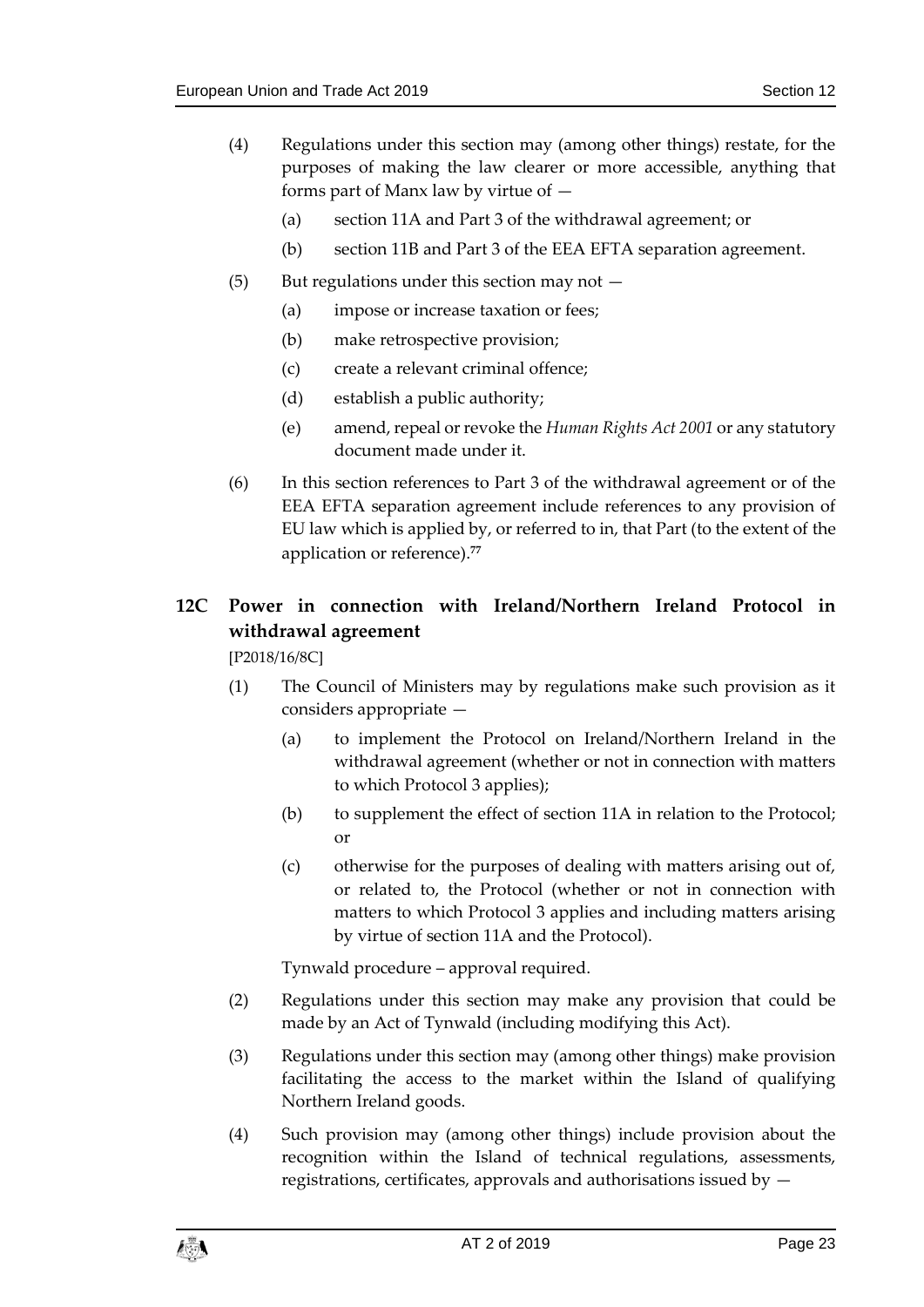- (a) the authorities of a member State; or
- (b) bodies established in a member State,

in respect of qualifying Northern Ireland goods.

- (5) Regulations under this section may (among other things) restate, for the purposes of making the law clearer or more accessible, anything that forms part of Manx law by virtue of section 11A and the Protocol.
- (6) "Qualifying Northern Ireland goods" has the meaning given in regulations (if any) made, from time to time, under section 8C of the European Union (Withdrawal) Act 2018 (of Parliament).
- (7) In this section, any reference to the Protocol on Ireland/Northern Ireland includes a reference to —
	- (a) any other provision of the withdrawal agreement so far as applying to the Protocol; and
	- (b) any provision of EU law which is applied by, or referred to in, the Protocol (to the extent of the application or reference),

but does not include the second sentence of Article 11(1) of the Protocol (which provides that the United Kingdom and the Republic of Ireland may continue to make new arrangements that build on the provisions of the Belfast Agreement in other areas of North-South cooperation on the island of Ireland).**<sup>78</sup>**

#### <span id="page-23-0"></span>**13 Complying with international obligations**

(1) The Council of Ministers may by regulations make such provision as it considers appropriate to prevent or remedy any breach, arising from the withdrawal of the United Kingdom from the EU, of an international obligation that applies or extends to the Island.

Tynwald procedure – approval required.

- (2) Regulations under this section may make any provision that could be made by an Act of Tynwald.
- (3) But regulations under this section may not—
	- (a) impose or increase taxation;
	- (b) make retrospective provision;
	- (c) create a relevant criminal offence; or
	- (d) amend, repeal or revoke the *Human Rights Act 2001* or any statutory document made under it.
- (4) No regulations may be made under this section after the end of the period of 5 years beginning with IP completion day.**<sup>79</sup>**

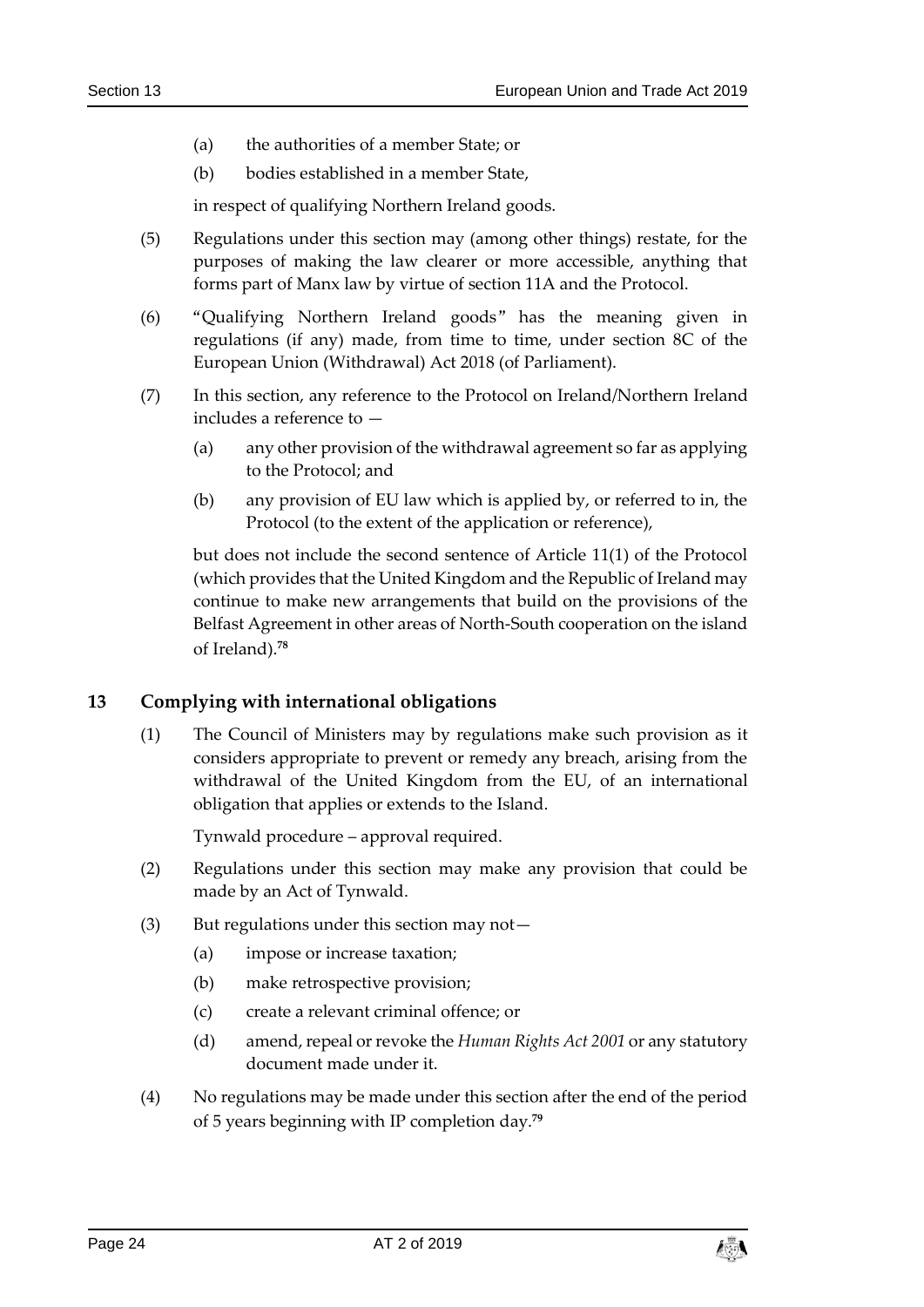## <span id="page-24-0"></span>**14 Implementing the withdrawal agreement**

[P2018/16/9]

(1) The Council of Ministers may by regulations make such provision as it considers appropriate for the purposes of implementing any withdrawal agreement.

Tynwald procedure – approval required.

- (2) Regulations under this section may make any provision that could be made by an Act of Tynwald (including modifying this Act).
- (3) But regulations under this section may not—
	- (a) impose or increase taxation;
	- (b) make retrospective provision;
	- (c) create a relevant criminal offence; or
	- (d) amend, repeal or revoke the *Human Rights Act 2001* or any statutory document made under it.
- <span id="page-24-1"></span>(4) No regulations may be made under this section after the end of the period of 2 years beginning with IP completion day.**<sup>80</sup>**

*Further powers operable on or after exit day or IP completion day<sup>81</sup>*

## <span id="page-24-2"></span>**15 Amendment of retained direct EU legislation and other rights etc.**

- (1) The Council of Ministers may, by regulations, to the extent it considers appropriate —
	- (a) modify any retained direct EU legislation and anything which is retained EU law by virtue of section 8 so that it contains any modification of EU law which is adopted or notified, comes into operation or applies on or after IP completion day;**<sup>82</sup>**
	- (b) modify any retained direct EU legislation so that any provision of it has effect as amended from time to time by EU law;
	- (c) make exceptions, adaptations and modifications to any retained direct EU legislation or anything which is retained EU law by virtue of section 8 for the purpose of giving effect to such provisions in Manx law;
	- (d) repeal or revoke (either in its entirety or in part) any retained direct EU legislation or anything which is retained EU law by virtue of section 8;
	- (e) modify any retained direct EU legislation and anything which is retained EU law by virtue of section 8 to make such retained direct EU legislation and anything which is retained EU law by virtue of section 8 correspond (subject to such modifications, exceptions or adaptations as the Council of Ministers considers appropriate) with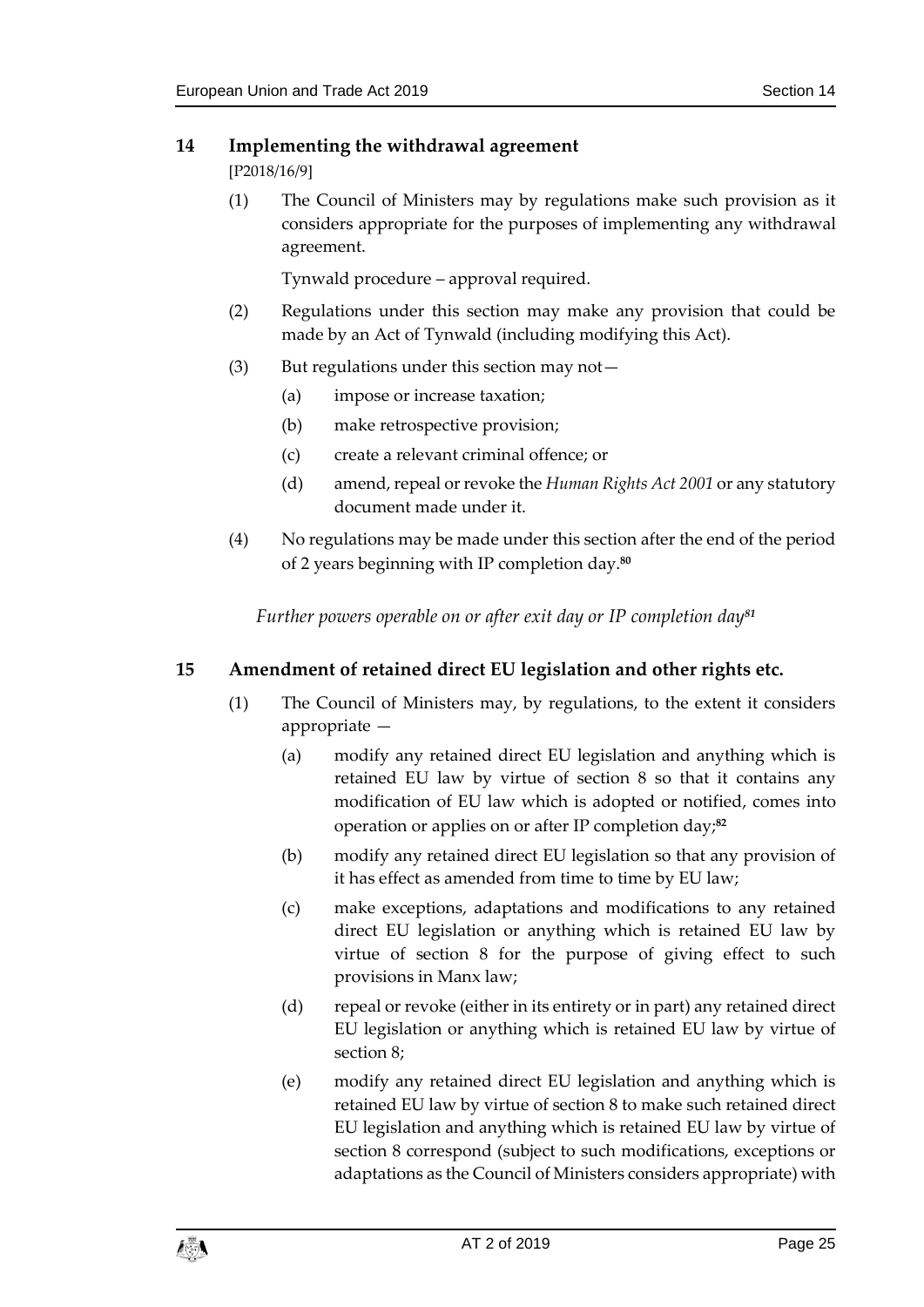the like legislation from time to time operating in the United Kingdom.

Tynwald procedure – approval required.

- (2) Regulations under this section may make any provision that could be made by an Act of Tynwald.
- (3) But regulations under this section may not  $-$ 
	- (a) impose or increase taxation;
	- (b) make retrospective provision;
	- (c) create a relevant criminal offence; or
	- (d) amend, repeal or revoke the *Human Rights Act 2001* or any statutory document made under it.
- (4) Any regulations made under this section must not come into operation until on or after IP completion day.**<sup>83</sup>**

#### <span id="page-25-0"></span>**16 Application and implementation of treaty provisions**

- (1) The Council of Ministers may by regulations
	- (a) apply to the Island as part of the law of the Island, to such extent and subject to such exceptions, adaptations and modifications as may be specified in the regulations; or
	- (b) implement into Manx law and make such provisions as it considers appropriate to deal with any matters arising out of or related to any such implementation,

any provision contained in or arising under a treaty.

Tynwald procedure – approval required.

- (2) Regulations under this section may make any provision that could be made by an Act of Tynwald.
- (3) For the purposes of this section, "treaty" means
	- (a) any of the EU Treaties; and
	- (b) any agreement declared, in regulations made by the Council of Ministers, to be a treaty for the purposes of this section.

Tynwald procedure – approval required.

- (4) An agreement which may be declared by the Council of Ministers to be a treaty under subsection  $(3)(b)$  includes (but is not limited to)  $-$ 
	- (a) an agreement entered into between the United Kingdom and the EU in connection with the relationship between the United Kingdom and the EU on or after exit day;
	- (b) an agreement entered into by the Island or extended to the Island in connection with the withdrawal of the United Kingdom from the

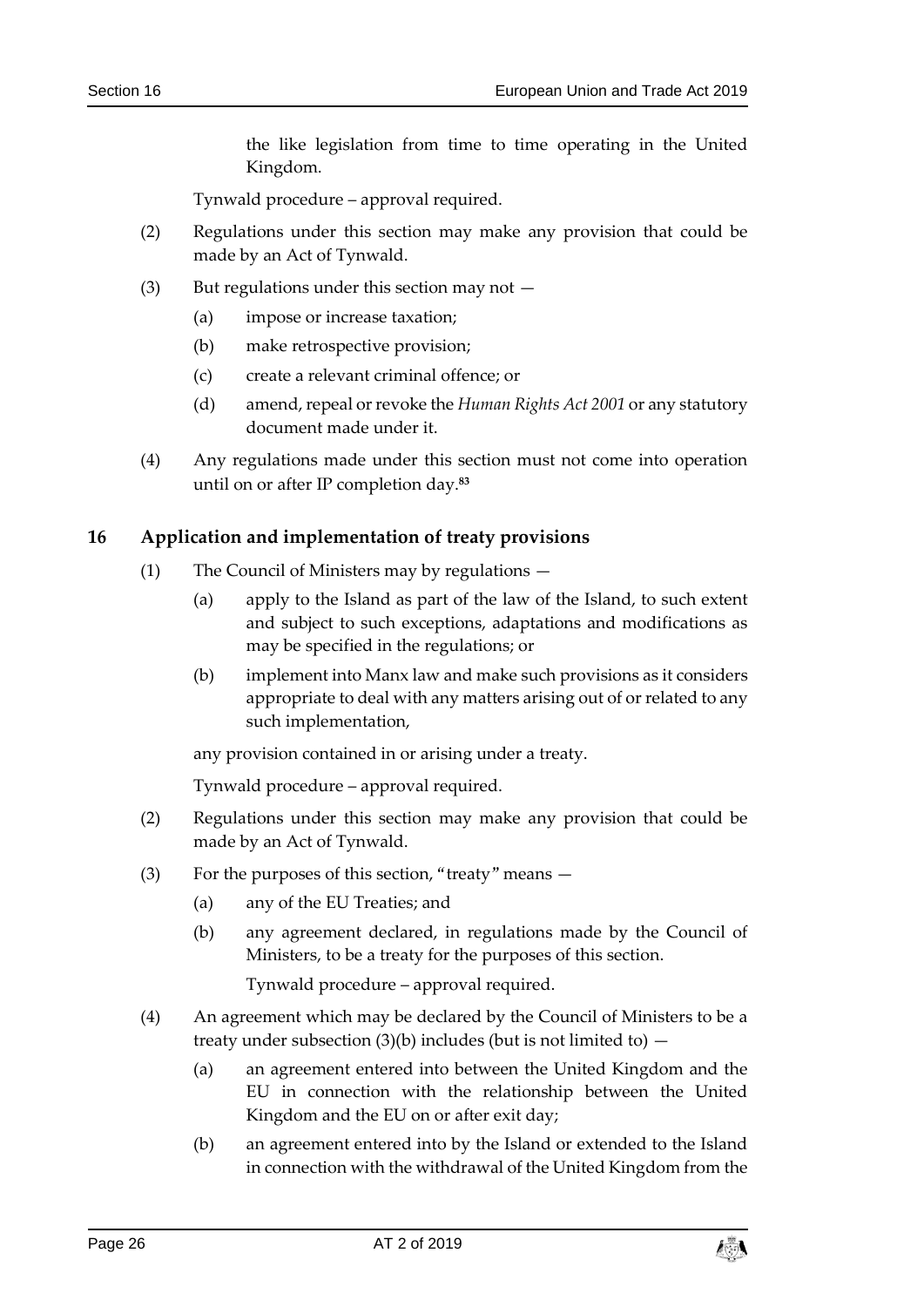EU or any future relationship between the United Kingdom and the EU;

- (c) an agreement amending any of the EU Treaties;
- (d) an agreement entered into by the EU or by all of the member States and which relates to the EU.
- (5) Any regulations made under this section must not come into operation until on or after exit day.

## <span id="page-26-0"></span>**17 Application and implementation of EU instruments and law**

[1973/14/2A and 2B and drafting]

- (1) The Council of Ministers may by regulations
	- (a) apply to the Island as part of the law of the Island, to such extent and subject to such exceptions, adaptations and modifications as may be specified in the regulations, any EU instrument (whether it is operative before, on or after IP completion day); **84**
	- (b) implement any EU instrument applied to the Island under paragraph (a) and make such provisions as it considers appropriate to deal with any matters arising out of or related to any such implementation;
	- (c) implement any other EU law (whether operative before, on or after IP completion day) into Manx law and make such provisions as it considers appropriate to deal with any matters arising out of or related to any such implementation; or**<sup>85</sup>**
	- (d) make such provision as it considers appropriate to implement any retained EU law and to deal with any matters arising out of or related to any such implementation.

Tynwald procedure – approval required.

- (2) Regulations under this section may make any provision that could be made by an Act of Tynwald.
- (3) Regulations under subsection (1) may include a provision authorising a Department or Statutory Board to make regulations and specifying the permissible content of such regulations.
- (4) Any provision mentioned in subsection (3) must specify the Tynwald procedure applicable to any regulations made under that provision.
- (5) Regulations made under subsection (1)(a) must have annexed to them a text of the instrument applied by the regulations, incorporating the exceptions, adaptations and modifications specified in the regulations.
- (6) Subsections (7) and (8) apply if regulations made under subsection  $(1)(a)$ provide that a reference in the regulations to an EU instrument (or a provision of an EU instrument) is to be construed as a reference to the

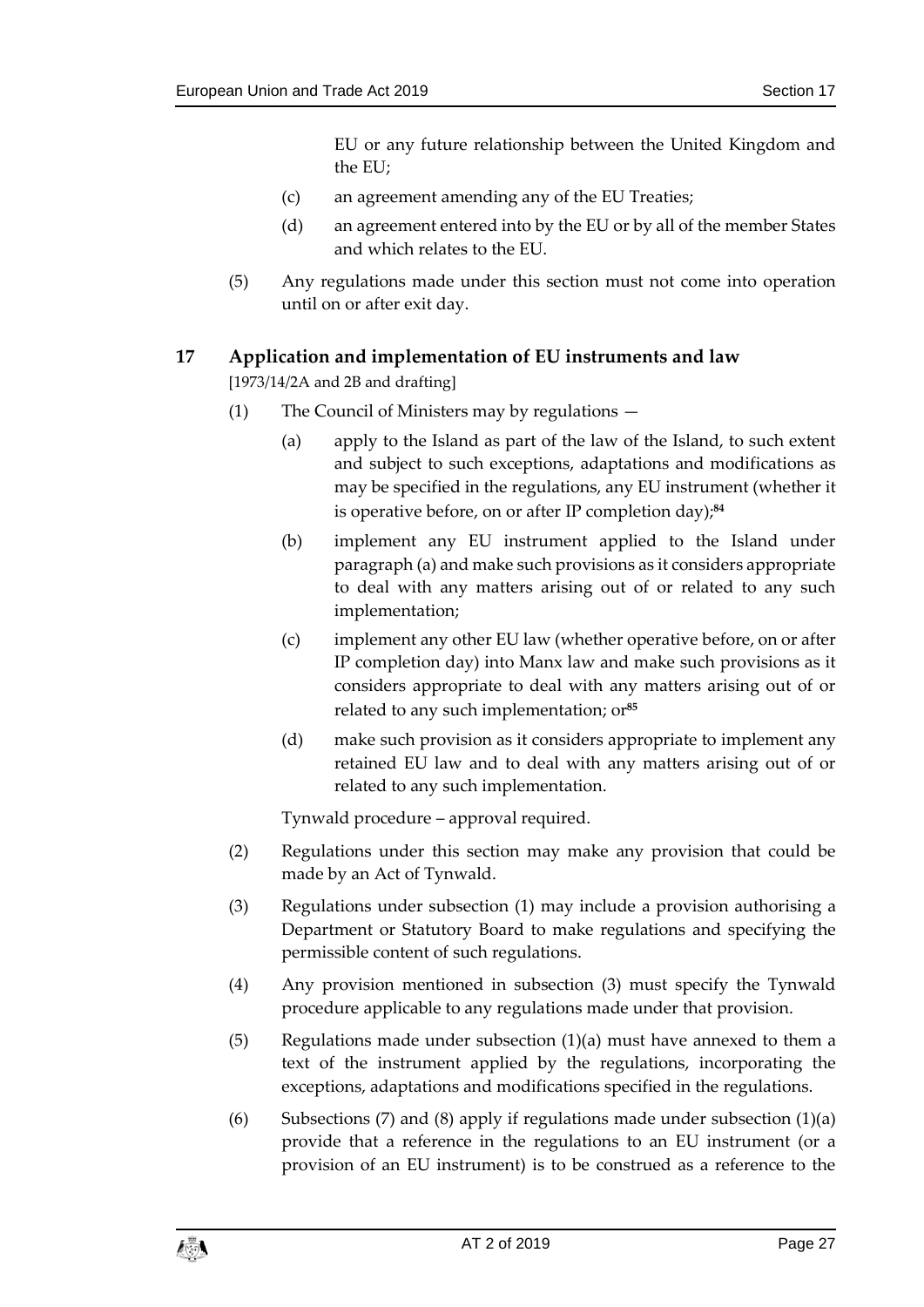instrument or provision as amended from time to time (see section [21](#page-31-0) (ambulatory references to EU instruments)).

- (7) To avoid doubt, the text to be annexed under subsection (5) is the text of the instrument at the time the regulations are made.
- (8) However, the Council of Ministers
	- (a) may update the text annexed under subsection (5) to reflect any amendment made to the EU instrument or provision after the making of the regulations; and
	- (b) must update the text if a person requests an updated text of the instrument applied by the regulations.
- (9) Any regulations made under this section may include a provision to the effect that the regulations are to be treated as "retained EU law".
- (10) But regulations under this section may not  $-$ 
	- (a) impose or increase taxation;
	- (b) make retrospective provision;
	- (c) create a relevant criminal offence; or
	- (d) amend, repeal or revoke the *Human Rights Act 2001* or any statutory document made under it.
- <span id="page-27-1"></span>(11) Any regulations made under this section must not come into operation until on or after IP completion day.**<sup>86</sup>**

## <span id="page-27-0"></span>**18 Application and implementation of previous direct EU legislation and EU law**

- (1) The Council of Ministers may by regulations
	- (a) apply to the Island as part of the law of the Island, to such extent and subject to such exceptions, adaptations and modifications as may be specified in the regulations, any EU regulation, EU decision or EU tertiary legislation which —
		- (i) was applicable to and in the Island by virtue of Part 4 of the withdrawal agreement immediately before IP completion day; and**<sup>87</sup>**
		- (ii) did not form part of Manx law on and after IP completion day by virtue of section [7;](#page-10-0) **88**
	- (b) implement any instrument applied to the Island under paragraph (a) and make such provisions as it considers appropriate to deal with any matters arising out of or related to any such implementation;
	- (c) implement into Manx law any EU law which  $-$

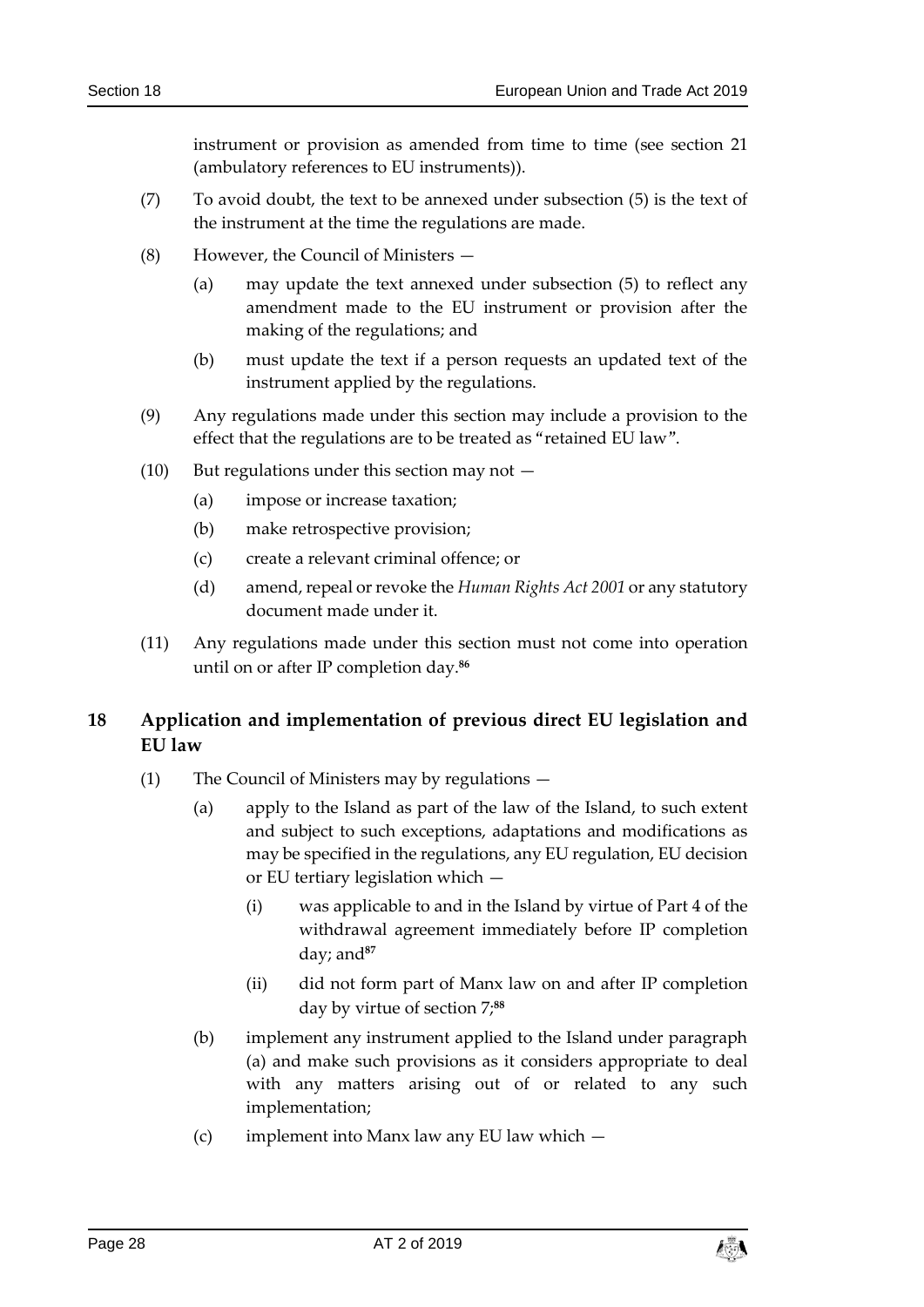- (i) was applicable to and in the Island by virtue of Part 4 of thw withdrawal agreement immediately before IP completion day; and**<sup>89</sup>**
- (ii) was not implemented into Manx law,

and make such provisions as it considers appropriate to deal with any matters arising out of or related to any such implementation.

Tynwald procedure – approval required.

- (2) Regulations under this section may make any provision that could be made by an Act of Tynwald.
- (3) Despite subsection (1)(a), if only part of an EU regulation, EU decision or piece of EU tertiary legislation was applicable to and in the Island by virtue of Part 4 of the withdrawal agreement immediately before IP completion day, the whole of that EU regulation, EU decision or piece of EU tertiary legislation may be applied to the Island under subsection (1)(a).**<sup>90</sup>**
- (4) Any regulations under this section may be made retrospective and be deemed to have come into operation from such day or days as may be specified in the regulations.
- $(5)$  But a provision made by such regulations may not  $-$ 
	- (a) impose or increase taxation; or
	- (b) impose any civil or criminal liability,

before the day on which the regulations themselves come into operation.

- (6) Any regulations made under subsection  $(1)(a)$  must have annexed to them a text of the instrument applied by the regulations, incorporating the exceptions, adaptations and modifications specified in the regulations.
- (7) Any regulations made under this section may include a provision to the effect that the regulations are to be treated as "retained EU law".
- (8) Any regulations made under this section may not amend, repeal or revoke the *Human Rights Act 2001* or any statutory document made under it.
- (9) Any regulations made under this section must not themselves come into operation until on or after IP completion day. **91**
- (10) No regulations may be made under this section after the end of the period of 5 years beginning with IP completion day.**<sup>92</sup>**

## <span id="page-28-0"></span>**19 Application to the Island of UK legislation**

(1) The Council of Ministers may by regulations apply to the Island as part of the law of the Island, to such extent and subject to such exceptions, adaptations and modifications as may be specified in the regulations, any UK legislation to which this section applies.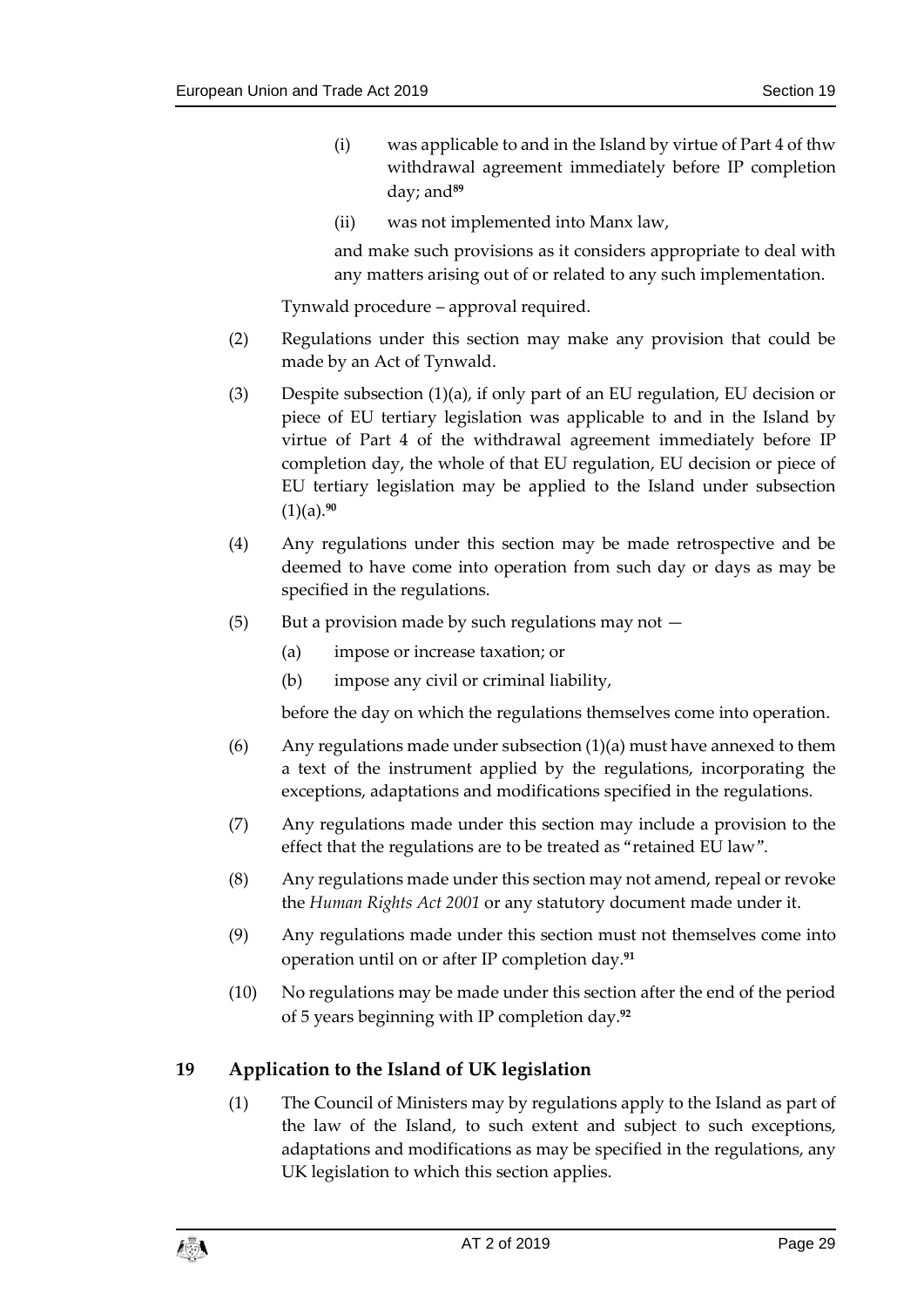Tynwald procedure – approval required.

- (2) Regulations under this section may make any provision that could be made by an Act of Tynwald.
- (3) This section applies to
	- (a) any UK legislation which relates, directly or indirectly, to the withdrawal of the United Kingdom from the EU;
	- (b) any UK legislation which relates to the approval or implementation of any withdrawal agreement;
	- (c) any UK legislation which relates to the future relationship between the United Kingdom and the EU or any member State; or
	- (d) any instrument of a legislative character made, or having effect as if made, under any UK legislation mentioned in paragraphs (a) to (c).
- (4) Any regulations under subsection (1) must
	- (a) specify the exceptions, adaptations and modifications subject to which the UK legislation applies to the Island; and
	- (b) have annexed to them a text of the UK legislation applied by the regulations, incorporating the exceptions, adaptations and modifications specified in the regulations.
- (5) Subsections (6) and (7) apply if regulations made under subsection (1) provide that a reference in the regulations to any UK legislation is to be construed as a reference to the UK legislation as amended from time to time (see section [21](#page-31-0) (ambulatory references to UK legislation)).
- (6) To avoid doubt, the text to be annexed under subsection (4) is the text of the UK legislation at the time the regulations are made.
- (7) However, the Council of Ministers
	- (a) may update the text annexed under subsection (4) to reflect any amendment made to the UK legislation after the making of the regulations; and
	- (b) must update the text if a person requests an updated text of the UK legislation applied by the regulations.

## <span id="page-29-0"></span>**20 Application to the Island of UK legislation and EU legislation by the Department of Environment, Food and Agriculture**

- (1) The Department of Environment, Food and Agriculture (the "Department") may by regulations apply to the Island as part of the law of the Island, to such extent and subject to such exceptions, adaptations and modifications as may be specified in the regulations —
	- (a) any UK legislation relating to
		- (i) veterinary medicines;

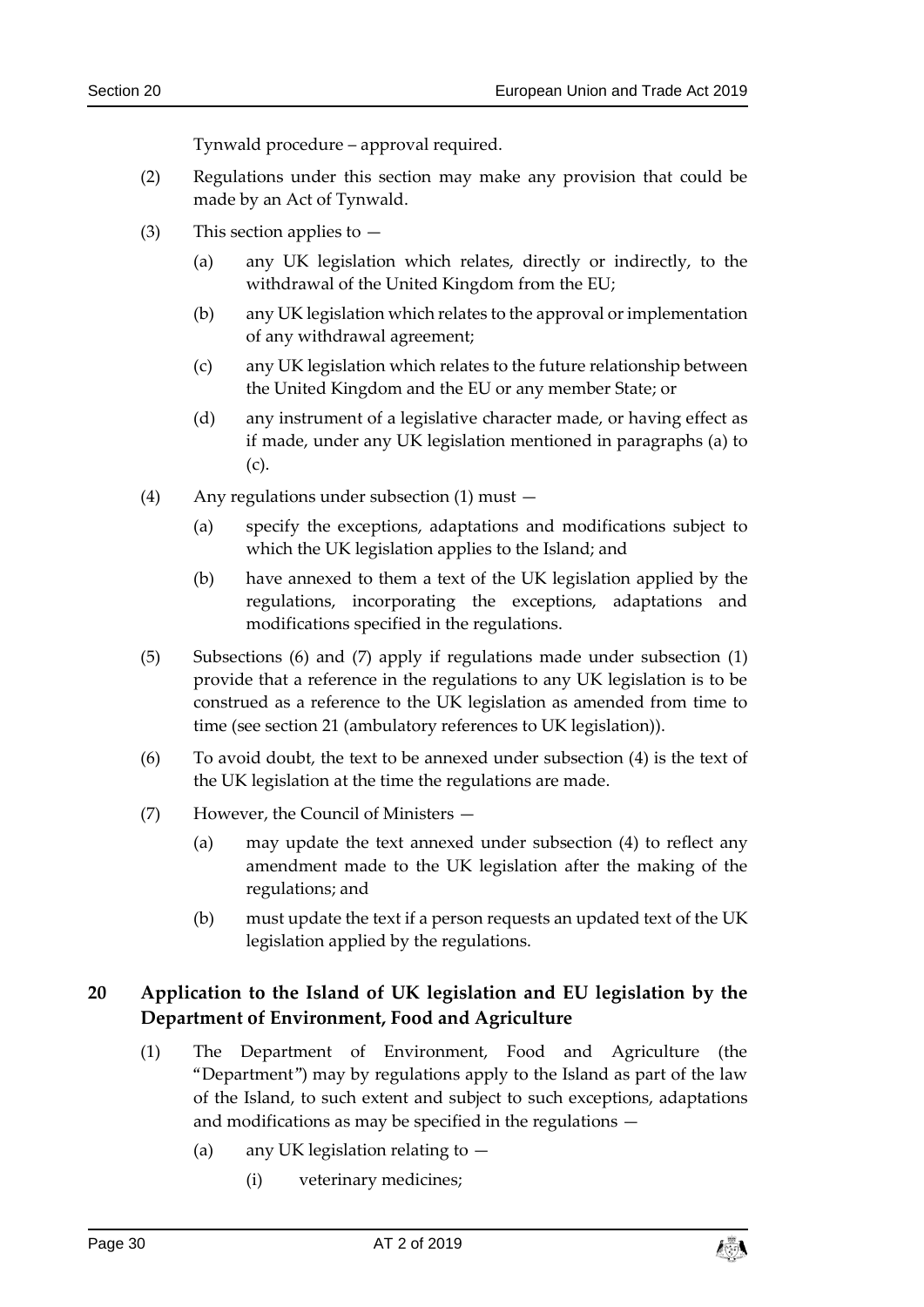- (ii) veterinary surgeons and veterinarians;
- (iii) animal health;
- (iv) animal welfare;
- (v) plant health;
- (vi) pesticides, including plant protection products;
- (vii) biocides;
- (viii) marketing of seeds and seedlings and propagating materials;
- (ix) food;
- (x) feedingstuffs; and
- (xi) quality and marketing standards of agricultural and fisheries products (including fish);
- (b) any instrument of a legislative character made, or having effect as if made, under any UK legislation mentioned in paragraph (a);
- (c) any EU instrument (whether operative before, on or after IP completion day) which relates, directly or indirectly, to anything mentioned in paragraph (a)(i) to (xi).**<sup>93</sup>**

Tynwald procedure – approval required.

- (2) The Department may by regulations
	- (a) implement any EU instrument applied to the Island under subsection (1)(c) and make such provisions as it considers appropriate to deal with any matter arising out of or related to any such implementation;
	- (b) implement into Manx law any other EU law (whether operative before, on or after IP completion day) which relates, directly or indirectly, to anything mentioned in subsection  $(1)(a)(i)$  to  $(xi)$  and make such provision as it considers appropriate to deal with any matters arising out of or related to any such implementation.**<sup>94</sup>**

Tynwald procedure – approval required.

- (3) Regulations under this section may make any provision that could be made by an Act of Tynwald.
- (4) Any regulations made under subsection (1) must
	- (a) specify the exceptions, adaptations and modifications subject to which the legislation or instrument applies to the Island; and
	- (b) have annexed to them a text of the legislation or instrument applied by the regulations, incorporating the exceptions, adaptations and modifications specified in the regulations.
- (5) Subsections (6) and (7) apply if regulations made under subsection (1) provide that a reference in the regulations to any legislation or instrument is to be construed as a reference to the legislation or instrument as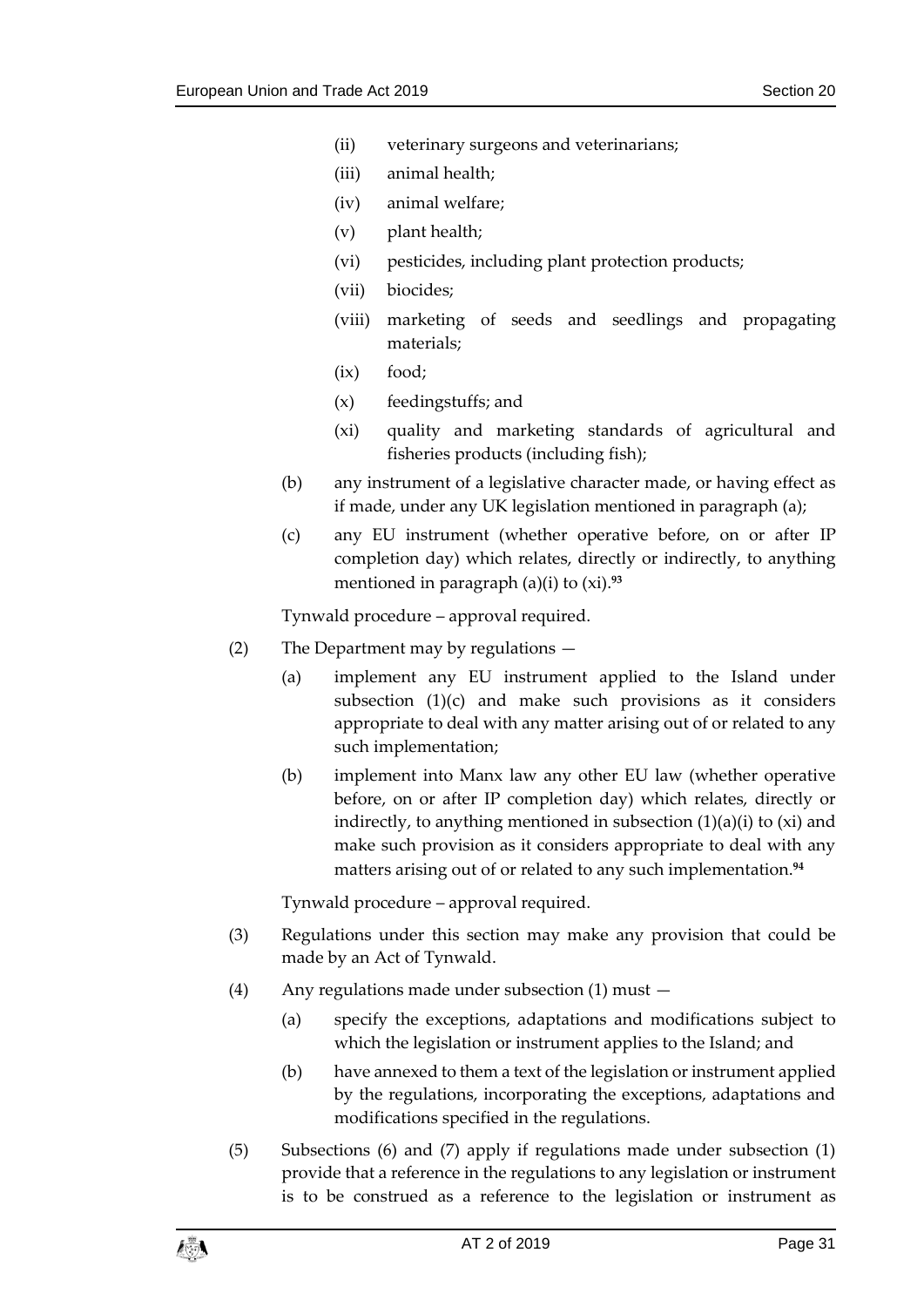amended from time to time (see section [21](#page-31-0) (ambulatory references to EU instruments and UK legislation)).

- (6) To avoid doubt, the text to be annexed under subsection (4) is the text of the legislation or instrument at the time the regulations are made.
- (7) However, the Department
	- (a) may update the text annexed under subsection (4) to reflect any amendment made to the legislation or instrument after the making of the regulations; and
	- (b) must update the text if a person requests an updated text of the legislation or instrument applied by the regulations.
- (8) But regulations under this section may not  $-$ 
	- (a) impose or increase taxation;
	- (b) make retrospective provision;
	- (c) create a relevant criminal offence;
	- (d) amend, repeal or revoke the *Human Rights Act 2001* or any statutory document made under it.
- (9) The Council of Ministers may by order amend subsection (1)(a) so as to modify the field of legislation referred to by  $-$ 
	- (a) adding a new field of legislation;
	- (b) removing a field of legislation; or
	- (c) amending a field of legislation.

Tynwald procedure – approval required.

## <span id="page-31-0"></span>**21 Ambulatory references to EU instruments and UK legislation**

[1973/14/2C]

- (1) A statutory document to which this section applies may provide that a reference in it to an EU instrument or any UK legislation or a provision of an EU instrument or any UK legislation is to be construed as a reference to the instrument, legislation or provision as amended from time to time.
- (2) This section applies to  $-$ 
	- (a) a statutory document made under sections 12A, 12B, 12C, [13](#page-23-0) to [20](#page-29-0) or [23;](#page-32-2) or**<sup>95</sup>**
	- (b) any statutory document made under any other provision of Manx legislation which is prescribed for the purposes of this section by regulations made under subsection (3).
- (3) The Council of Ministers may by regulations prescribe any Manx legislation or any provision of Manx legislation in respect of which a statutory document made under the prescribed Manx legislation or provision is a statutory document to which subsection (2) applies.

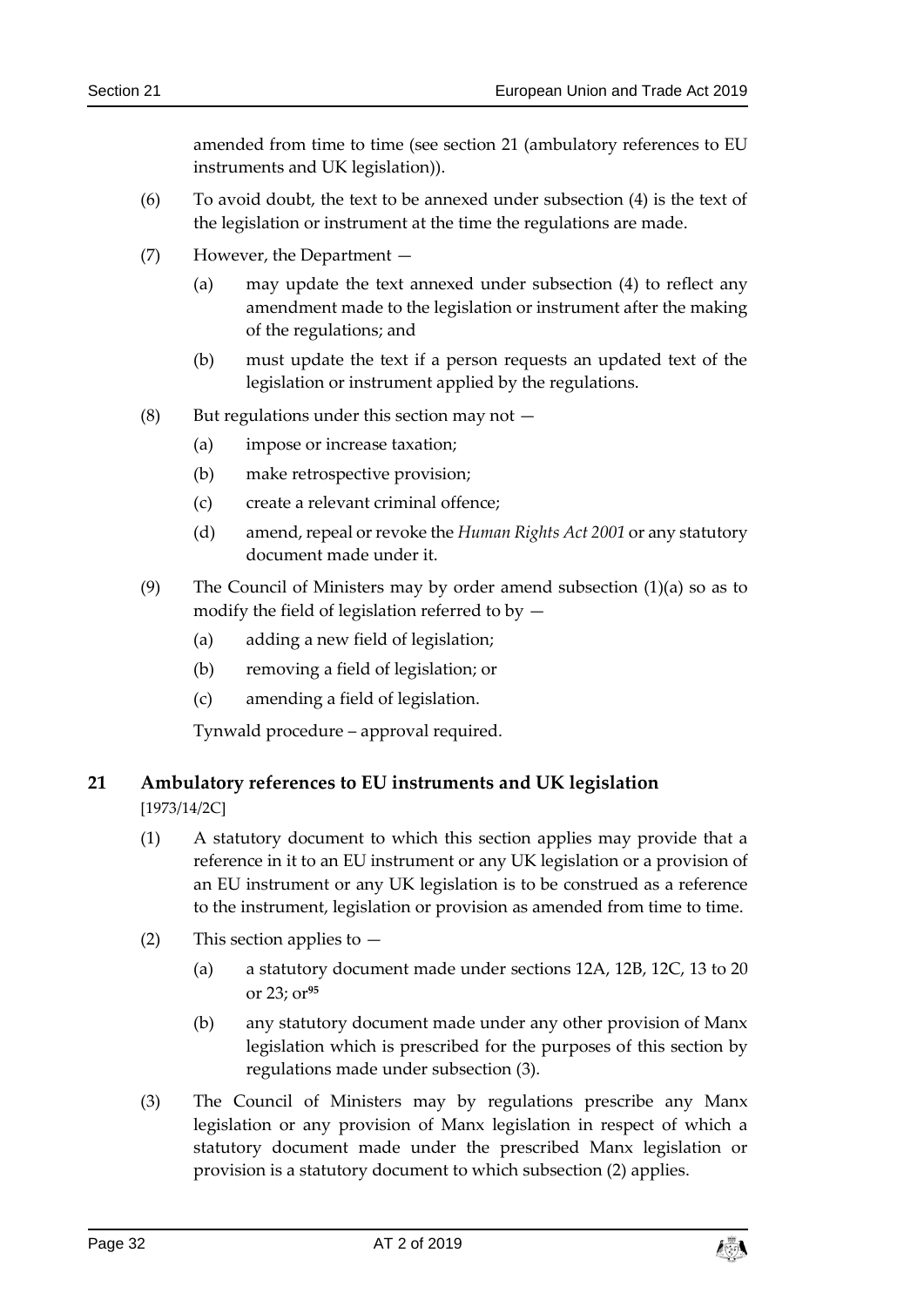Tynwald procedure – negative.

<span id="page-32-0"></span>(4) Any regulations made under subsection (3) must not come into operation until on or after exit day.

#### *Trade Agreements*

## <span id="page-32-1"></span>**22 Application and implementation of WTO Agreement**

- (1) The Council of Ministers may by regulations
	- (a) apply to the Island as part of the law of the Island, to such extent and subject to such exceptions, adaptations and modifications as may be specified in the regulations; and
	- (b) implement into Manx law and make such provisions as it considers appropriate to deal with any matters arising out of or related to any such implementation,

the WTO Agreement.

Tynwald procedure – approval required.

(2) Regulations under this section may make any provision that could be made by an Act of Tynwald.

#### <span id="page-32-2"></span>**23 Implementation of international trade agreements**

- (1) The Council of Ministers may by regulations make such provision as it considers appropriate for the purpose of implementing into Manx law an international trade agreement —
	- (a) entered into by the Island; or
	- (b) entered into by the United Kingdom and which has been extended to the Island.

Tynwald procedure – approval required.

- (2) Regulations under this section may make any provision that could be made by an Act of Tynwald.
- $(3)$  In this section  $-$

"international trade agreement" means —

- (a) a free trade agreement; or
- (b) an international agreement that mainly relates to trade, other than a free trade agreement;

"free trade agreement" means an agreement that is or was notifiable under —

- (a) paragraph 7(a) of Article XXIV of GATT; or
- (b) paragraph 7(a) of Article V of GATS;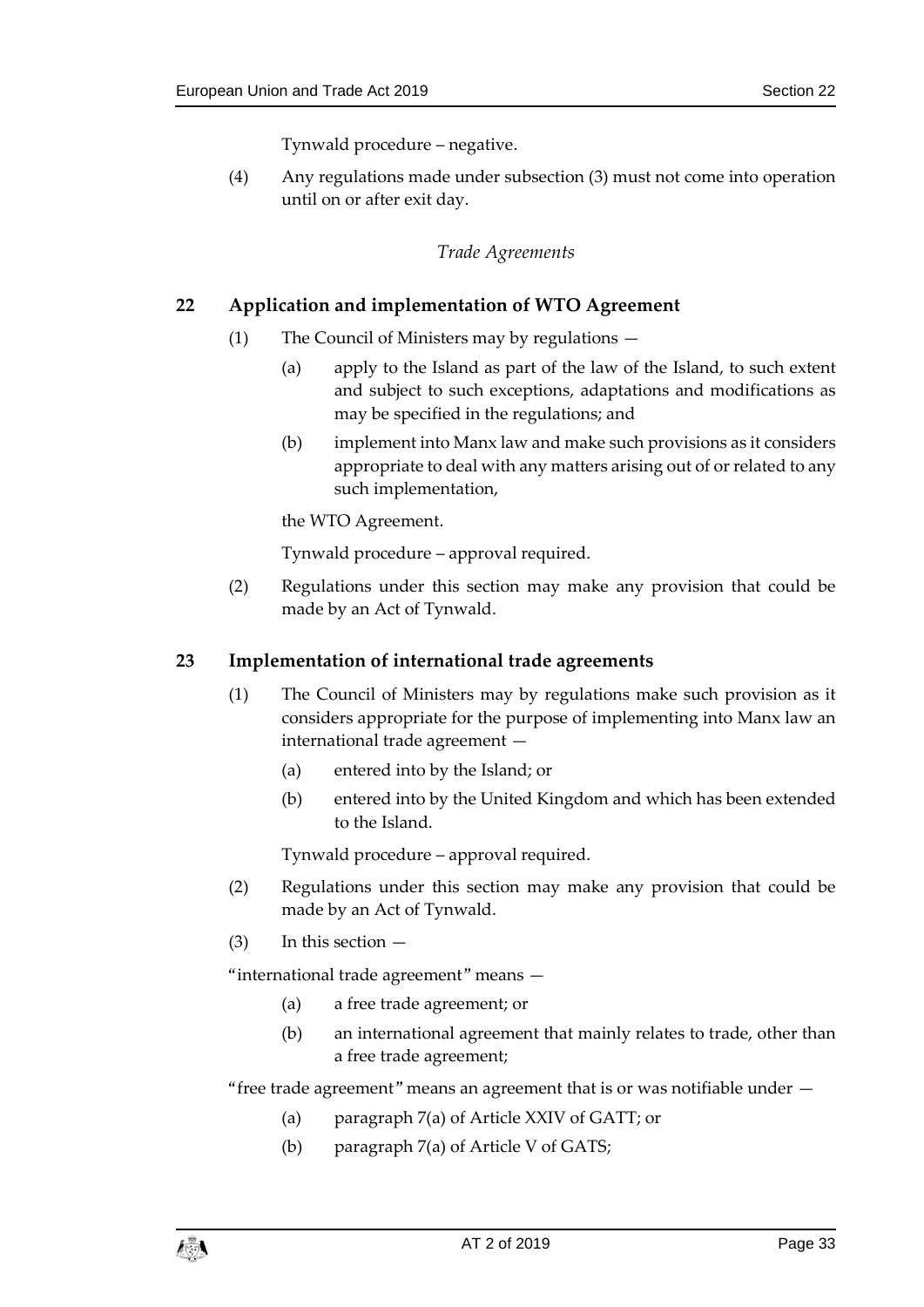- "GATS" means the General Agreement on Trade in Services, part of Annex 1B to the WTO Agreement (as modified from time to time);
- "GATT" means the General Agreement on Tariffs and Trade, part of Annex 1A to the WTO Agreement (as modified from time to time).

#### <span id="page-33-0"></span>**24 Trade information**

(1) The Treasury may by regulations make such provision as it considers appropriate for the purpose of obtaining information in relation to the export of goods and services from the Island in the course of a trade, business or profession.

Tynwald procedure – approval required.

- (2) Regulations under this section may make any provision that could be made by an Act of Tynwald.
- (3) Such regulations may make provision about—
	- (a) when goods and services are exported from the Island;
	- (b) the type of information that may be requested;
	- (c) to whom a request for information may be made; and
	- (d) how a request may be made.

#### <span id="page-33-1"></span>**25 Disclosure of information by the Treasury**

- (1) The Treasury may by regulations make such provision as it considers appropriate in relation to the disclosure of information for the purpose  $of -$ 
	- (a) facilitating the exercise by the Treasury of the Treasury's functions relating to trade; or
	- (b) facilitating the exercise by an international organisation or authority, or by any other body, of its public functions relating to trade.

Tynwald procedure – approval required.

- (2) Regulations under this section may make any provision that could be made by an Act of Tynwald.
- (3) Regulations under this section may (amongst other things)
	- (a) make provision about the use of any information disclosed; or
	- (b) make provision about the further disclosure of information.
- (4) Nothing in this section authorises the making of a disclosure which contravenes the data protection legislation.

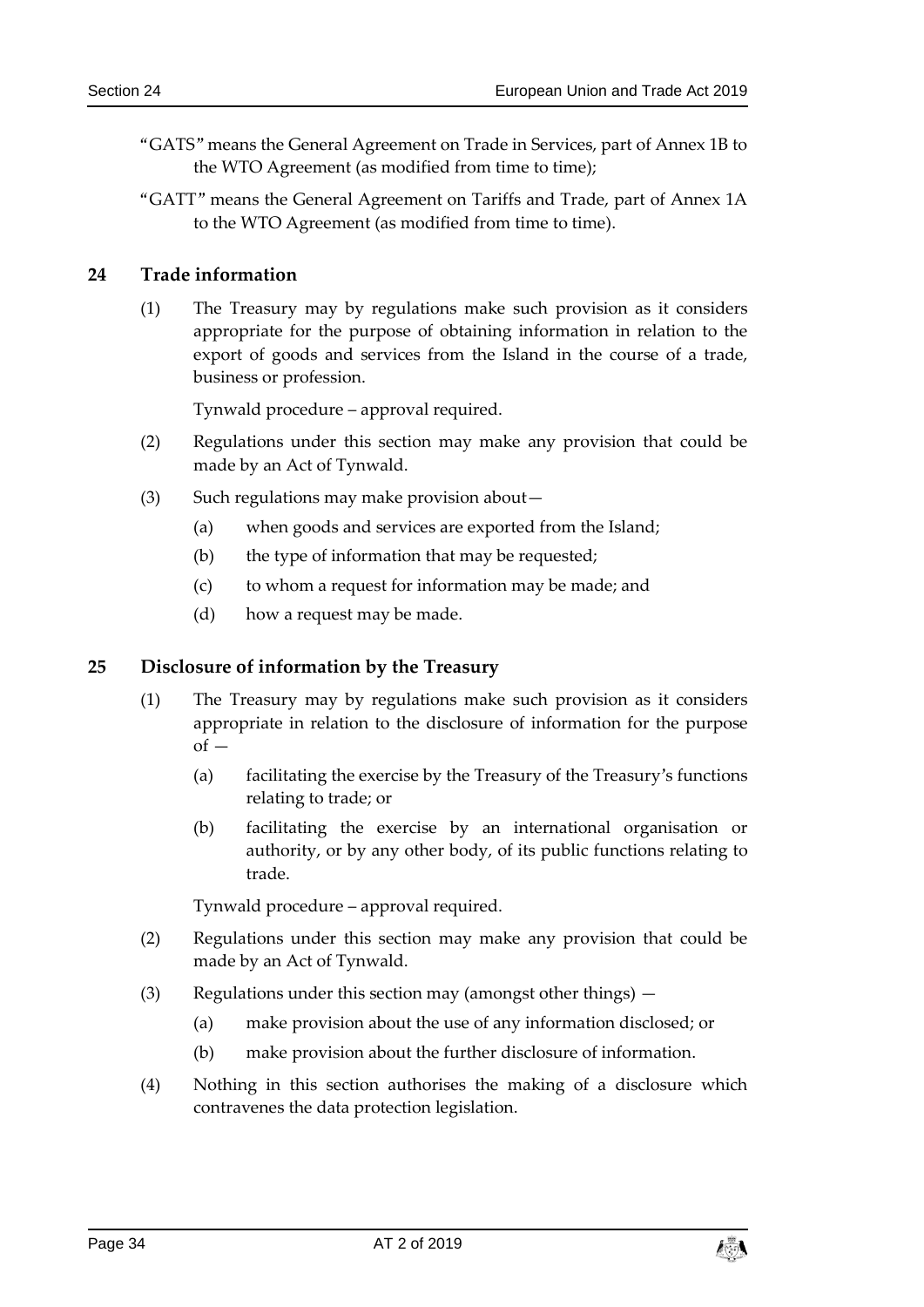<span id="page-34-0"></span>(5) In this section, "data protection legislation" has the meaning given in regulation 5(1) of the GDPR and LED Implementing Regulations 2018<sup>1</sup> .

## *General and final provisions*

#### <span id="page-34-1"></span>**26 Rules of evidence**

[P2018/16/15 and drafting] Schedule 3 (which makes provision about rules of evidence) has effect.

## <span id="page-34-2"></span>**27 Statutory documents**

[P2018/16/22 and drafting] Schedule 4 (which contains general provision about statutory documents) has effect.

## <span id="page-34-3"></span>**28 Consequential and transitional provisions**

[P2018/16/23 and drafting]

(1) The Council of Ministers may by regulations make such provision as it considers appropriate in consequence of this Act.

Tynwald procedure – approval required.

- (2) Regulations under subsection (1) may make any provision that could be made by an Act of Tynwald.
- (3) Regulations under subsection (1) may not modify an Act of Tynwald passed after the end of the period of 12 months beginning with the day on which IP completion day falls. **96**
- (4) The Council of Ministers may by regulations make such incidental, supplemental, transitional, transitory or saving provisions as it considers appropriate in connection with the coming into operation of any provision of this Act (including its operation in connection with exit day or IP completion day).**<sup>97</sup>**

Tynwald procedure – affirmative.

- (5) Schedule 5 (which contains general consequential provisions) has effect.
- (6) Schedule 6 (which contains transitional, transitory and saving provisions) has effect.
- (7) Schedule 7 (which contains specific consequential amendments) has effect.
- (8) The Manx legislation mentioned in Schedule 8 (which contains repeals not made elsewhere in this Act) is repealed to the extent specified.
- (9) The revocation of the European Union (Changes in Terminology) Order 2012 (SD0606/12) made under section 1A(1) of the *European Communities*

<sup>&</sup>lt;sup>1</sup> SD 2018/0145



1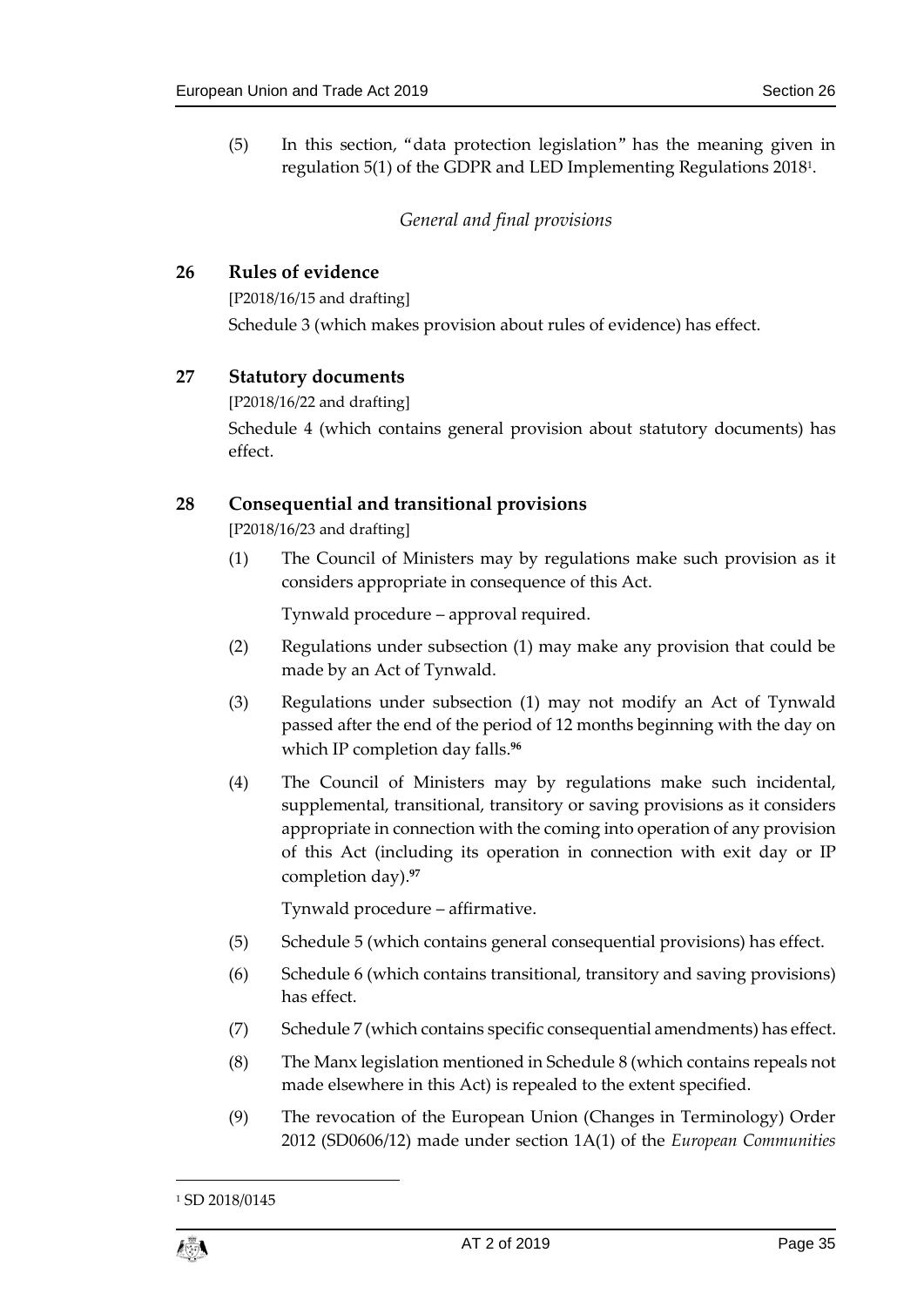*(Isle of Man) Act 1973*, by virtue of the lapse of that Act on IP completion day, does not affect the continuing operation of article 3(3) of that Order.**98**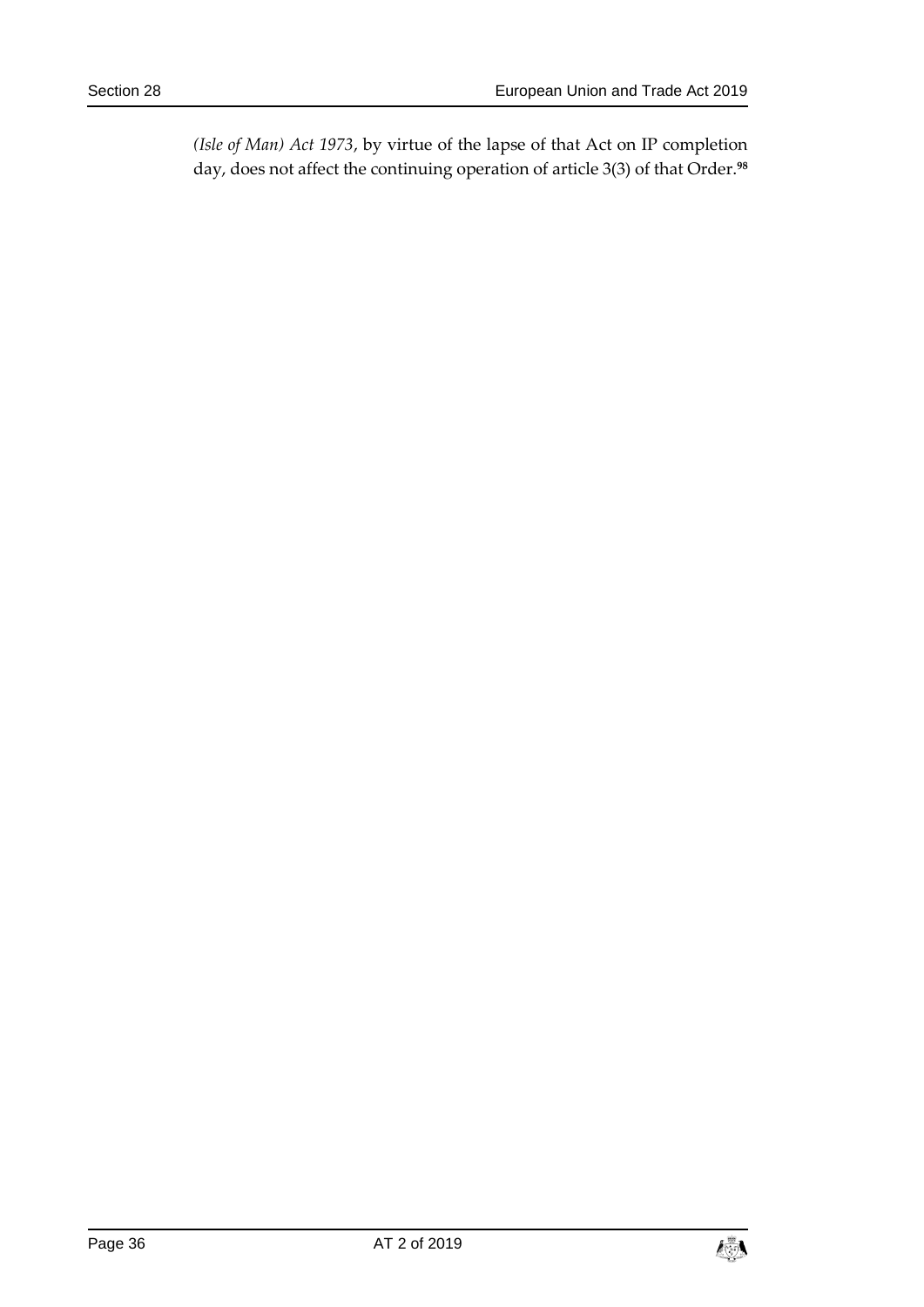#### **SCHEDULE 1**

[Section [3\]](#page-7-0)

<span id="page-36-1"></span><span id="page-36-0"></span>[P2018/16/20]

#### **INTERPRETATION**

- $(1)$  In this Act—
- **"Charter of Fundamental Rights"** means the Charter of Fundamental Rights of the European Union of 7 December 2000, as adapted at Strasbourg on 12 December 2007;
- "**the EEA**" means the European Economic Area;
- "**EEA agreement**" means the agreement on the European Economic Area signed at Oporto on 2 May 1992, together with the protocol adjusting that agreement signed at Brussels on 17 March 1993, as it has effect in relation to the Island having regard to the provisions of Articles 25, 26 and 27 of the Act annexed to the Treaty of Accession and to the provisions of Protocol No. 3;
- "**EEA EFTA separation agreement**" means (as modified from time to time in accordance with any provision of it) the Agreement on arrangements between Iceland, the Principality of Liechtenstein, the Kingdom of Norway and the United Kingdom of Great Britain and Northern Ireland following the withdrawal of the United Kingdom from the European Union, the EEA agreement and other agreements applicable between the United Kingdom and the EEA EFTA States by virtue of the United Kingdom's membership of the European Union;**<sup>99</sup>**

"**the EU**" has the meaning given in the *Interpretation Act 2015*;

"**EU decision**" means—

- (a) a decision within the meaning of Article 288 of the Treaty on the Functioning of the European Union; or
- (b) a decision under former Article 34(2)(c) of the Treaty on European Union,

together with any adaptations made to that decision under the EEA agreement immediately before IP completion day; **100**

- "**EU directive**" means a directive within the meaning of Article 288 of the Treaty on the Functioning of the European Union;
- "**EU entity**" means an EU institution or any office, body or agency of the EU;
- "**EU institution**" has the meaning given in the *Interpretation Act 2015*;

"**EU instrument**" has the meaning given in the *Interpretation Act 2015*;

"**EU reference**" means—

(a) any reference to the EU, an EU entity or a member State;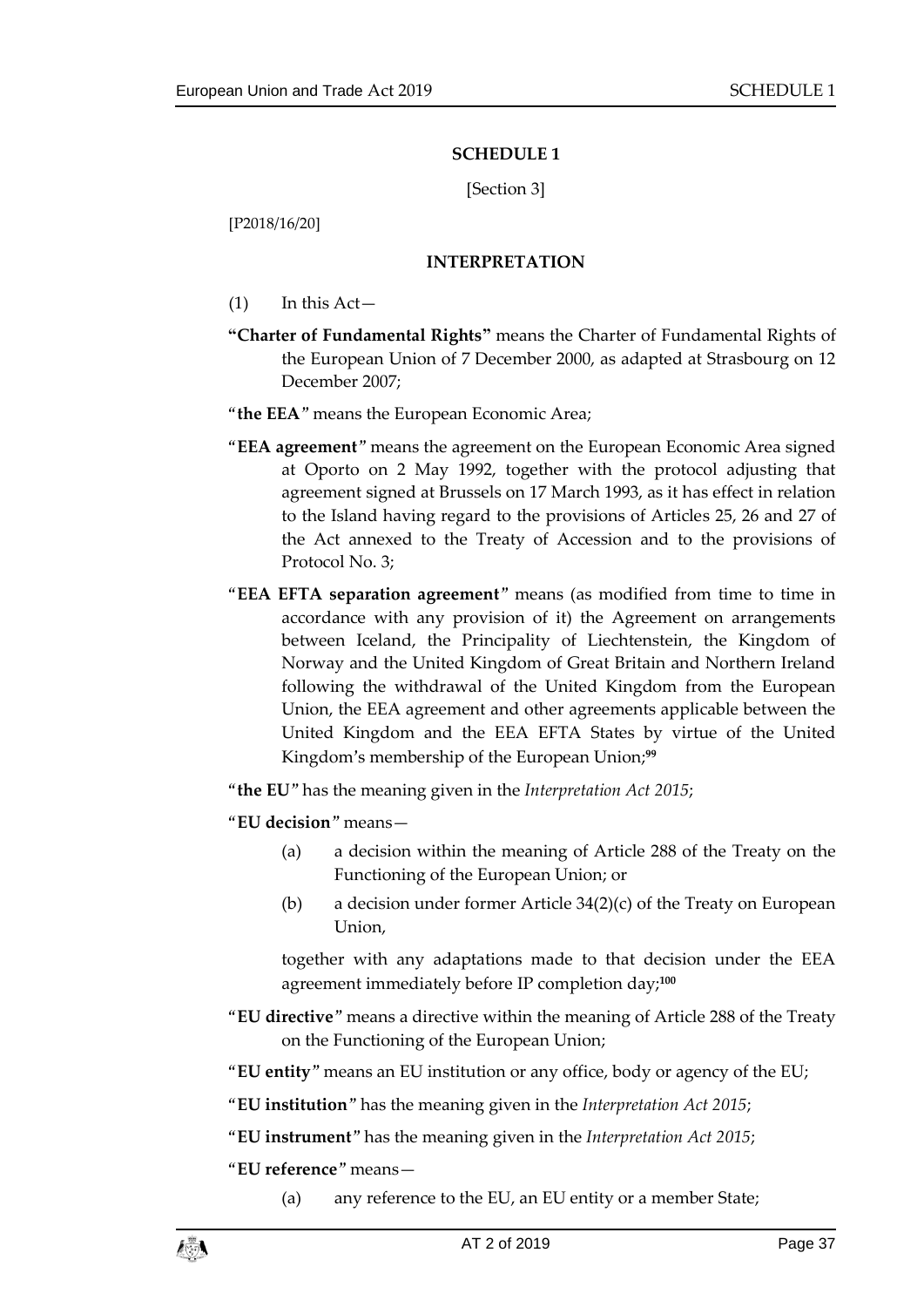- (b) any reference to an EU directive or any other EU law; or
- (c) any other reference which relates to the EU;
- "**EU regulation**" means a regulation within the meaning of Article 288 of the Treaty on the Functioning of the European Union, together with any adaptations made to that regulation under the EEA agreement immediately before IP completion day; **101**

#### "**EU tertiary legislation**" means—

- (a) any provision made under—
	- (i) an EU regulation;
	- (ii) a decision within the meaning of Article 288 of the Treaty on the Functioning of the European Union; or
	- (iii) an EU directive,

by virtue of Article 290 or 291(2) of the Treaty on the Functioning of the European Union or former Article 202 of the Treaty establishing the European Community; or

(b) any measure adopted in accordance with former Article 34(2)(c) of the Treaty on European Union to implement decisions under former Article 34(2)(c),

and includes any such provision or measure as adapted under the EEA agreement immediately before IP completion day but does not include any such provision or measure which is an EU directive;**<sup>102</sup>**

- "**EU Treaties**" has the meaning given in the *Interpretation Act 2015*;
- "**Euratom Treaty**" means the Treaty establishing the European Atomic Energy Community, signed at Rome on 25 March 1957;
- "**European Communities (Isle of Man) Act 1973**" is to be interpreted in accordance with section 5A(5)(a);**<sup>103</sup>**
- "**European Court**" has the meaning given in the *Interpretation Act 2015*;
- "**exit day**" means 31 January 2020 at 11.00 p.m. (and see section [4](#page-7-2) (exit day)); **104**
- "**implementation period**" means the transition or implementation period provided for by Part 4 of the withdrawal agreement and beginning with exit day and ending on IP completion day;**<sup>105</sup>**
- "**IP completion day**" means 31 December 2020 at 11.00 p.m. (and see section 4A (IP completion day));**<sup>106</sup>**
- **"Manx legislation"** includes Manx legislation whenever passed or made and, except in section 5B or where there is otherwise a contrary intention, any retained direct EU legislation; **107**
- "**member**" in the expression "**member States**" refers to membership of the EU;
- "**modify**" includes amend, vary, repeal or revoke (and related expressions are to be read accordingly);

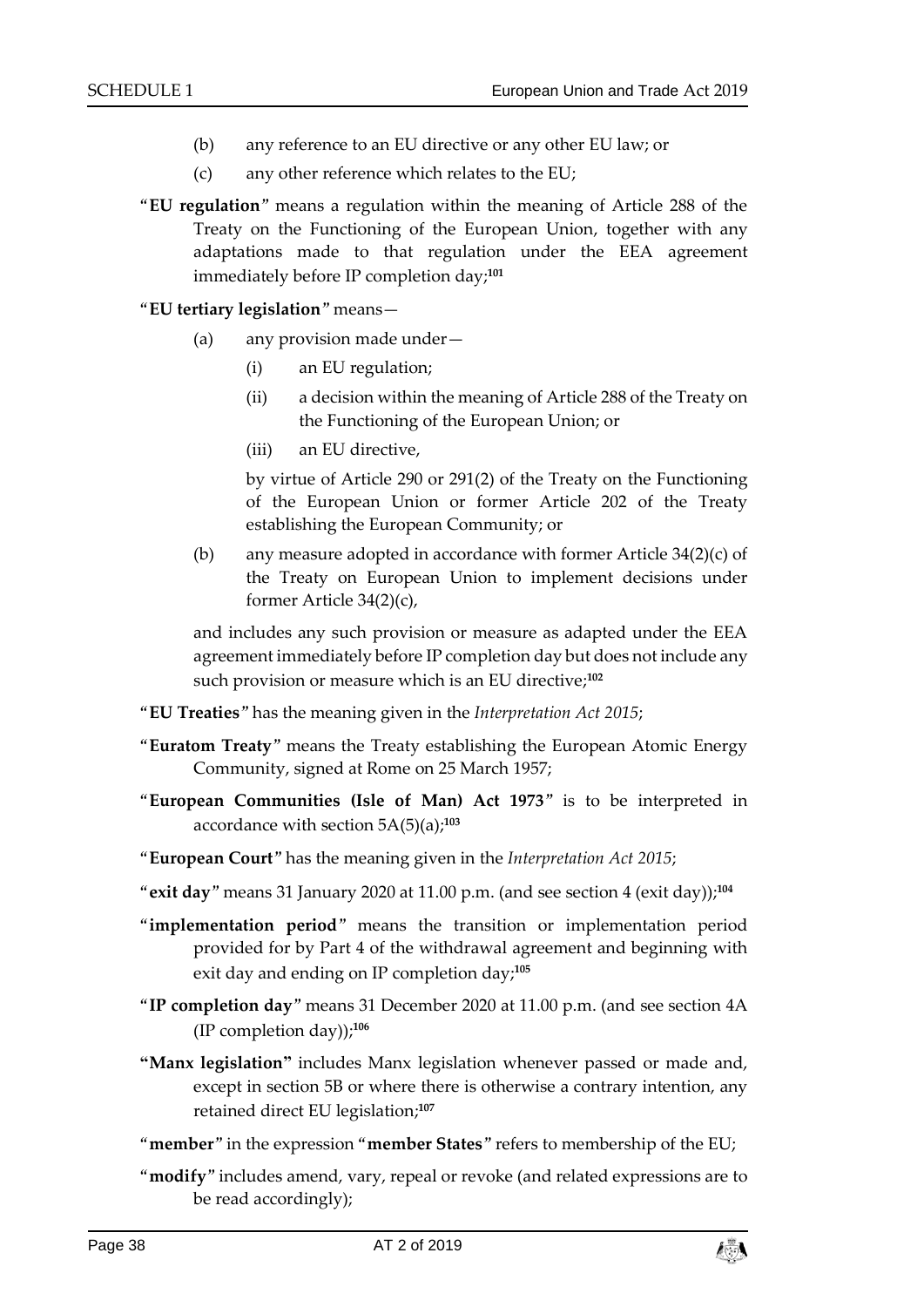- "**Part**" (of the withdrawal agreement or the EEA EFTA separation agreement) is to be interpreted in accordance with section 5A(5)(b);**<sup>108</sup>**
- "**Protocol 3**" means Protocol No. 3 to the Act annexed to the Treaty of Accession;
- "**public authority**" means a public authority within the meaning of section 6 of the *Human Rights Act 2001*;
- "**relevant criminal offence**" means an offence the maximum punishment for which exceeds —
	- (a) on conviction on information, custody for 2 years, a fine, or both;
	- (b) on summary conviction, custody for 12 months, a fine of level 5 on the standard scale (if not calculated on a daily basis) or a fine of £200 a day, or both;

"**relevant separation agreement law**" has the meaning given in section 11C(3);**<sup>109</sup>**

#### "**retained case law**" means —

- (a) retained Manx case law; and
- (b) retained EU case law;
- "**retained direct EU legislation**" means any EU regulation, EU decision or EU tertiary legislation which forms part of Manx law by virtue of section [7](#page-10-0) (as modified by or under this Act or by other Manx law from time to time, and including any instruments made under it on or after IP completion day);**<sup>110</sup>**
- "**retained EU case law**" means any principles laid down by, and any decisions of, the European Court, as they have effect in EU law immediately before IP completion day and so far as they —
	- $(a)$  relate to  $-$ 
		- (i) anything to which section [6,](#page-9-2) [7](#page-10-0) or [8](#page-11-0) applies; or
		- (ii) any Manx legislation passed or made or operating before IP completion day for a purpose mentioned in section 2B(1)(a) or (b) of the *European Communities (Isle of Man) Act 1973*; **111**
	- (b) fall within the limits of EU competences in relation to the Island; and
	- (c) are not excluded by section [9](#page-12-0) or Schedule 2,

(as those principles and decisions are modified by or under this Act or by other Manx law from time to time);**<sup>112</sup>**

- "**retained EU law**" means
	- (a) any statutory document made under sections 2A or 2B of the *European Communities (Isle of Man) Act 1973* and saved by virtue of section [6;](#page-9-2)
	- (b) any retained direct EU legislation;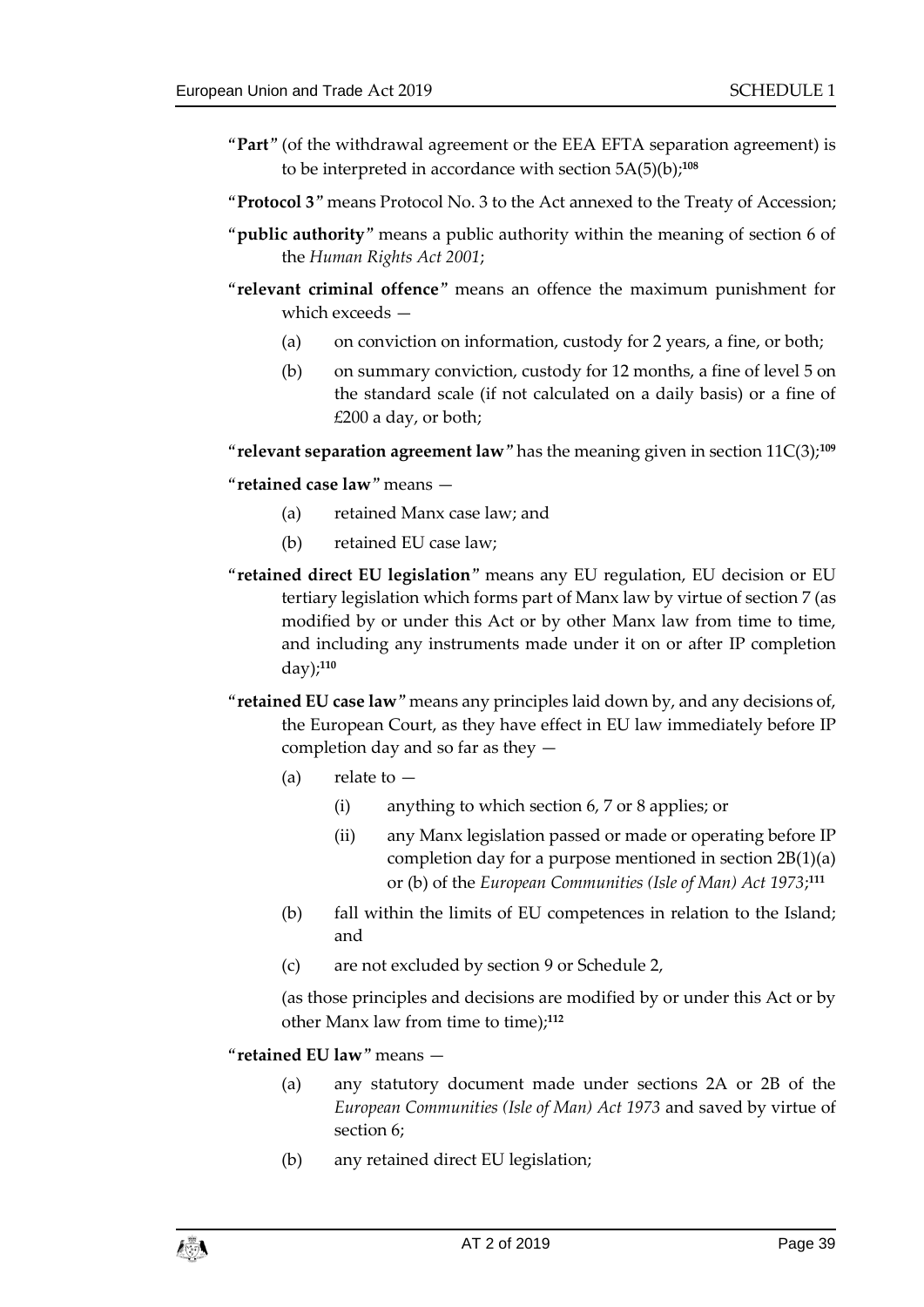- (c) any rights, powers, liabilities, obligations, restrictions, remedies and procedures which continue to be recognised in Manx law by virtue of section [8;](#page-11-0)
- (d) anything which on or after IP completion day continues to be, or forms part of, Manx law by virtue of section [10\(3\)](#page-13-2) or (6); and**<sup>113</sup>**
- (e) any Manx legislation passed or made or operating before IP completion day for a purpose mentioned in section 2B(1)(a) or (b) of the *European Communities (Isle of Man) Act 1973*, **114**

(as that body of law is added to or otherwise modified by or under this Act or by other Manx law from time to time);

- "**retained general principles of EU law**" means the general principles of EU law, as they have effect in EU law immediately before IP completion day and so far as they —
	- $(a)$  relate to  $-$ 
		- (i) anything to which section [6,](#page-9-2) [7](#page-10-0) or [8](#page-11-0) applies; or
		- (ii) any Manx legislation passed or made or operating before IP completion day for a purpose mentioned in section 2B(1)(a) or (b) of the *European Communities (Isle of Man) Act 1973*; **115**
	- (b) fall within the limits of EU competences in relation to the Island; and
	- (c) are not excluded by section [9](#page-12-0) or Schedule 2,

(as those principles are modified by or under this Act or by other Manx law from time to time);**<sup>116</sup>**

- "**retained Manx case law**" means any principles laid down by, and any decisions of, a court or tribunal in the Island, as they have effect immediately before IP completion day and so far as they —
	- (a) relate to
		- (i) anything to which section [6,](#page-9-2) [7](#page-10-0) or [8](#page-11-0) applies; or
		- (ii) any Manx legislation passed or made or operating before IP completion day for a purpose mentioned in section 2B(1)(a) or (b) of the *European Communities (Isle of Man) Act 1973*; and**<sup>117</sup>**
	- (b) are not excluded by section [9](#page-12-0) or Schedule 2,

(as those principles and decisions are modified by or under this Act or by other Manx law from time to time);**<sup>118</sup>**

"**retrospective provision**", in relation to provision made by a statutory document, means provision taking effect from a date earlier than the date on which the statutory document is made;

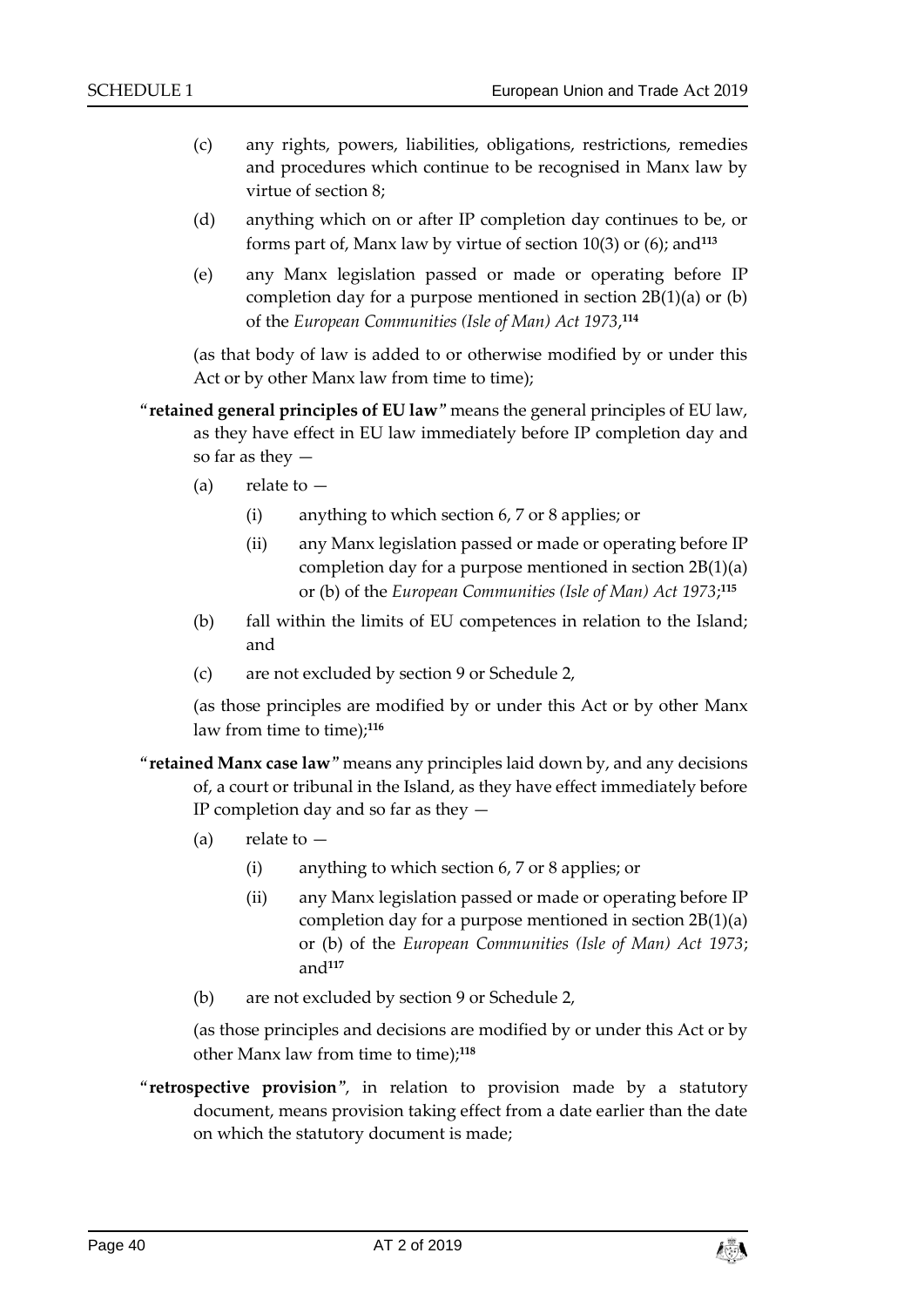- **"Treaty of Accession"** means the Treaty relating to the accession of the United Kingdom to the European Economic Community and to the European Atomic Energy Community, signed at Brussels on 22 January 1972;
- "**tribunal**" means any tribunal in the Island;
- **"UK legislation"** has the meaning given in the *Interpretation Act 2015*;
- **"WTO Agreement"** means the agreement establishing the World Trade Organisation signed at Marrakesh on 15 April 1994 and extended to the Island (as modified from time to time);
- "**withdrawal agreement**" means the agreement between the United Kingdom and the EU under Article 50(2) of the Treaty on European Union which sets out the arrangements for the United Kingdom's withdrawal from the EU (as that agreement is modified from time to time in accordance with any provision of it). **119**
- (1A) In this Act references to anything which continues to be Manx law by virtue of section 5B(2) include —
	- (a) references to anything to which section 5B(2) applies which continues to be Manx law on or after exit day (whether or not it would have done so irrespective of that provision); and
	- (b) references to anything which continues to be Manx law on or after exit day by virtue of section 5B(2) (as that body of law is added to or otherwise modified by or under this Act or by other Manx law from time to time).**<sup>120</sup>**
- (2) In this Act references to anything which is retained EU law by virtue of section [8](#page-11-0) include references to any modifications, made by or under this Act or by other Manx law from time to time, of the rights, powers, liabilities, obligations, restrictions, remedies or procedures concerned.
- (3) For the purposes of this Act, section 9(1)(c) of the *Interpretation Act 2015* (which defines "Manx legislation") does not include any EU laws that apply to the Island under section 2(1) of the *European Communities (Isle of Man) Act 1973*.
- (4) To avoid doubt, references in this Act to the withdrawal of the United Kingdom from the EU include a reference to the cessation of Protocol 3.
- (5) References in this Act to former Article 34(2)(c) of the Treaty on European Union are references to that Article as it had effect at any time before the coming into force of the Treaty of Lisbon.
- (6) Any other reference in this Act to an Article of the Treaty on European Union or the Treaty on the Functioning of the European Union includes a reference to that Article as applied by Article 106a of the Euratom Treaty.
- (7) See paragraph 2 of Schedule 7 for amendments made by this Act to the Schedule to the *Interpretation Act 2015*.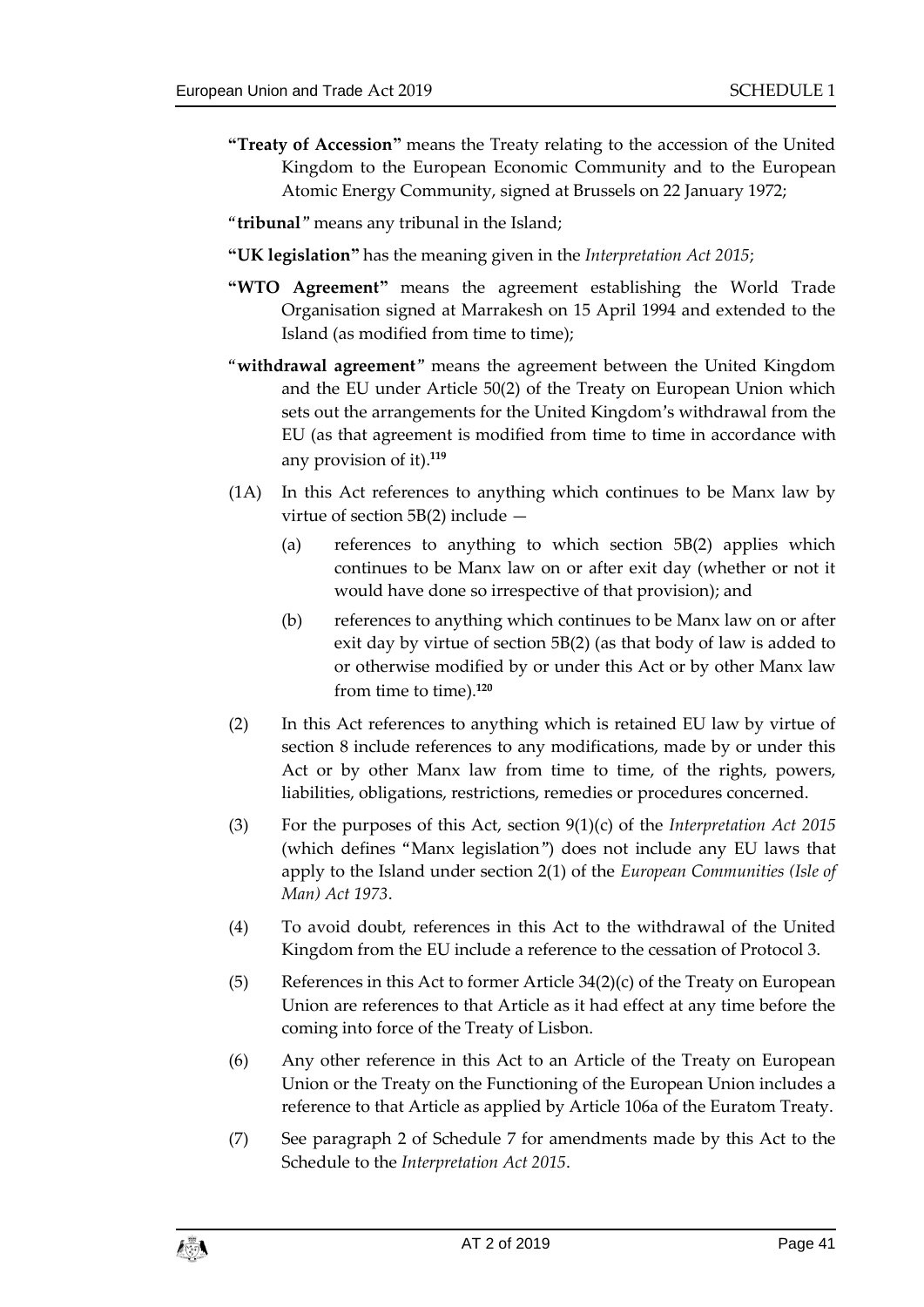#### **SCHEDULE 2**

[Section [9\(5\)\]](#page-13-3)

<span id="page-41-0"></span>[P2018/16/Sch 1 and drafting]

#### <span id="page-41-1"></span>**FURTHER PROVISION ABOUT EXCEPTIONS TO SAVINGS AND RETENTION**

#### **1 Challenges to validity of retained EU law**

- (1) There is no right in Manx law on or after IP completion day to challenge any retained EU law on the basis that, immediately before IP completion day, any EU instrument was invalid.**<sup>121</sup>**
- (2) Sub-paragraph (1) does not apply so far as
	- (a) the European Court has decided before IP completion day that the instrument is invalid; or**<sup>122</sup>**
	- (b) the challenge is of a kind described, or provided for, in regulations made by the Council of Ministers.

Tynwald procedure – approval required.

(3) Regulations under sub-paragraph (2)(b) may (among other things) provide for a challenge which would otherwise have been against an EU institution to be against a public authority in the Island.

#### **2 General principles of EU law**

- (1) No general principle of EU law is part of Manx law on or after IP completion day if it was not recognised as a general principle of EU law by the European Court in a case decided before IP completion day (whether or not as an essential part of the decision in the case).**<sup>123</sup>**
- (2) There is no right of action in Manx law on or after IP completion day based on a failure to comply with any of the general principles of EU law.**<sup>124</sup>**
- (3) No court or tribunal or other public authority may, on or after IP completion day—
	- (a) disapply or quash any Manx legislation or other rule of law; or
	- (b) quash any conduct or otherwise decide that it is unlawful,

because it is incompatible with any of the general principles of EU law.**<sup>125</sup>**

#### **3 Rule in Francovich**

There is no right in Manx law on or after IP completion day to damages in accordance with the rule in Francovich<sup>2</sup> . **126**

-



<sup>2</sup> Cases C-6/90 and C-9/90 Francovich [1991] ECR I-5357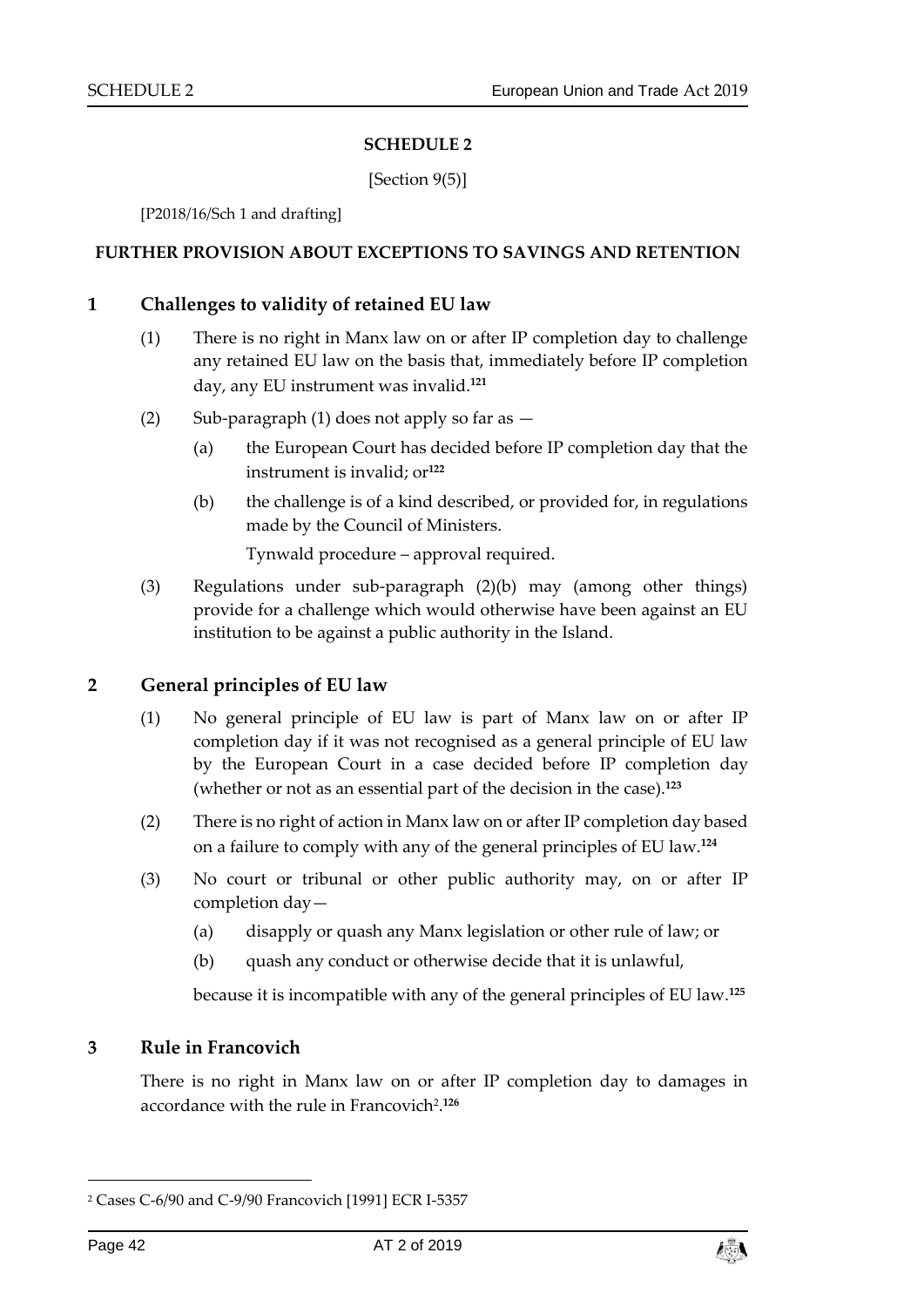## **4 Interpretation**

References in section [9](#page-12-0) and this Schedule to the Charter of Fundamental Rights, any general principle of EU law or the rule in Francovich are to be read as references to that Charter, principle or rule so far as it would otherwise continue to be, or form part of, Manx law on or after IP completion day by virtue of section 6, 7, 8 or 10(3) or (6) and otherwise in accordance with this Act. **127**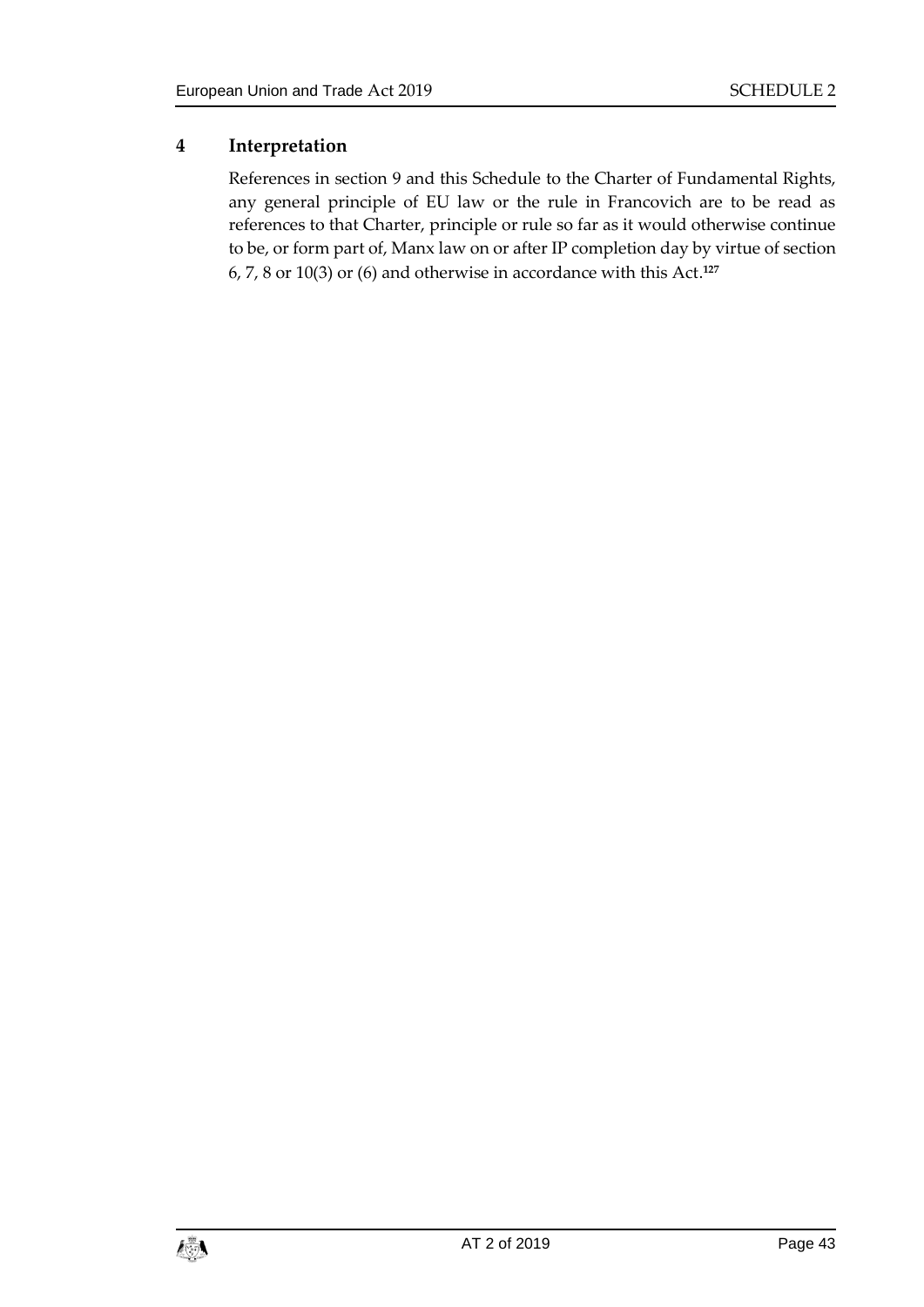#### **SCHEDULE 3**

#### [Section [26\]](#page-34-1)

<span id="page-43-1"></span><span id="page-43-0"></span>[P2018/16/Sch 5, Part 2]

#### **RULES OF EVIDENCE**

#### **1 Questions as to meaning of EU law**

- (1) Where it is necessary in legal proceedings to decide a question as to  $-$ 
	- (a) the meaning or effect in EU law of any of the EU Treaties or any other treaty relating to the EU; or
	- (b) the validity, meaning or effect in EU law of any EU instrument,

the question is to be treated as a question of law.**<sup>128</sup>**

(2) In this paragraph —

"interpreting retained EU law" [Repealed]**<sup>129</sup>**

"treaty" includes—

- (a) any international agreement; and
- (b) any protocol or annex to a treaty or international agreement.

#### **2 Power to make provision about judicial notice and admissibility**

- (1) The Council of Ministers, after consultation with the Deemsters, may by regulations—
	- (a) make provision enabling or requiring judicial notice to be taken of a relevant matter; or
	- (b) provide for the admissibility in any legal proceedings of specified evidence of—
		- (i) a relevant matter; or
		- (ii) instruments or documents issued by or in the custody of an EU entity.

Tynwald procedure – affirmative.

- (2) Regulations under sub-paragraph (1)(b) may provide that evidence is admissible only where specified conditions are met (for example, conditions as to certification of documents).
- (3) Regulations under this paragraph may modify any provision made by or under a provision of Manx legislation.
- (4) In sub-paragraph (3) "Manx legislation" does not include an Act of Tynwald passed or made after the end of the period of 12 months beginning with the day on which IP completion day falls. **130**

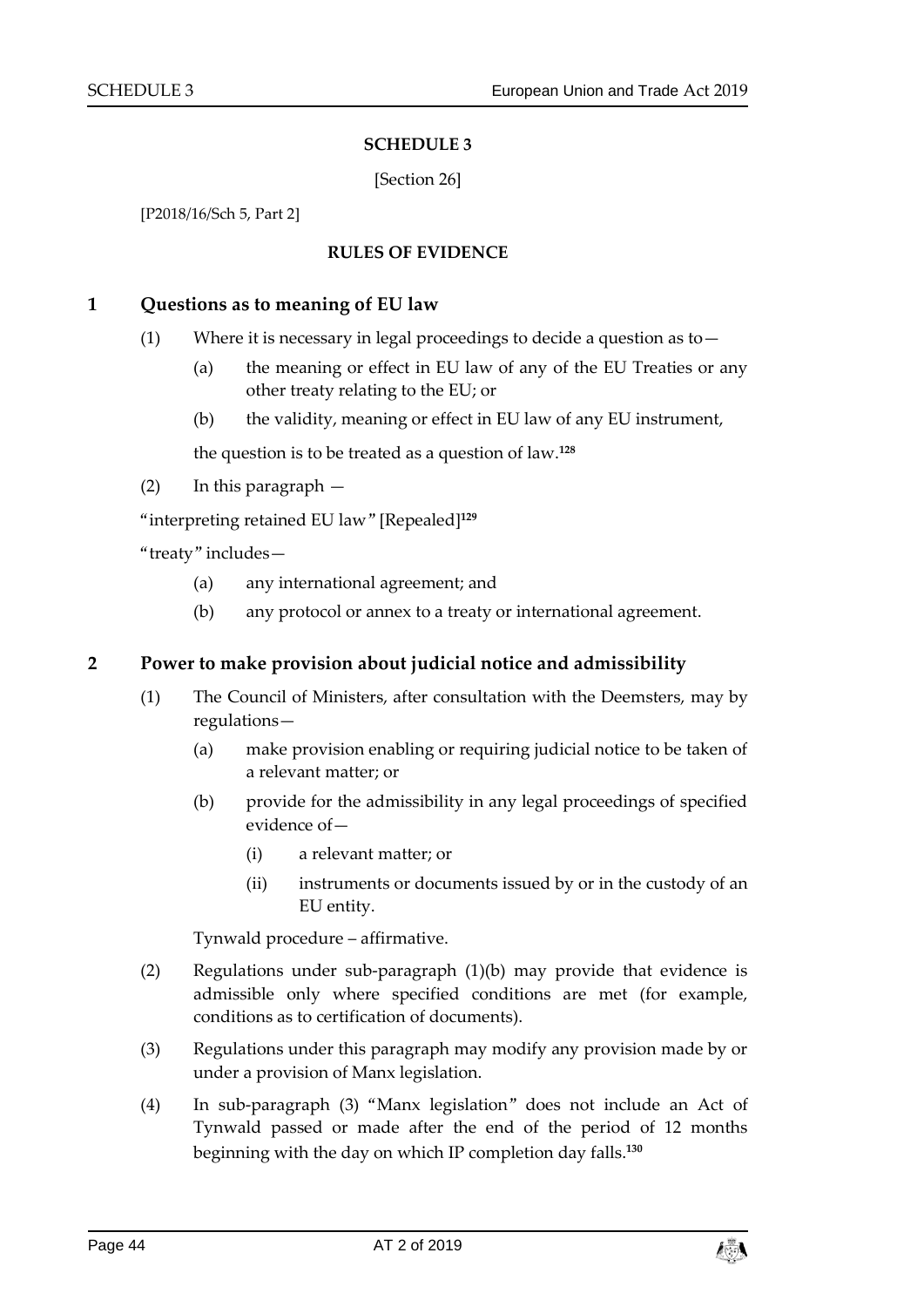- (5) For the purposes of this paragraph each of the following is a "relevant matter"—
	- (a) retained EU law;
	- (b) EU law;
	- (c) the EEA agreement;
	- (ca) the EEA EFTA separation agreement;**<sup>131</sup>**
	- (cb) the withdrawal agreement; and**<sup>132</sup>**
	- (d) anything which is specified in the regulations and which relates to a matter mentioned in paragraph (a), (b), (c), (ca) or (cb). **133**

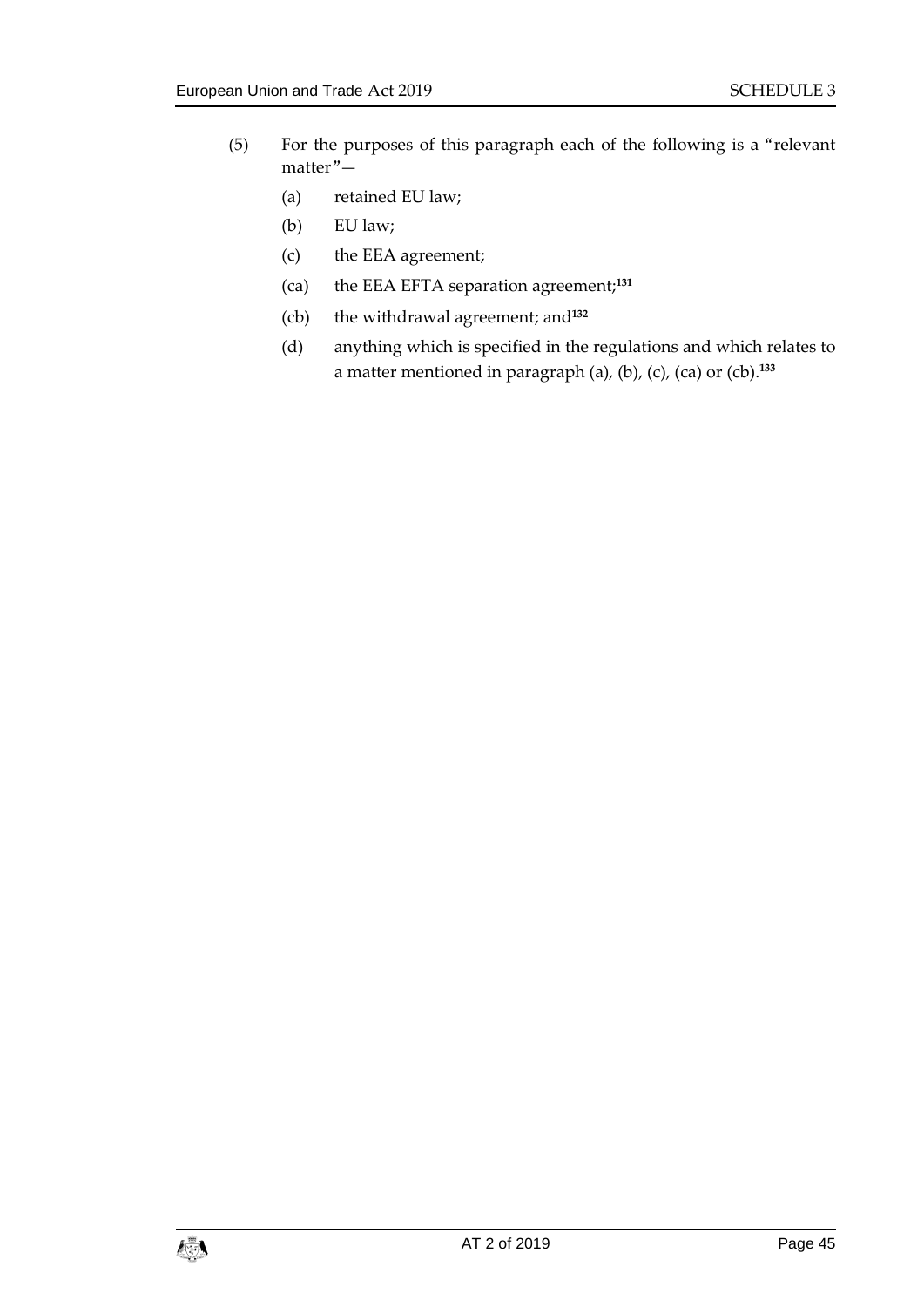#### **SCHEDULE 4**

#### [Section [27\]](#page-34-2)

<span id="page-45-1"></span><span id="page-45-0"></span>[P2018/16/Sch 7, Part 3 and drafting]

#### **STATUTORY DOCUMENTS**

#### **1 Scope and nature of powers: general**

- (1) Any power to make a statutory document under this Act—
	- (a) may be exercised so as to modify anything which continues to be Manx law by virtue of section 5B(2) or any retained EU law or other Manx legislation; and**<sup>134</sup>**
	- (b) includes power
		- (i) to make supplementary, incidental, consequential, transitional, transitory or saving provision (including provision restating anything which continues to be Manx law by virtue of section 5B(2), or any retained EU law or other Manx legislation in a clearer or more accessible way); **135**
		- (ii) to permit a person to exercise a discretion in respect of any matters specified in the statutory document; and
		- (iii) to require compliance with standards or the adoption of practices recommended or specified from time to time (whether before or after the making of the statutory document) by a person or body specified in the statutory document.
- (2) The fact that a power to make a statutory document is conferred by this Act does not affect the extent of any other power to make a statutory document under this Act or under any other provision of retained EU law or Manx legislation or, for the avoidance of doubt, any Manx legislation so far as it continues, on or after exit day, to be Manx law by virtue of section 5B(2) (as modified from time to time). **136**

#### **2 Scope of consequential and transitional powers**

- (1) The fact that anything continues to be, or forms part of, Manx law by virtue of any provision of sections 5A t[o 10](#page-13-1) or Schedule 2 does not prevent it from being modified by regulations made under section [28\(](#page-34-3)1) in consequence of any other provision made by or under this Act.**<sup>137</sup>**
- (2) Accordingly, anything which continues to be Manx law by virtue of section 5B(2) or any retained EU law may, for example, be modified by regulations made under section [28\(1\)](#page-34-3) in consequence of the repeal of any provision of the *European Communities (Isle of Man) Act 1973*. **138**

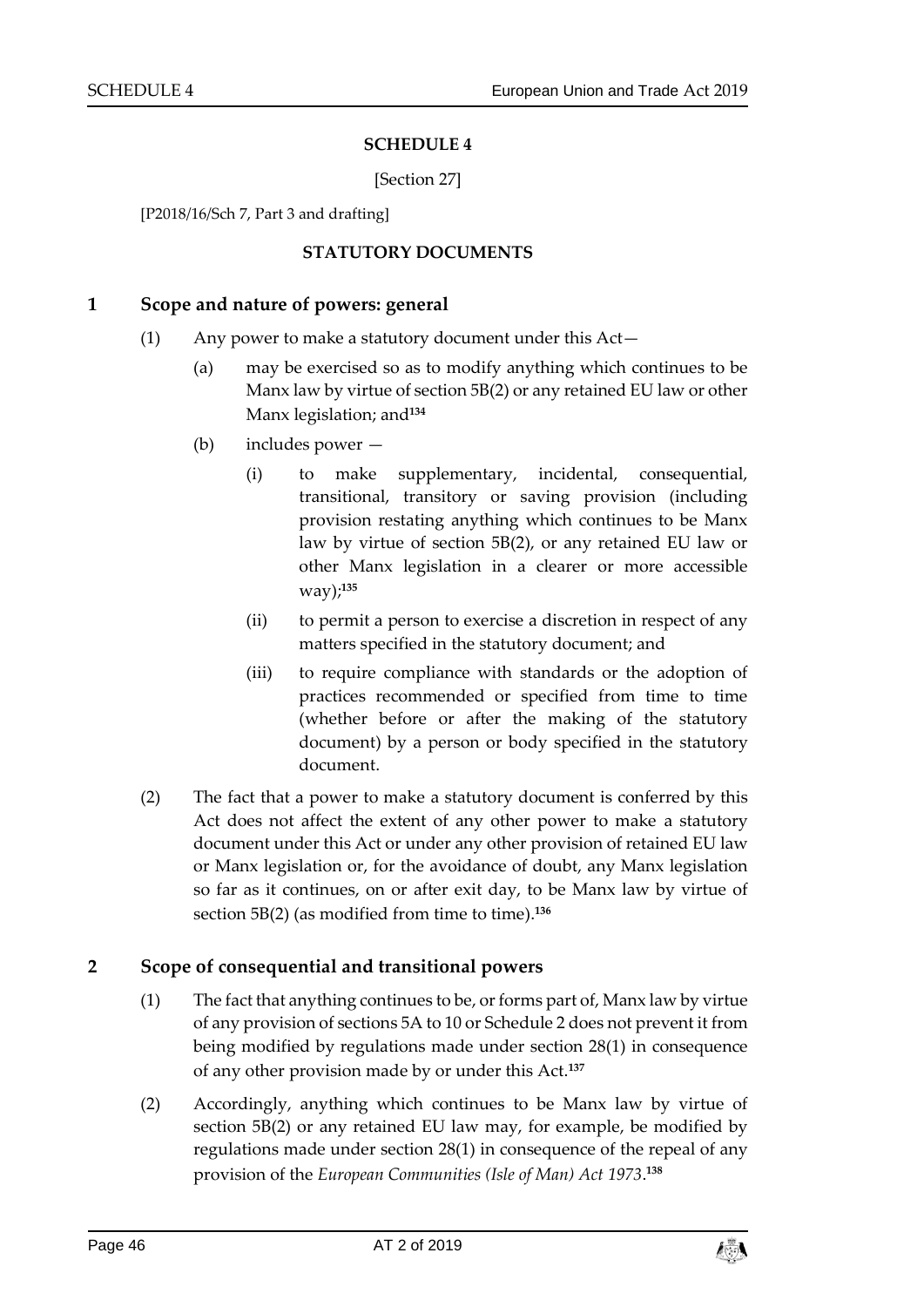- (3) The power to make a statutory document under sections [2\(](#page-6-2)2) or [28\(](#page-34-3)4) includes the power to make consequential, incidental, supplemental, transitional, transitory or saving provision in connection with—
	- (a) the repeal of any provision of the *European Communities (Isle of Man) Act 1973*; or
	- (b) the withdrawal of the United Kingdom from the EU,

which is additional to that made by any provision of sections 5A to [10,](#page-13-1) or Schedule 2 or alters its effect in particular cases or descriptions of cases. **139**

- (4) The power to make regulations under section [28\(1\)](#page-34-3) includes the power to make transitional, transitory or saving provision which—
	- (a) is in connection with any repeal or revocation made by any such regulations of any provision of Manx legislation in consequence of—
		- (i) the repeal of any provision of the *European Communities (Isle of Man) 1973*; or
		- (ii) the withdrawal of the United Kingdom from the EU; and
	- (b) is additional to that made by any provision of sections 5A to [10](#page-13-1) or Schedule 2 or alters its effect in particular cases or descriptions of cases. **140**
- (5) Provision of the kind mentioned in sub-paragraph (3) or (4) may (among other things) include further provision treating any provision of that kind as retained EU law for particular purposes or all purposes.

## **2A Anticipatory exercise of powers in relation to section 5B(2) saved law**

Any power to make a statutory document under this Act which modifies anything which continues to be Manx law by virtue of section 5B(2) is capable of being exercised before exit day so that the statutory document comes into operation on or after exit day.**<sup>141</sup>**

#### **3 Anticipatory exercise of powers in relation to retained EU law**

Any power to make a statutory document under this Act which modifies —

- (a) retained direct EU legislation;
- (b) anything which is retained EU law by virtue of section [8;](#page-11-0) or
- (c) any other retained EU law,

is capable of being exercised before IP completion day so that the statutory document comes into operation on or after IP completion day.**<sup>142</sup>**

#### **3A Anticipatory exercise of powers in relation to the withdrawal agreement**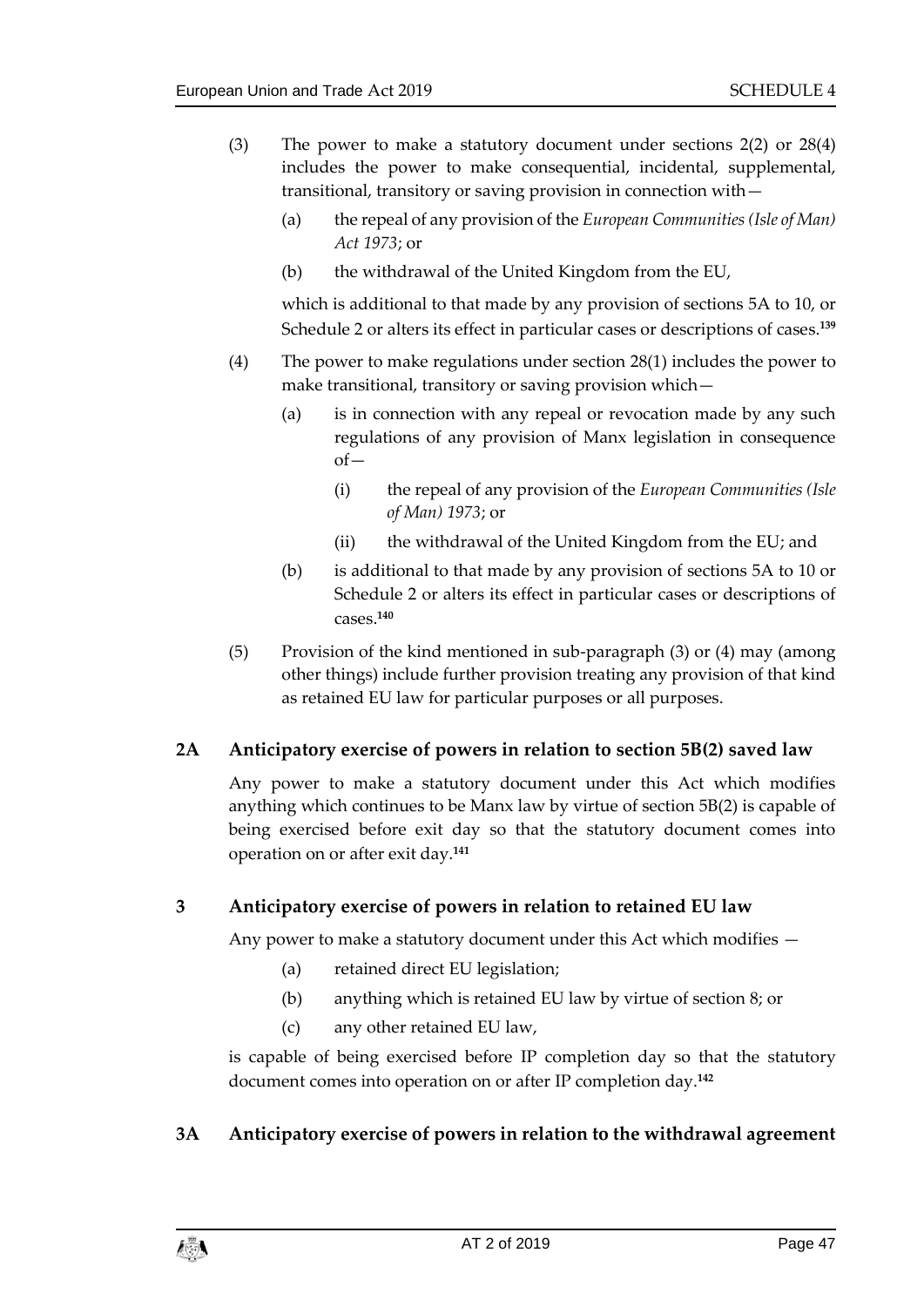#### **etc**

Any power to make a statutory document under this Act in relation to the withdrawal agreement or the EEA EFTA separation agreement, or any modification of either of them which requires ratification by the United Kingdom, is capable of being exercised before the agreement or (as the case may be) modification concerned is so ratified.**<sup>143</sup>**

## **4 Effect of certain provisions in Schedule 5 and 7 on scope of powers**

The modifications made by Schedule 5 (general consequential provisions) and paragraphs 2 and 3 of Schedule 7 (amendments to the *Interpretation Act 2015* and the *Legislation Act 2015)* do not prevent or otherwise limit the making of different provision, in particular cases or descriptions of cases, in regulations under section [28\(1\)](#page-34-3) or in any other statutory document made under this Act.

#### **5 Procedure on re-exercise of certain powers**

A statutory document which repeals, amends or re-enacts any other statutory document made under this Act may (despite section 93 of the *Interpretation Act 2015*) be subject to a different Tynwald procedure from the procedure to which the original statutory document was subject.

#### **6 Type of statutory document**

A statutory document made under this Act by way of regulations may (despite section 93 of the *Interpretation Act 2015*) modify anything which continues to be Manx law by virtue of section 5B(2), any retained EU law or any other Manx legislation notwithstanding that such Manx law, retained EU law or other Manx legislation may have been made by way of a different type of statutory document.**<sup>144</sup>**

#### **7 Tynwald procedure in certain urgent cases**

- (1) This paragraph applies to a statutory document to which section 30 of the *Legislation Act 2015* ("approval required") applies by virtue of any provision of this Act.
- (2) If the statutory document contains a declaration that the Council of Ministers is of the opinion that, by reason of urgency, it is necessary to make the statutory document subject to the Tynwald procedure set out in section 31 of the *Legislation Act 2015* ("affirmative"), that procedure applies to the statutory document instead.

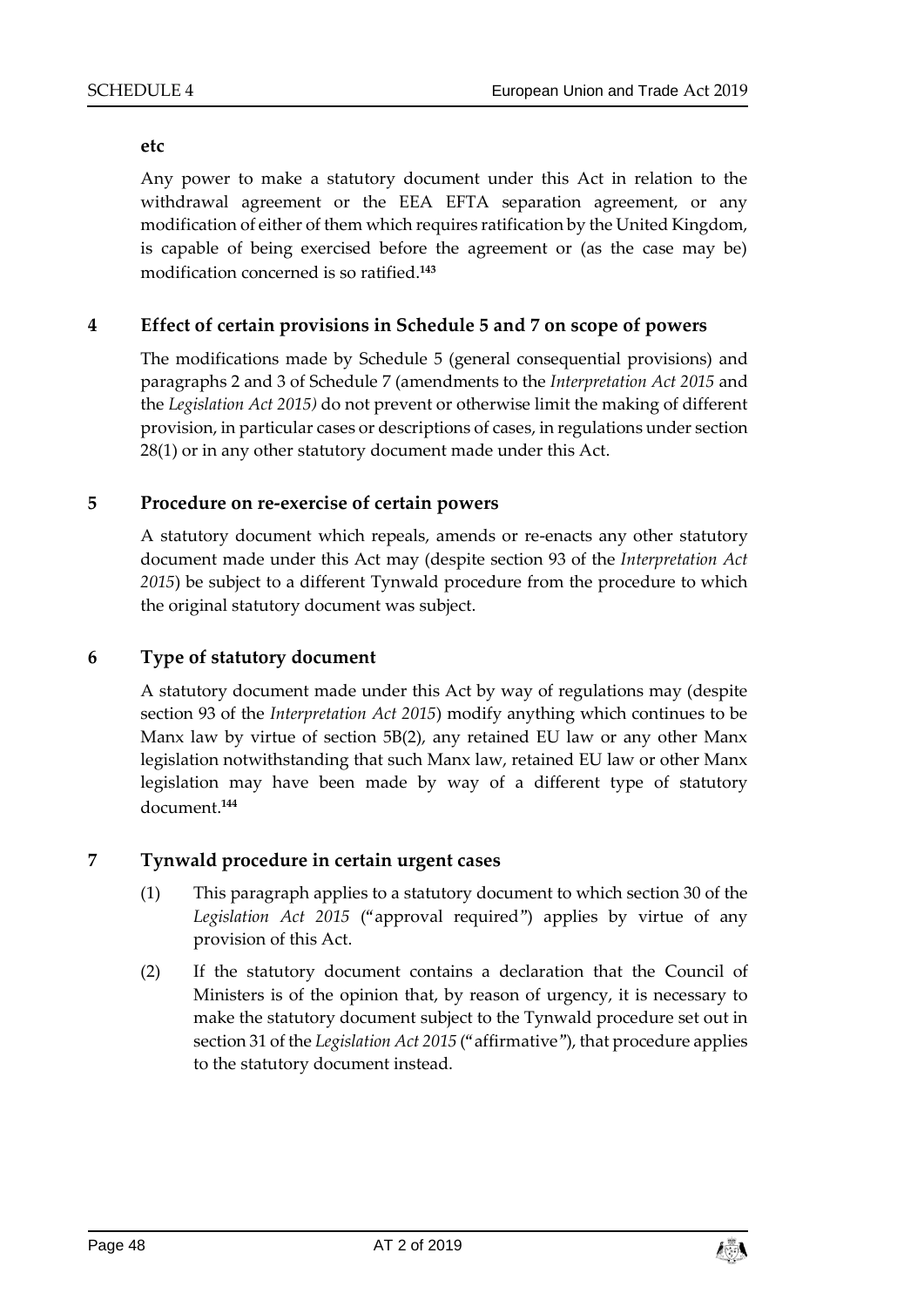#### **SCHEDULE 5**

#### [Section [28\(](#page-34-3)5)]

<span id="page-48-1"></span><span id="page-48-0"></span>[P2018/16/Sch 8, Part 1 (in part), paragraph 30 of Part 2, and drafting]

#### **GENERAL CONSEQUENTIAL PROVISIONS**

#### **1 Existing ambulatory references to retained direct EU legislation**

- (1) Any reference which, immediately before IP completion day—
	- (a) exists in—
		- (i) any provision of Manx legislation;
		- (ii) any EU regulation, EU decision or EU tertiary legislation (including as adapted under the EEA agreement) which is to form part of Manx law by virtue of section [7;](#page-10-0) or
		- (iii) any document relating to anything falling within subparagraph (i) or (ii); and
	- (b) is a reference to, or to a provision of, (as it has effect from time to time) any EU regulation, EU decision or EU tertiary legislation (including as adapted under the EEA agreement) which is to form part of Manx law by virtue of section [7,](#page-10-0)

is to be read, on or after IP completion day, as a reference to, or to a provision of, the EU regulation, EU decision or EU tertiary legislation (including as adapted under the EEA agreement) as it forms part of Manx law by virtue of section [7](#page-10-0) and, unless the contrary intention appears, as modified by Manx law from time to time.**<sup>145</sup>**

(2) Sub-paragraph (1) is subject to any other provision made by or under this Act or any other provision of Manx legislation.

#### **2 Other existing ambulatory references**

- (1) Any reference which—
	- (a) exists, immediately before IP completion day, in—
		- (i) any provision of Manx legislation;
		- (ii) any EU regulation, EU decision, EU tertiary legislation (including as adapted under the EEA agreement) which is to form part of Manx law by virtue of section [7;](#page-10-0) or
		- (iii) any document relating to anything falling within subparagraph (i) or (ii),**<sup>146</sup>**
	- (b) is not a reference to which paragraph 1(1) applies; and
	- (c) is, immediately before IP completion day, a reference to, or to a provision of, (as it has effect from time to time) any of the EU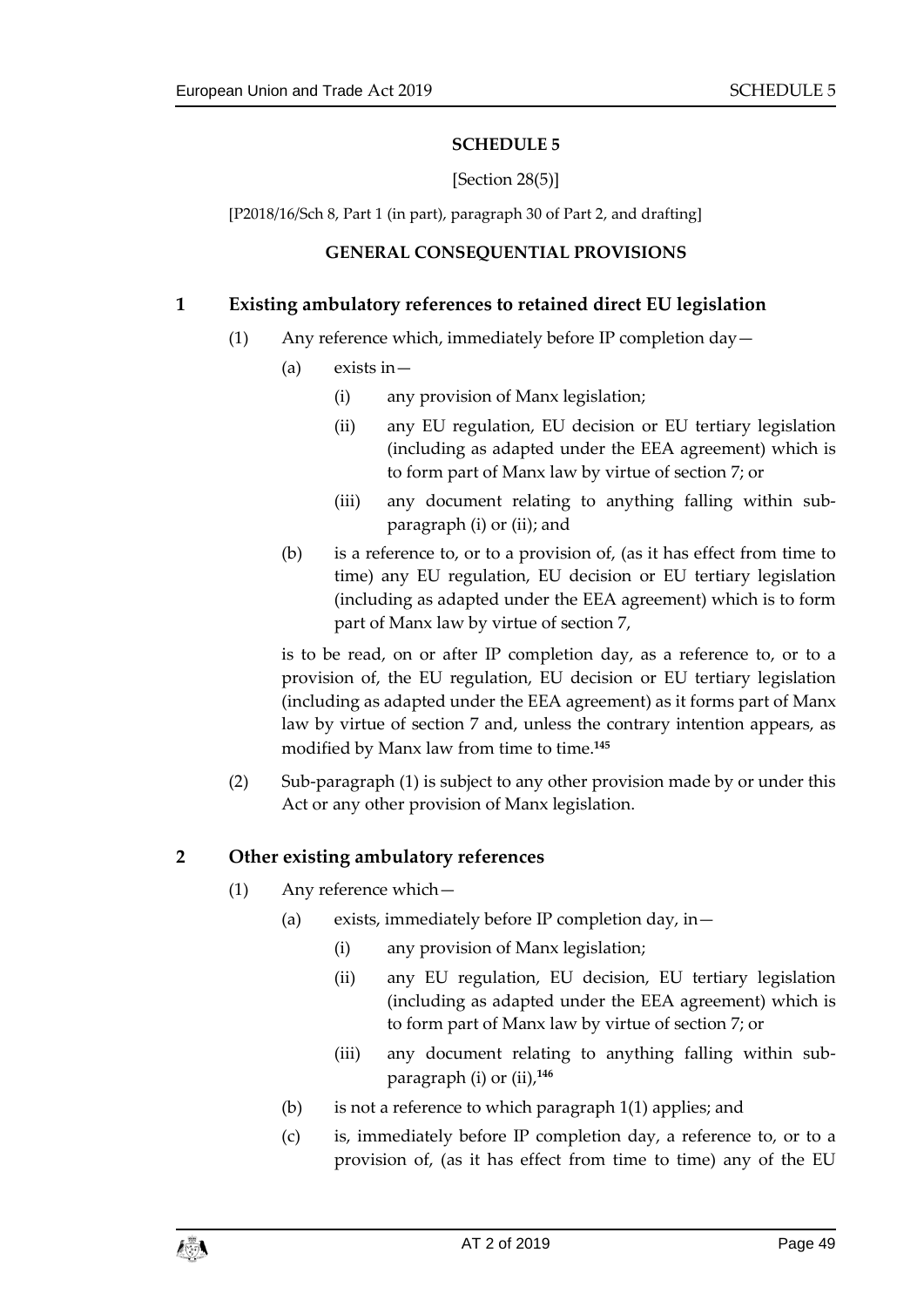Treaties, any EU instrument or any other document of an EU entity,**<sup>147</sup>**

is to be read, on or after IP completion day, as a reference to, or to a provision of, the EU Treaty, instrument or document as it has effect immediately before IP completion day.**<sup>148</sup>**

- (1A) Sub-paragraph (1) does not apply so far as any reference forms part of relevant separation agreement law.**<sup>149</sup>**
- (2) Despite sub-paragraph (1), the Council of Ministers may by regulations specify that a reference which falls within sub-paragraph (1) is to be read as a reference to, or to a provision of, that EU Treaty, EU instrument or other document of an EU entity as amended from time to time by EU law.

Tynwald procedure – approval required.

- (3) Regulations under sub-paragraph (2) may specify  $-$ 
	- (a) specific references; or
	- (b) a generic description of references.
- (4) Sub-paragraphs (1) and (1A) are also subject to any other provision made by or under this Act or any other provision of Manx legislation. **150**

#### **3 Existing powers to make statutory documents**

- (1) Any power to make a statutory document which
	- (a) was conferred before the day on which this Act is passed; and
	- (b) is capable of being exercised to modify Manx legislation,

is to be read as being capable of being exercised to modify any retained direct EU legislation or anything which is retained EU law by virtue of section [8.](#page-11-0)

- (2) Any statutory document made by virtue of sub-paragraph (1) is subject to the same Tynwald procedure as applies to the power under which the statutory document itself is made.
- (3) Any power to make a statutory document which, immediately before exit day, is subject to an implied restriction that it is exercisable only compatibly with EU law is to be read —
	- (a) on or after exit day, without that restriction; and
	- (b) on or after IP completion day, without any corresponding restriction in relation to compatibility with retained EU law,

so far as the restriction concerned in not applicable to and in the Island by virtue of the withdrawal agreement. **151**

- (4) Sub-paragraphs (1) to (3) and this sub-paragraph
	- (a) do not prevent the conferral of wider powers; and

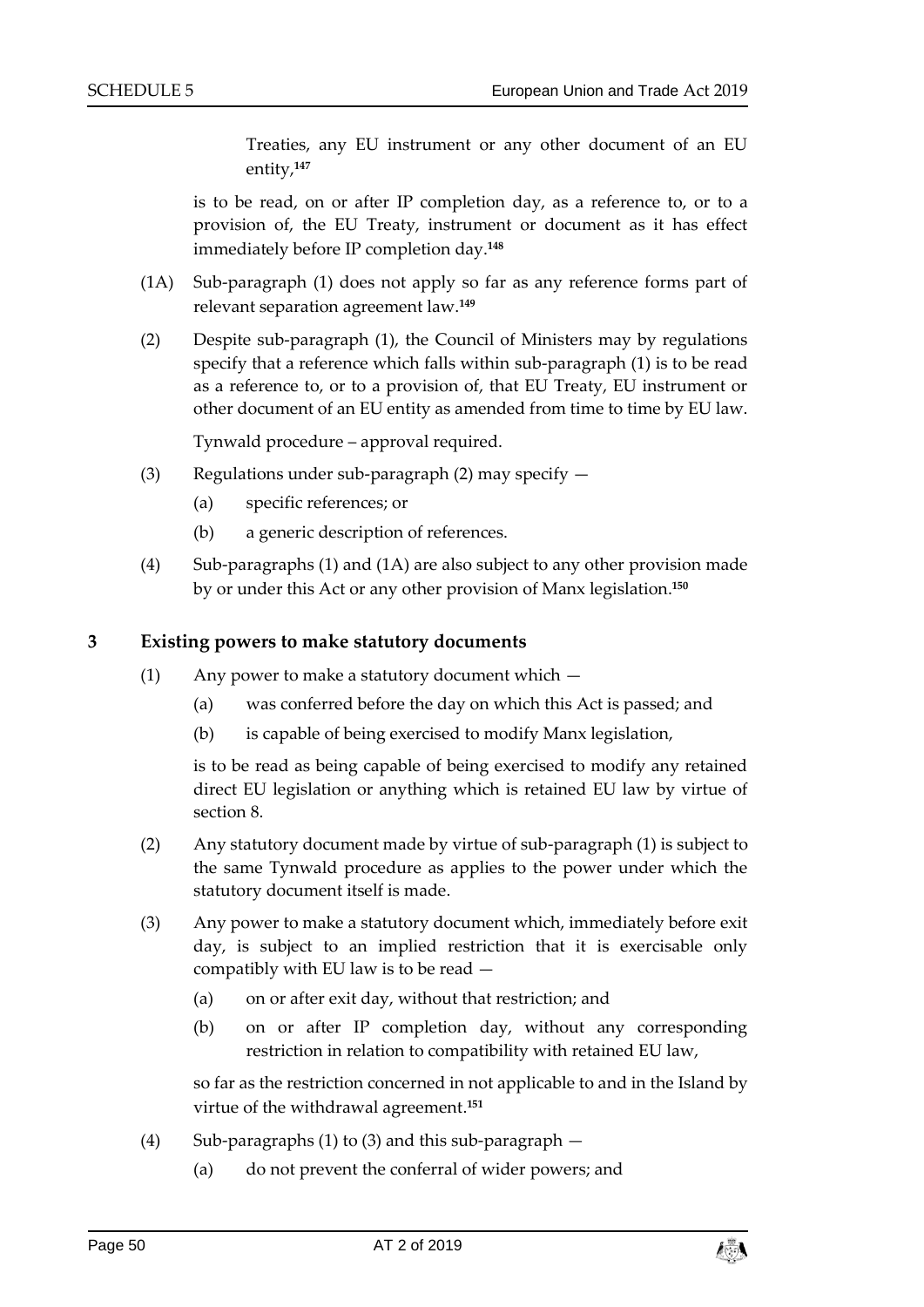- (b) are subject to any other provision made by or under this Act or any other provision of Manx legislation.
- (5) For the purposes of sub-paragraph  $(1)$ 
	- (a) a power is conferred whether or not it is in operation; and
	- (b) a power in retained direct EU legislation is not conferred before the date on which this Act is passed.
- (6) A power which, by virtue of sub-paragraph (1) or any Act of Tynwald passed before, and in the same Session as, this Act, is capable of being exercised to modify retained EU law is capable of being so exercised before IP completion day so as to come into operation on or after IPcompletion day.**<sup>152</sup>**

#### **4 Future powers to make statutory documents**

- (1) Any power to make a statutory document which is conferred on or after the day on which this Act is passed may, so far as applicable and unless the contrary intention appears, be exercised so as to modify (or, as the case may be, result in the modification of) any retained direct EU legislation or anything retained by virtue of section [8.](#page-11-0)
- (2) Sub-paragraph (1) and this sub-paragraph
	- (a) do not prevent the conferral of wider powers; and
	- (b) are subject to any other provision made by or under this Act or any other provision of Manx legislation.
- (3) For the purposes of sub-paragraph  $(1)$ 
	- (a) a power is conferred whether or not it is in operation;
	- (b) a power in retained direct EU legislation is conferred on or after the day on which this Act is passed; and
	- (c) the references to powers conferred include powers conferred by regulations under this Act (but not powers conferred by this Act).
- (4) A power which, by virtue of sub-paragraph (1) or any Act of Tynwald passed after this Act and before IP completion day is capable of being exercised to modify any retained EU law is capable of being so exercised before IP completion day so as to come into operation on or after IP completion day.**<sup>153</sup>**

#### **5 Human Rights Act 2001**

- (1) For the purposes of the *Human Rights Act 2001*, any retained direct EU legislation is to be treated as an Act of Tynwald and not subordinate legislation.
- (2) In sub-paragraph (1) "subordinate legislation" has the same meaning as in the *Human Rights Act 2001*.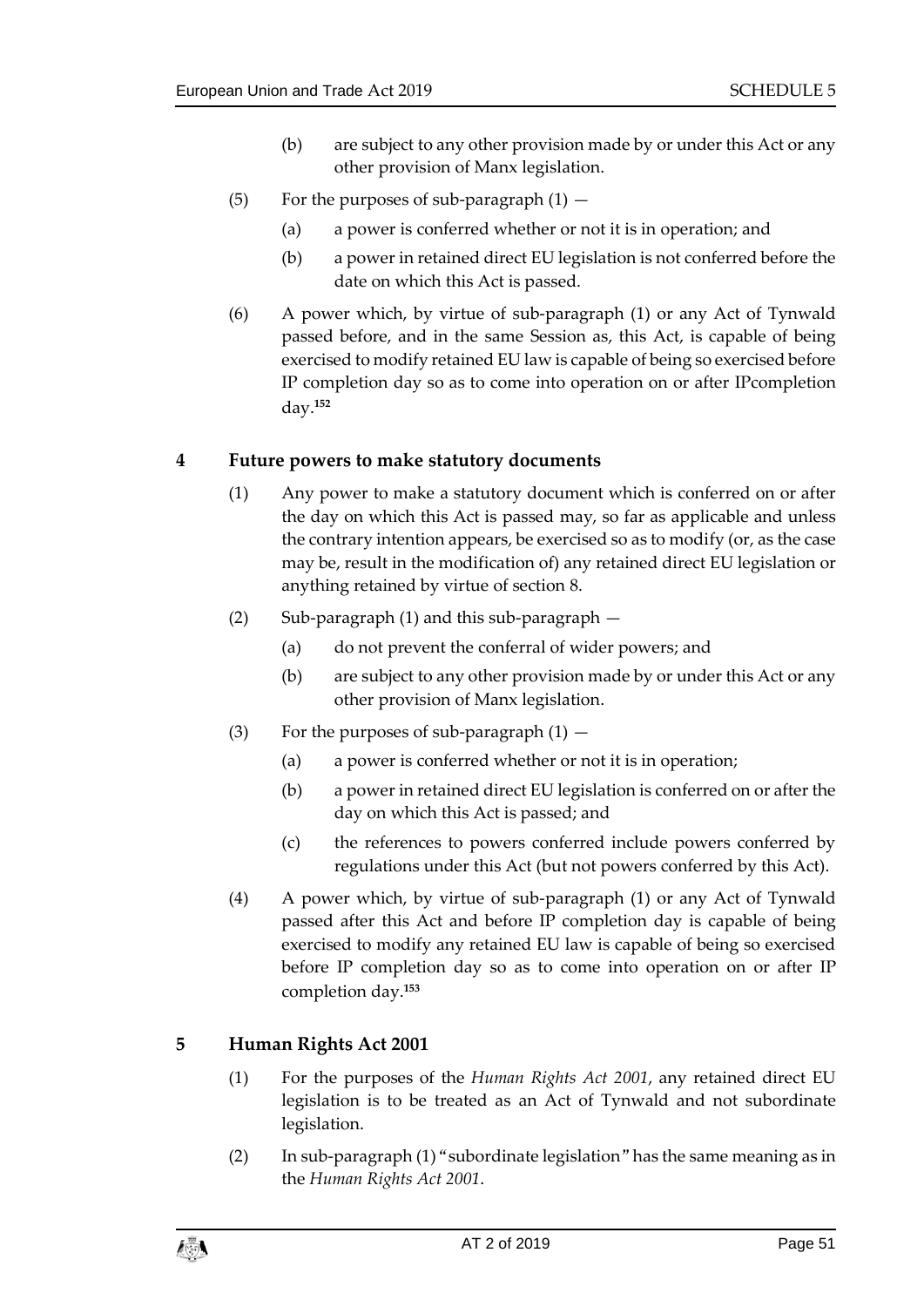#### **SCHEDULE 6**

#### [Section [28\(6\)\]](#page-34-3)

<span id="page-51-1"></span><span id="page-51-0"></span>[P2018/16/Sch 8, Part 3, paragraphs 38 and 39 of Part 4, and drafting]

#### **TRANSITIONAL, TRANSITORY AND SAVING PROVISIONS**

#### **A1 Continuation of existing acts etc during implementation period**

- (1) Anything done
	- (a) in connection with anything which continues to be Manx law by virtue of section 5A(2) or 5B(2); or
	- (b) for a purpose mentioned in section 2B(1) of the *European Communities (Isle of Man) Act 1973* or otherwise related to the EU or the EEA,

if in operation or effective immediately before exit day, continues to be in operation or effective on and after exit day.

- (2) Anything done
	- (a) in connection with anything which continues to be Manx law by virtue of section 5A(2) or 5B(2); or
	- (b) for a purpose mentioned in section 2B(1) of the *European Communities (Isle of Man) Act 1973* or otherwise related to the EU or the EEA,

which, immediately before exit day, is in the process of being done continues to be done on and after exit day.

- (3) Sub-paragraphs (1) and (2) are subject to  $-$ 
	- (a) sections 5 to 5B and the withdrawal of the United Kingdom from the EU;
	- (b) any provision made under sections 2(3) or 28(4) of this Act or regulation 16(4) of the European Union and Trade Act 2019 (Withdrawal Agreement) Regulations 2020; and
	- (c) any other provision made by or under this Act, the European Union and Trade Act 2019 (Withdrawal Agreement) Regulations 2020 or any other provision of Manx legislation.
- (4) References in this paragraph to anything done include references to anything omitted to be done.**<sup>154</sup>**

#### **1 Continuation of existing acts etc**

- (1) Anything done—
	- (a) in connection with anything which continues to be, or forms part of, Manx law by virtue of section [6,](#page-9-2) [7,](#page-10-0) [8](#page-11-0) or [10\(](#page-13-1)3) or (6); or

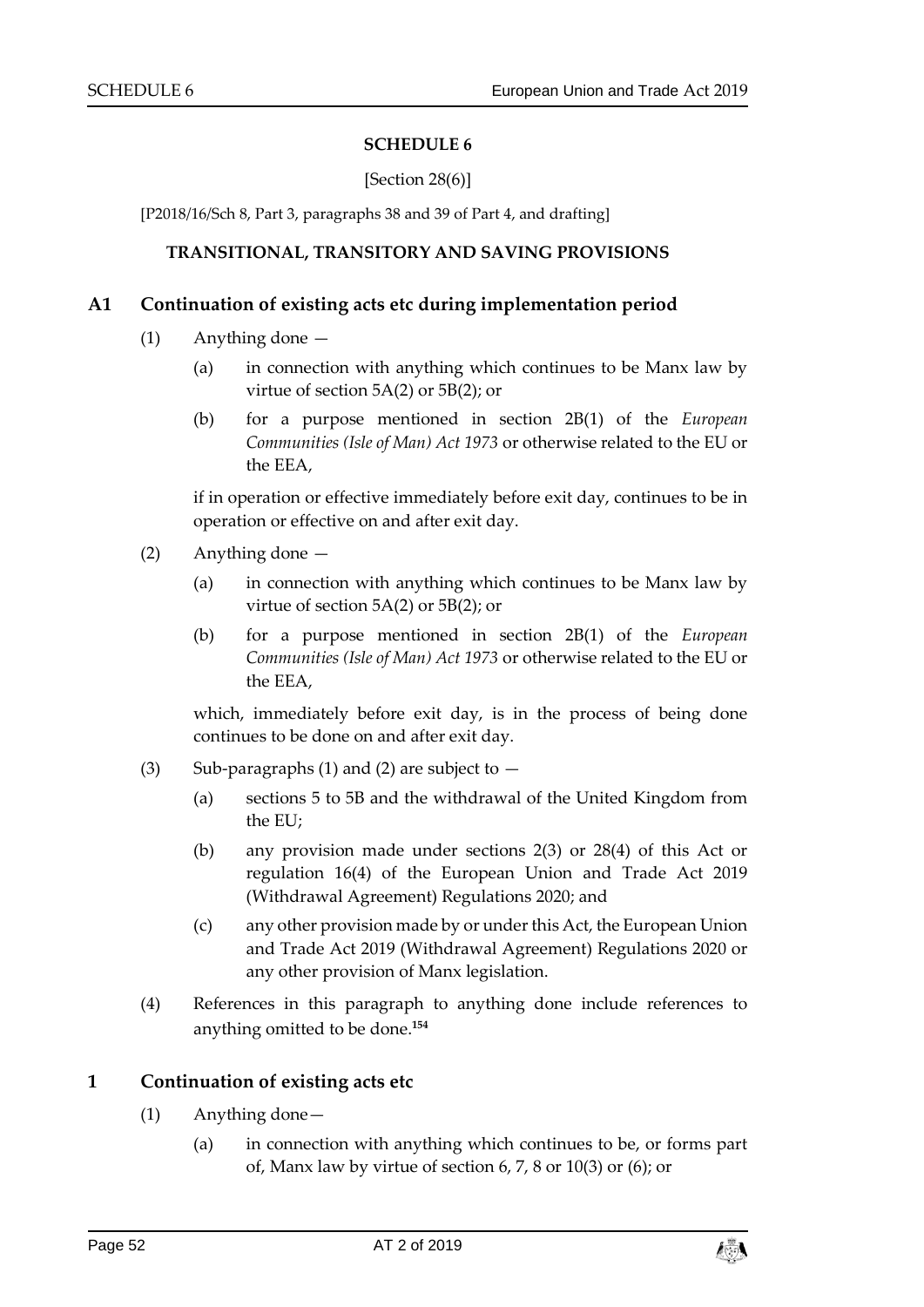(b) for a purpose mentioned in section 2B(1) of the *European Communities (Isle of Man) Act 1973* or otherwise related to the EU or the EEA,

if in operation or effective immediately before IP completion day, continues to be in operation or effective on and after IP completion day.**<sup>155</sup>**

- (2) Anything done—
	- (a) in connection with anything which continues to be, or forms part of, Manx law by virtue of section [6,](#page-9-2) [7,](#page-10-0) [8](#page-11-0) or [10\(](#page-13-1)3) or (6); or
	- (b) for a purpose mentioned in section 2B(1) of the *European Communities (Isle of Man) Act 1973* or otherwise related to the EU or the EEA,

which, immediately before IP completion day, is in the process of being done continues to be done on and after IP completion day.**<sup>156</sup>**

- (3) Sub-paragraphs (1) and (2) are subject to—
	- (a) sections [5](#page-8-3) to 5B and the withdrawal of the United Kingdom from the EU;**<sup>157</sup>**
	- (b) sections [6](#page-9-2) to [10,](#page-13-1) 11A to 11C and Schedule 2; **158**
	- (c) any provision made under sections [2\(](#page-6-2)3) or [28\(](#page-34-3)4) of this Act or regulation 16(4) of the European Union and Trade Act 2019 (Withdrawal Agreement) Regulations 2020; and**<sup>159</sup>**
	- (d) any other provision made by or under this Act, the European Union and Trade Act 2019 (Withdrawal Agreement) Regulations 2020 or any other provision of Manx legislation. **160**
- (4) References in this paragraph to anything done include references to anything omitted to be done.

## **1A Repeal of section 5A(1) to (3) and section 5B(1) to (5)**

The repeal of section  $5A(1)$  to (3) by section  $5A(4)$  and the repeal of section  $5B(1)$ to (5) by section 5B(6) do not prevent Manx legislation from continuing to be read, on and after IP completion day, in accordance with section 5B(3) or (4).**<sup>161</sup>**

## **2 Retention of saved EU law at end of implementation period**<sup>162</sup>

Section [8\(3\)\(](#page-12-1)b) does not apply in relation to any rights, powers, liabilities, obligations, restrictions, remedies or procedures so far as they are of a kind recognised by a court or tribunal in the Island or the United Kingdom in a case decided on or after IP completion day but begun before IP completion day (whether or not as an essential part of the decision in the case).**163**

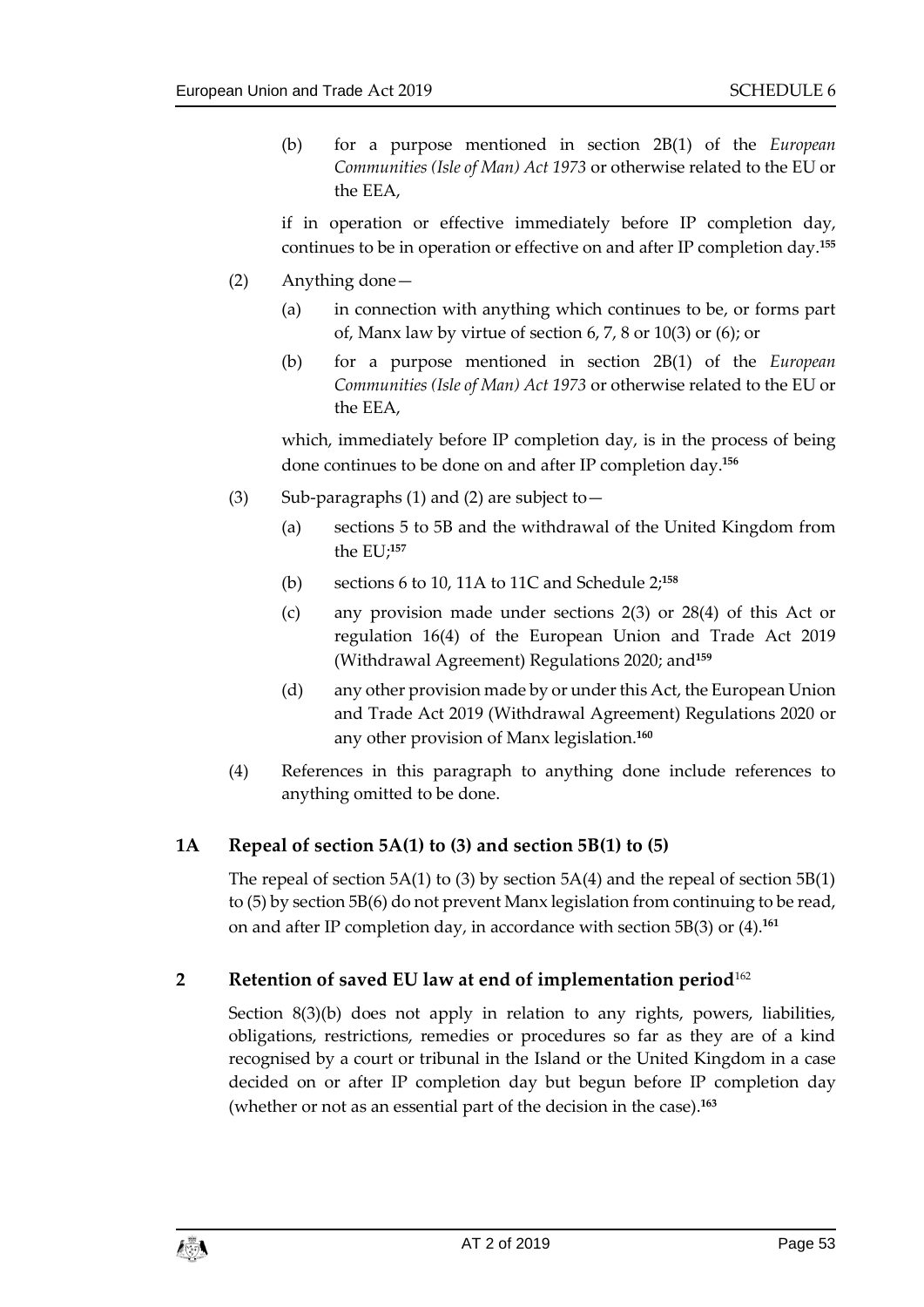## **3 Further provision relating to section [9](#page-12-0) and Schedule 2**

- (1) Subject as follows and subject to relevant separation agreement law (for which see section 11C) and any provision made under sections [2\(3\)](#page-7-3) or [28\(](#page-34-3)4) of this Act or regulation 16(4) of the European Union and Trade Act 2019 (Withdrawal Agreement) Regulations 2020, section 9(3) and paragraphs 1 to 3 of Schedule 2 apply in relation to anything occurring before IP completion day (as well as anything occurring on or after IP completion day).**<sup>164</sup>**
- (2) Section 9(3) and paragraphs 1 to 3 of Schedule 2 do not affect any decision of a court or tribunal in the Island made before IP completion day.**<sup>165</sup>**
- (3) Section 9(3) and paragraphs 2(2) and (3) and 3 of Schedule 2 do not apply in relation to any proceedings begun, but not finally decided, before a court or tribunal in the Island before IP completion day.**<sup>166</sup>**
- (4) Paragraphs 1 to 3 of Schedule 2 do not apply in relation to any conduct which occurred before IP completion day which gives rise to any criminal liability.**<sup>167</sup>**
- (5) Paragraph 2(2) and (3) of Schedule 2 does not apply in relation to any proceedings begun within the period of 3 years beginning with IP completion day so far as —
	- (a) the proceedings involve a challenge to anything which occurred before IP completion day; and**<sup>168</sup>**
	- (b) the challenge is not for the disapplication or quashing of  $-$ 
		- (i) an Act of Tynwald or a rule of law which is not Manx legislation; or
		- (ii) any Manx legislation, or anything else, not falling within sub-paragraph (i) which, as a result of anything falling within that sub-paragraph, could not have been different or which gives effect to, or enforces, anything falling within that sub-paragraph.**<sup>169</sup>**
- (6) Paragraph 2(3) of Schedule 2 does not apply in relation to any decision of a court or tribunal, or other public authority, on or after IP completion day which is a necessary consequence of any decision of a court or tribunal made before IP completion day or made on or after that day by virtue of this paragraph. **170**
- (7) Paragraph 3 of Schedule 2 does not apply in relation to any proceedings begun within the period of 2 years beginning with IP completion day so far as the proceedings relate to anything which occurred before IP completion day.**<sup>171</sup>**

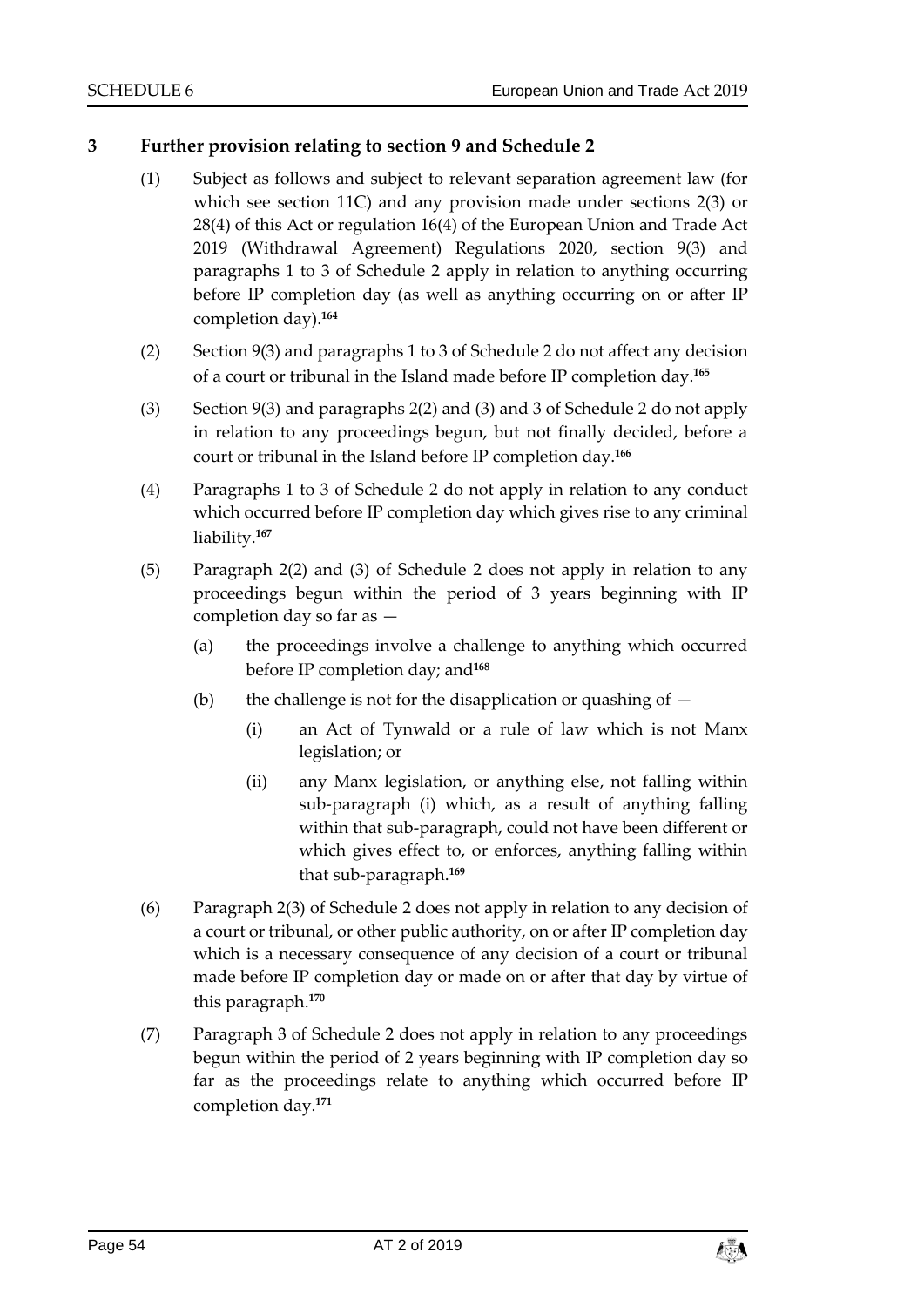## **4 Expiry of exercise of power**

The prohibition on making regulations under section 10(5A), 12, 12A, 13, 14 or 18 after a particular time does not affect the continuation in operation of regulations made at or before that time (including the exercise after that time of any power conferred by regulations made at or before that time).**172**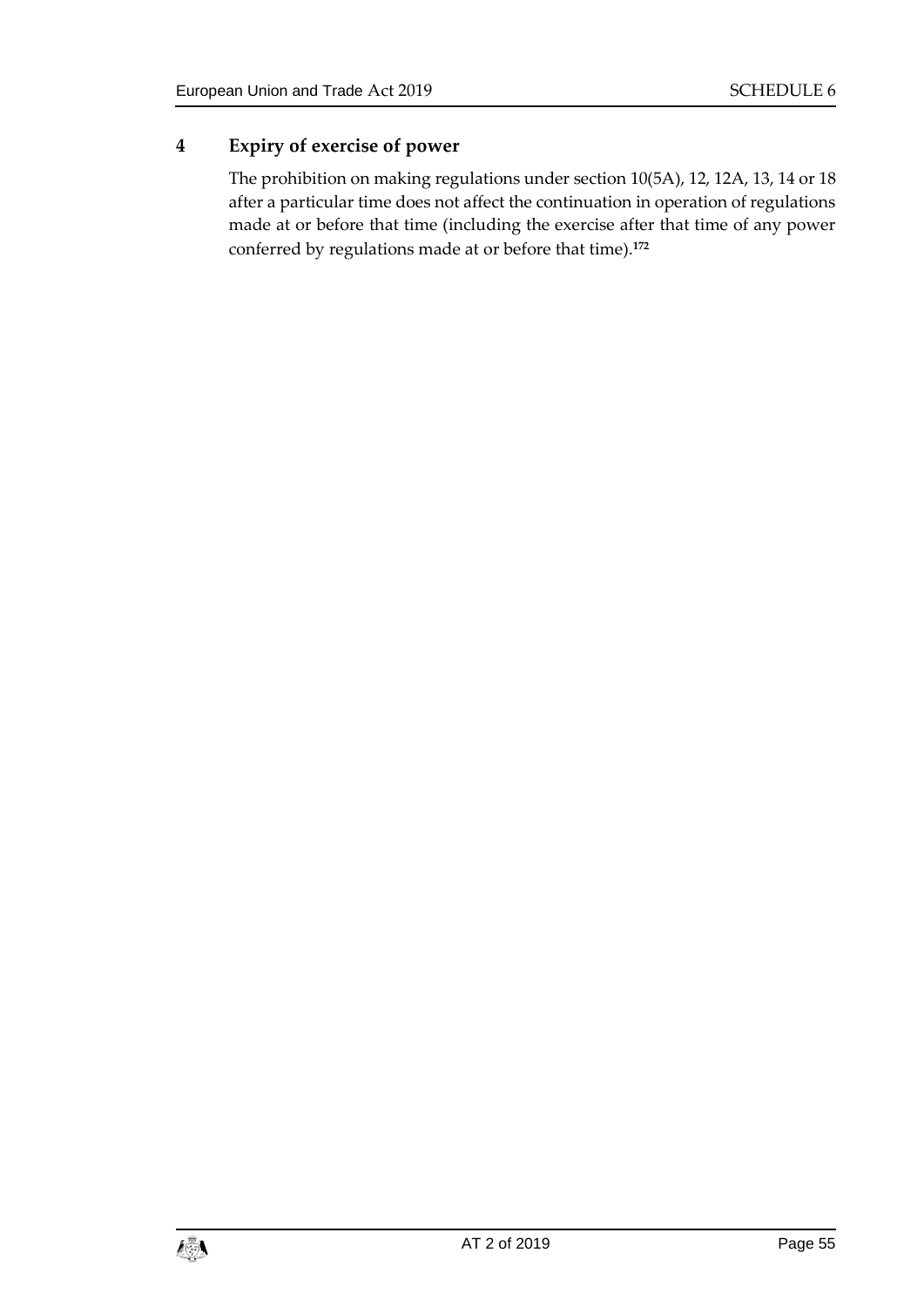#### **SCHEDULE 7**

#### [Section [28\(7\)\]](#page-34-3)

#### **SPECIFIC CONSEQUENTIAL AMENDMENTS**

#### <span id="page-55-1"></span><span id="page-55-0"></span>**1 Customs and Excise Act 1993**

- (1) The *Customs and Excise Act 1993* is amended as follows.
- (2) In section 1 (application to the Island of certain enactments relating to customs and excise etc) —
	- (a) [Amended subsection (2)]
	- (b) [Inserted subsection (2A)]
	- (c) [Amended subsection (3)(aa)]
	- (d) [Inserted subsection  $(3)(ab)$ ]
	- (e) [Amended subsection (3)(b)]
	- (f) [Substituted subsection  $(3)(f)$ ]
	- (g) [Inserted subsection (3A)]
- (3) In section 3 (public documents)
	- (a) [Inserted subsection (3A)]
	- (b) [Amended subsection (4)]
	- (c) [Inserted subsections  $(4A)$  and  $(4B)$ ]

#### **2 Interpretation Act 2015**

- (1) The *Interpretation Act 2015* is amended as follows.
- (2) In section 5 (combined operation of this Act and the Legislation Act  $2015$ ) —
	- (a) [Amended subsection (2)]
	- (b) [Amended subsection (3)]
- (3) [Inserted section 5A]
- (4) [Inserted paragraph  $9(1)(ab)$ ]
- (5) In section 11 ("Manx enactment")
	- (a) [Substituted subsection (1)]
	- (b) [Inserted subsection (5)]
- (6) [Substituted section 14 (as amended by SD 2020/0058)]
- (7) In section 15 ("public document")
	- (a) [Amended subsection (1)]
	- (b) [Amended subsection (2)]
- (8) In section 16 ("statutory document" and its "responsible authority")  $-$

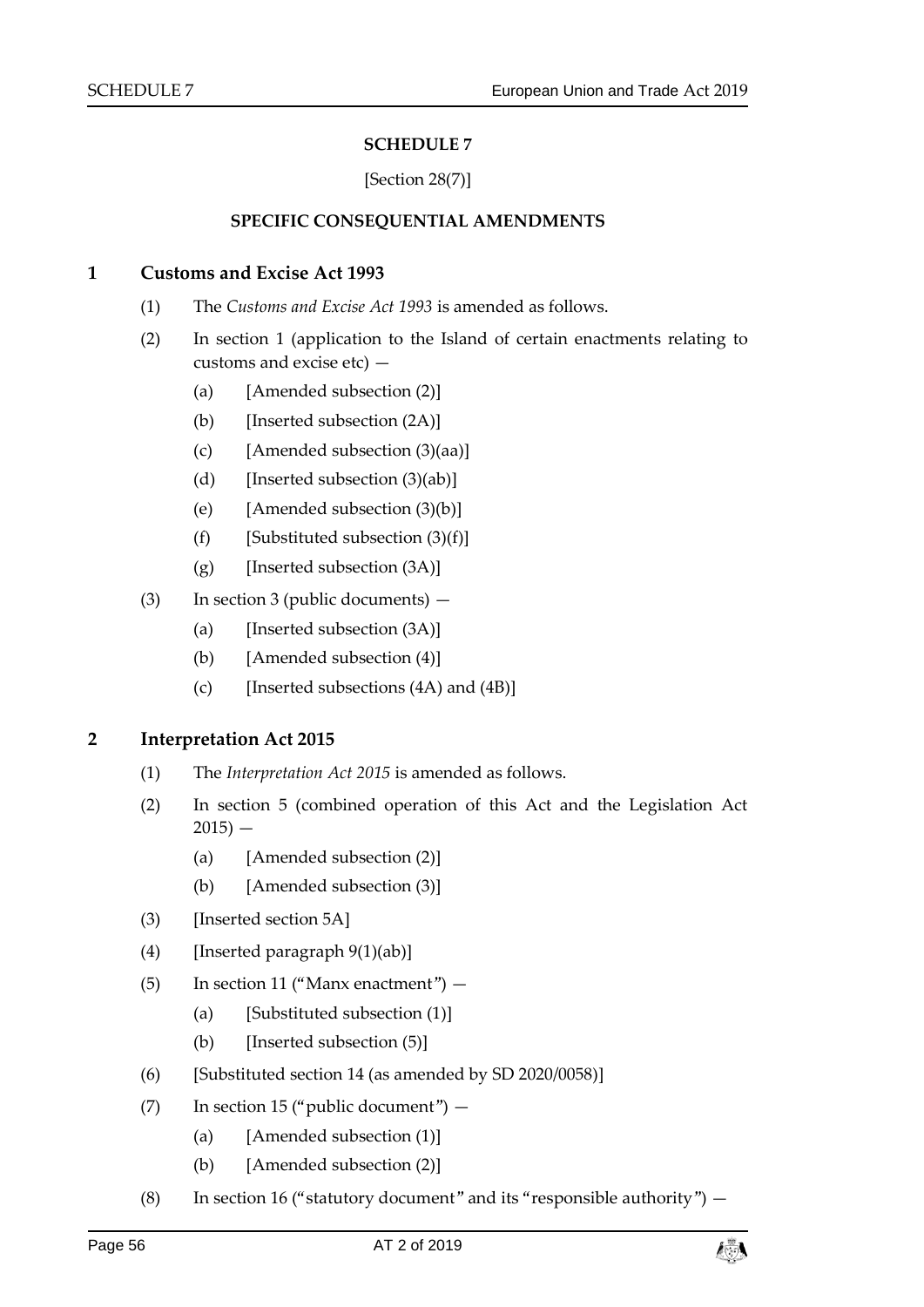- (a) [Amended subsection  $(1)(a)$ ]
- (b) [Amended subsection (3)(ba)]
- (9) [Inserted section  $18(c)$ ]
- (10) [Substituted section 82(c)].
- (11) In the Schedule (defined terms)
	- (a) in paragraph  $1 -$ 
		- (i) [Inserted definition of "**EU authorising legislation**"]
		- (ii) [Amended definition of "subordinate legislation"]
	- (b) [Repealed, in paragraph 1, the following definitions  $-$ "enforceable EU right";
		- "the EU";
		- "EU customs duty";
		- "EU institution";
		- "EU instrument";
		- "EU obligation";
		- "EU provision";
		- "the European Court";
		- "the EU treaties";
		- "European Communities Act"]
	- (c) [Inserted paragraph 1A]

## **3 Legislation Act 2015**

- (1) The *Legislation Act 2015* is amended as follows.
- (2) In section 4 (combined operation of this Act and the Interpretation Act)  $-$ 
	- (a) [Amended subsection (2)]
	- (b) [Amended subsection (3)]
- (3) [Inserted section 4A]
- (4) [Repealed section 6]
- (5) [Amended section  $43(1)(b)$ ]
- (6) [Amended section 44(1)]

#### **4 European Communities (Amendment) Act 1994**

- (1) The *European Communities (Amendment) Act 1994* is amended as follows.
- (2) [Repealed section 1]
- (3) [Repealed section 2]
- $(4)$  In section  $3(3)$  —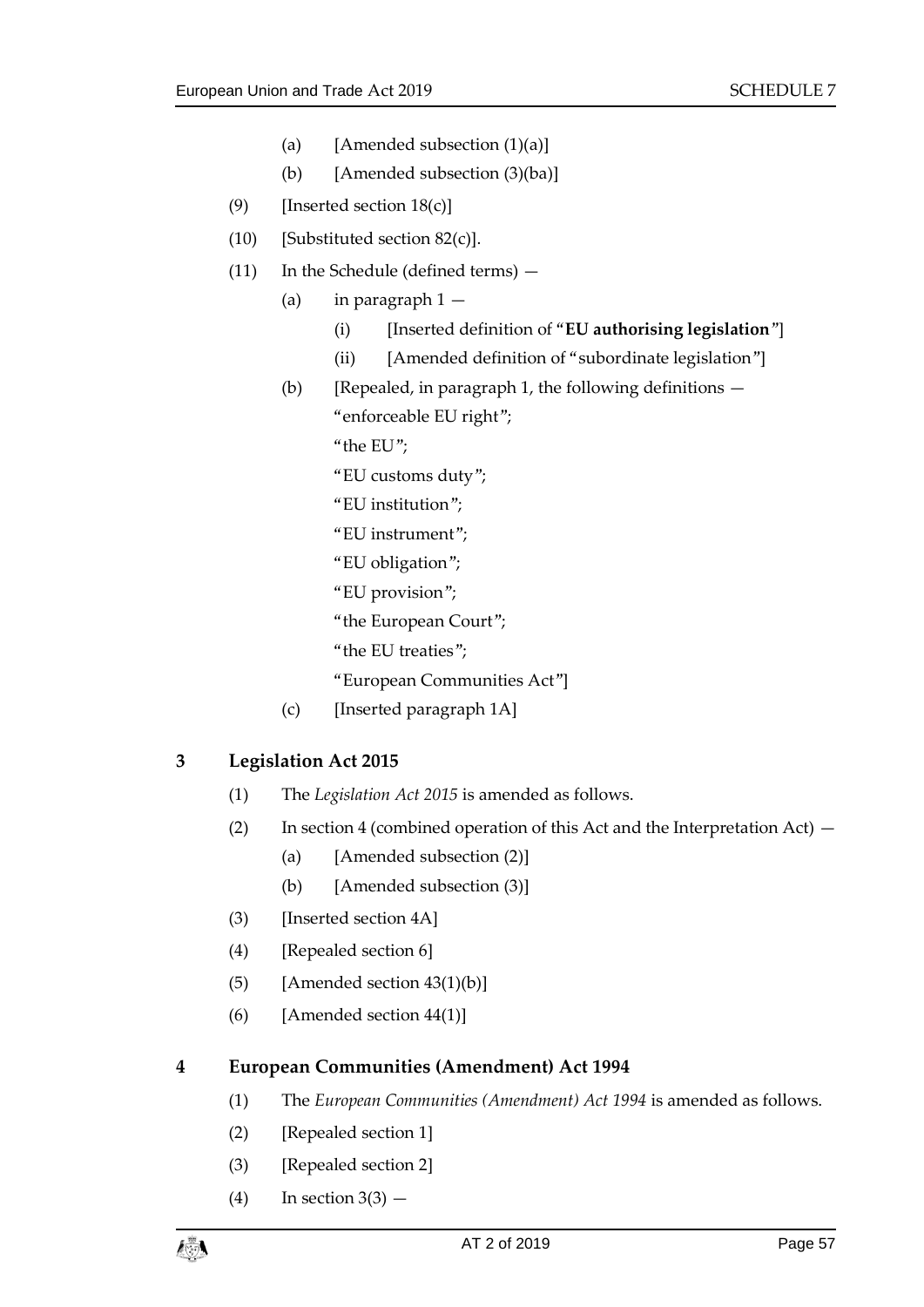- (a) [Amended paragraph (a)]
- (b) [Repealed paragraph (b) and the words after that paragraph]
- (5) [Inserted section 3(3A)]
- (6) ][Repealed sections 3(4) to  $(6)$ ]
- $(7)$  In section  $4(3)$ 
	- (a) [Amended paragraph (a)]
	- (b) [Repealed paragraph (b) and the words after that paragraph]
- (8) [Inserted section  $4(4)$ ]
- (9) [Repealed section 5]
- (10) In section 7 (interpretation), in subsection  $(1)$ 
	- (a) [Substituted definition of "the 1973 Act"]
	- (b) [Substituted definition of "the Agreement" and inserted definition of "the Protocol"]
	- (c) [Amended definition of "relevant provision"]
	- (d) [Inserted definition of "Treaty of Accession"]

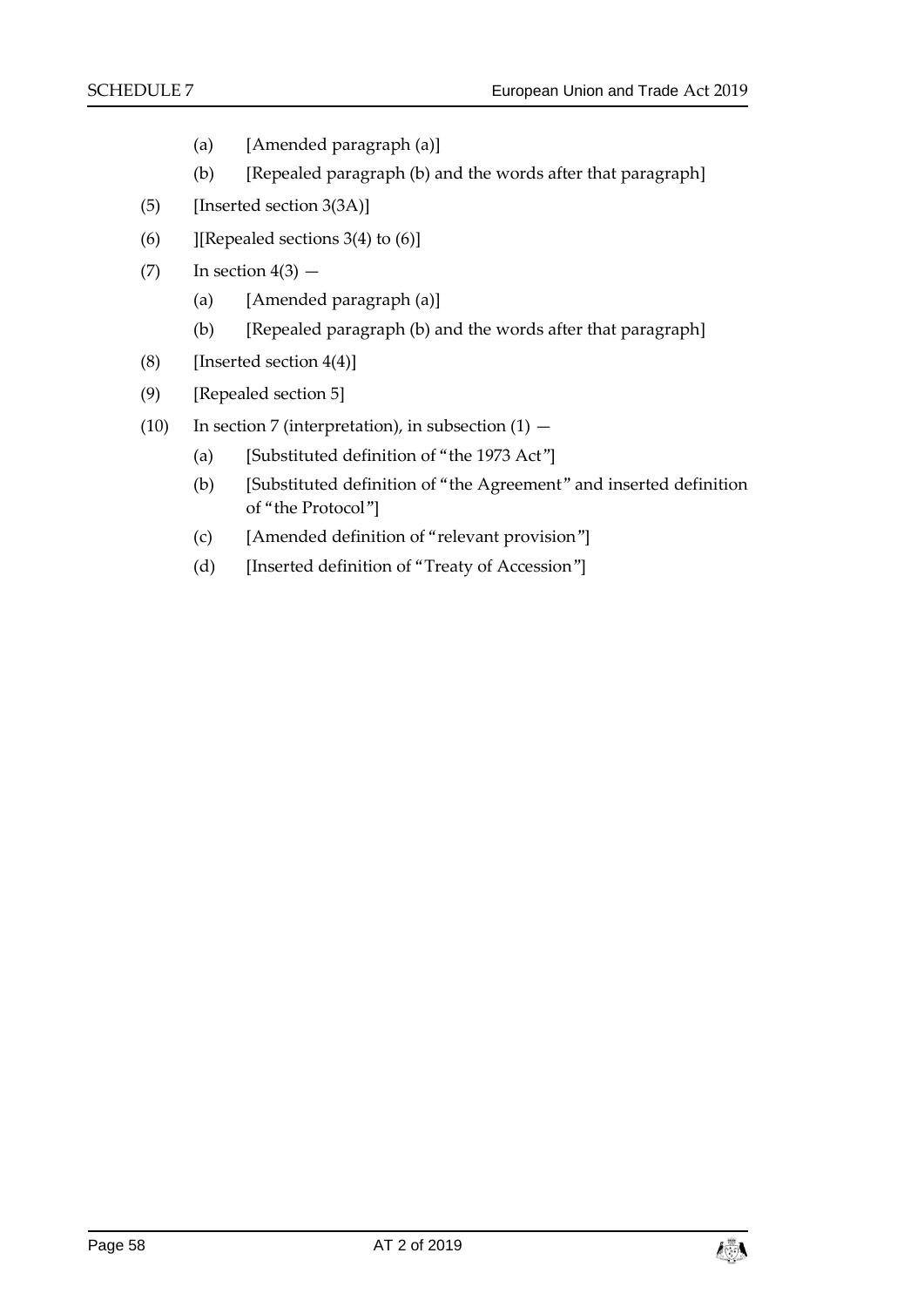#### **SCHEDULE 8**

#### [Section [28\(8\)\]](#page-34-3)

#### **ADDITIONAL REPEALS**

<span id="page-58-1"></span><span id="page-58-0"></span>[Wholly repealed the following Acts —

European Communities (Implementation of Article 3 of Regulation 706/73) Act 1979 European Communities (Greek Accession) Act 1981 European Communities (Spanish and Portuguese Accession) Act 1985 European Communities (Amendment) Act 1988 European Communities (Amendment) Act 1991 European Communities (Amendment) (No.2) Act 1992 European Communities (Amendment) Act 1995 European Communities (Amendment) Act 1999 European Communities (Amendment) Act 2000 European Communities (Amendment) Act 2003 European Union (Accessions) Act 2004 European Communities (Amendment) Act 2007 European Union (Amendment) Act 2011 European Union (Amendment) Act 2014]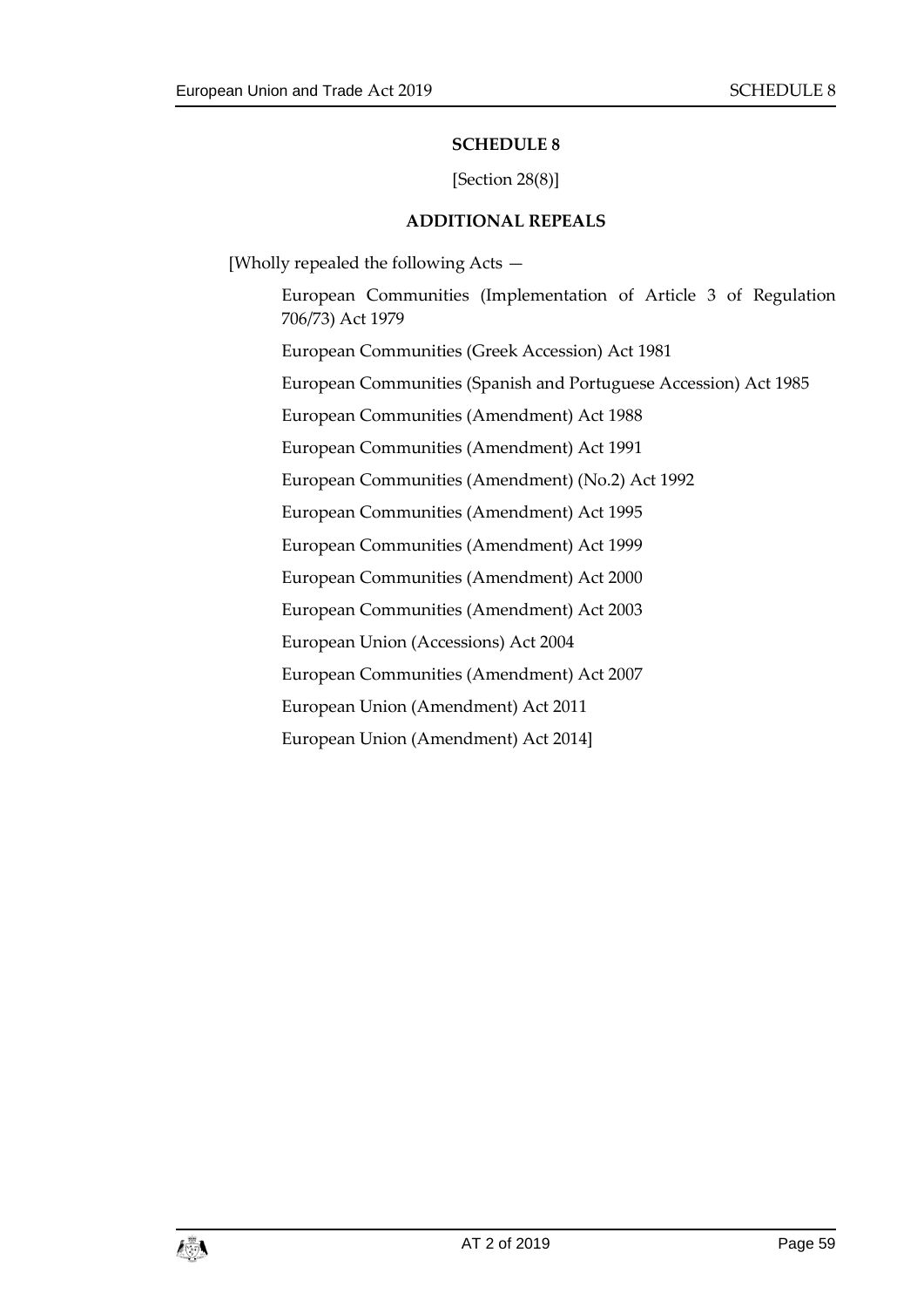-

## <span id="page-59-0"></span>**ENDNOTES**

## <span id="page-59-1"></span>**Table of Endnote References**

#### **<sup>1</sup>** ADO – see table

| Provision                    | <b>Notes</b>                                                                                                                                                                                                                                                                                                                                                                                                                                                                                                                     | Date in    | SD        |
|------------------------------|----------------------------------------------------------------------------------------------------------------------------------------------------------------------------------------------------------------------------------------------------------------------------------------------------------------------------------------------------------------------------------------------------------------------------------------------------------------------------------------------------------------------------------|------------|-----------|
|                              |                                                                                                                                                                                                                                                                                                                                                                                                                                                                                                                                  | operation  |           |
| Section 5                    |                                                                                                                                                                                                                                                                                                                                                                                                                                                                                                                                  | 24/01/2020 | 2020/0057 |
| Section 7                    | For the purposes of making regulations under<br>section $7(1)(b)$                                                                                                                                                                                                                                                                                                                                                                                                                                                                | 01/02/2019 | 2019/0043 |
| Section 9(5)                 | For the purposes of making regulations<br>under para $1(2)(b)$ of Sch.2<br>Insofar as relates to para 1(3) of Sch.2                                                                                                                                                                                                                                                                                                                                                                                                              | 01/02/2019 | 2019/0043 |
| Sch.2 para 1(2)(b)           | For the purposes of making regulations                                                                                                                                                                                                                                                                                                                                                                                                                                                                                           | 01/02/2019 | 2019/0043 |
| Sch.2 para 1(3)              |                                                                                                                                                                                                                                                                                                                                                                                                                                                                                                                                  | 01/02/2019 | 2019/0043 |
| Section 26                   | Insofar as it relates to para 2 of Sch.3                                                                                                                                                                                                                                                                                                                                                                                                                                                                                         | 01/02/2019 | 2019/0043 |
| Sch.3 para 2                 |                                                                                                                                                                                                                                                                                                                                                                                                                                                                                                                                  | 01/02/2019 | 2019/0043 |
| Section 28(5)                | For the purposes of making regulations<br>under para 2(2) of Sch.5<br>Insofar as relates to para 2(3) of Sch.5<br>$\bullet$<br>Insofar as relates to para 3 of Sch.5<br>Insofar as relates to para 4 of Sch.5                                                                                                                                                                                                                                                                                                                    | 01/02/2019 | 2019/0043 |
| Sch.5 para 2(2)              | For the purposes of making regulations                                                                                                                                                                                                                                                                                                                                                                                                                                                                                           | 01/02/2019 | 2019/0043 |
| Sch.5 paras 2(3), 3<br>and 4 |                                                                                                                                                                                                                                                                                                                                                                                                                                                                                                                                  | 01/02/2019 | 2019/0043 |
| Section 28(6)                | Insofar as it relates to para 4 of Sch.6                                                                                                                                                                                                                                                                                                                                                                                                                                                                                         | 01/02/2019 | 2019/0043 |
| Sch.6 para 4                 |                                                                                                                                                                                                                                                                                                                                                                                                                                                                                                                                  | 01/02/2019 | 2019/0043 |
| Section 28(7)                | Insofar as it relates to paras $1, 2(1)$ to $(5)$ ,<br>$\bullet$<br>2(7) to (10) and 2(11)(a) of Sch.7<br>Insofar as it relates to para $2(11)(c)$ in<br>relation to the following definitions -<br>"EEA agreement"<br>"EEA state"<br>""exit day" (and related<br>$\bullet$<br>expressions)"<br>""member", in the expression<br>"member State""<br>"Protocol 3"<br>"retained EU law"<br>"retained direct EU legislation"<br>"retained EU obligation"<br>Insofar as it relates to paras $3(1)$ to (3) and<br>3(5) to (6) of Sch.7 | 01/02/2019 | 2019/0043 |
| Remaining<br>provisions      | For all purposes                                                                                                                                                                                                                                                                                                                                                                                                                                                                                                                 | 15/01/2021 | 2021/0031 |

**<sup>2</sup>** Subs (3) amended by SD2020/0058.

**<sup>3</sup>** Subs (1) amended by SD2019/0214 and by SD2019/0449.

**<sup>4</sup>** S 4A inserted by SD2020/0058.

**<sup>5</sup>** Cross-heading inserted by SD2020/0058.

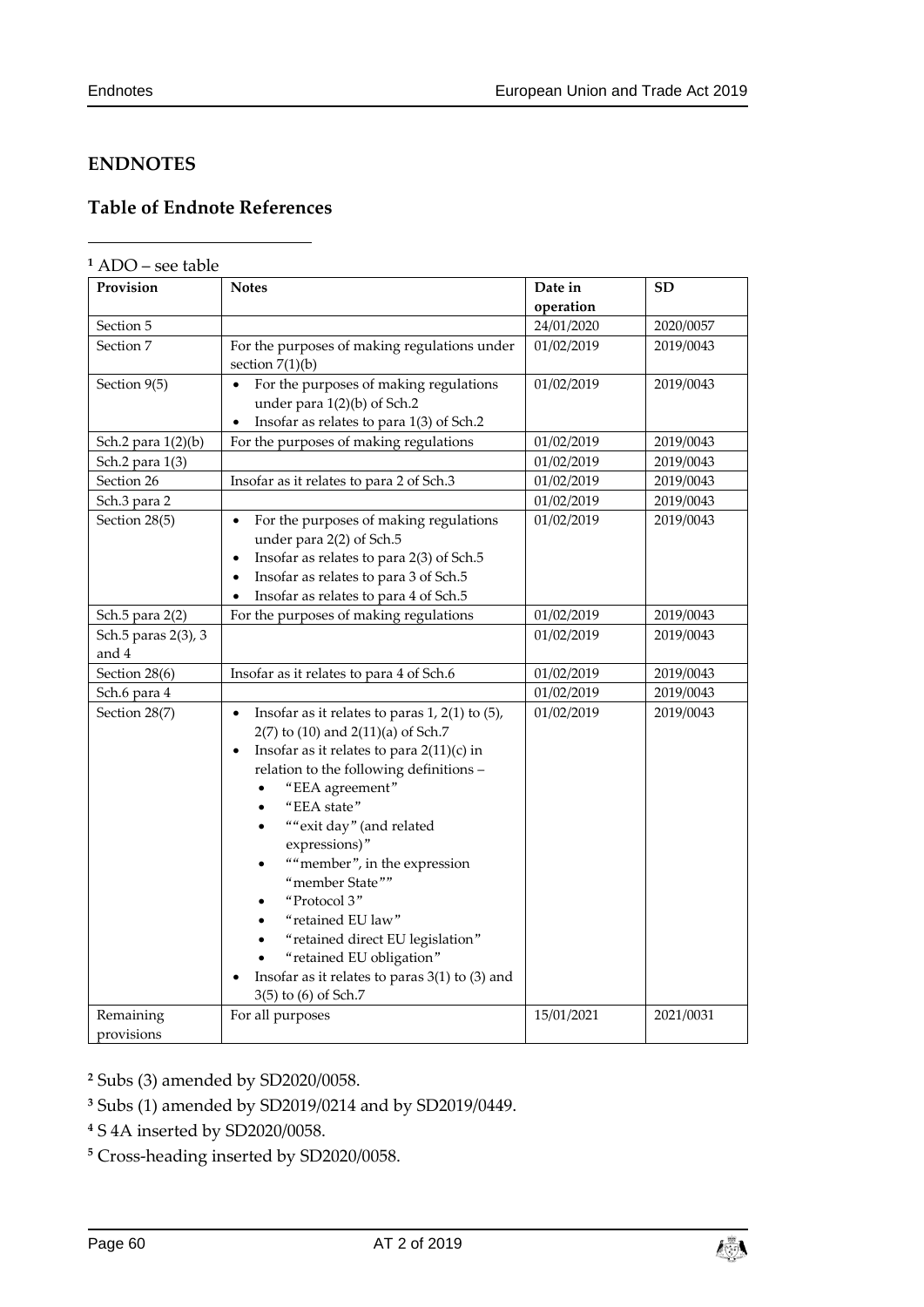$\overline{a}$ 

 Subs (1) repealed by European Union and Trade Act 2019 s 5A(4) with effect from 31/12/2020 at 23:00.

 Subs (2) repealed by European Union and Trade Act 2019 s 5A(4) with effect from 31/12/2020 at 23:00.

 Subs (3) repealed by European Union and Trade Act 2019 s 5A(4) with effect from 31/12/2020 at 23:00.

S 5A inserted by SD2020/0058.

 Subs (1) repealed by European Union and Trade Act 2019 s 5B(6) with effect from 31/12/2020 at 23:00.

 Subs (2) repealed by European Union and Trade Act 2019 s 5B(6) with effect from 31/12/2020 at 23:00.

 Subs (3) repealed by European Union and Trade Act 2019 s 5B(6) with effect from 31/12/2020 at 23:00.

 Subs (4) repealed by European Union and Trade Act 2019 s 5B(6) with effect from 31/12/2020 at 23:00.

 Subs (5) repealed by European Union and Trade Act 2019 s 5B(6) with effect from 31/12/2020 at 23:00.

S 5B inserted by SD2020/0058.

Cross-heading amended by SD2020/0058.

Subs (1) amended by SD2020/0058.

Subs (3) amended by SD2020/0058.

Para (a) substituted by SD2020/0058.

Subs (1) amended by SD2020/0058.

Subs (1A) inserted by SD2020/0058.

Para (c) substituted by SD2020/0058.

Subs (3) amended by SD2020/0058.

Subs (4) amended by SD2020/0058.

Para (a) amended by SD2020/0058.

Para (b) amended by SD2020/0058

Para (c) amended by SD2020/0058

Subs (5) amended by SD2020/0058.

Subs (6) amended by SD2020/0058.

Subs (7) amended by SD2020/0058.

Subs (9) amended by SD2020/0058.

Subs (10) amended by SD2020/0058.

Subs (1) amended by SD2020/0058.

Para (c) amended by SD2020/0058.

Para (aa) inserted by SD2020/0058.

Para (b) amended by SD2020/0058.

Subs (4) amended by SD2020/0058.

Subs (5) amended by SD2020/0058.

Para (a) amended by SD2020/0058.

Subpara (i) amended by SD2020/0058.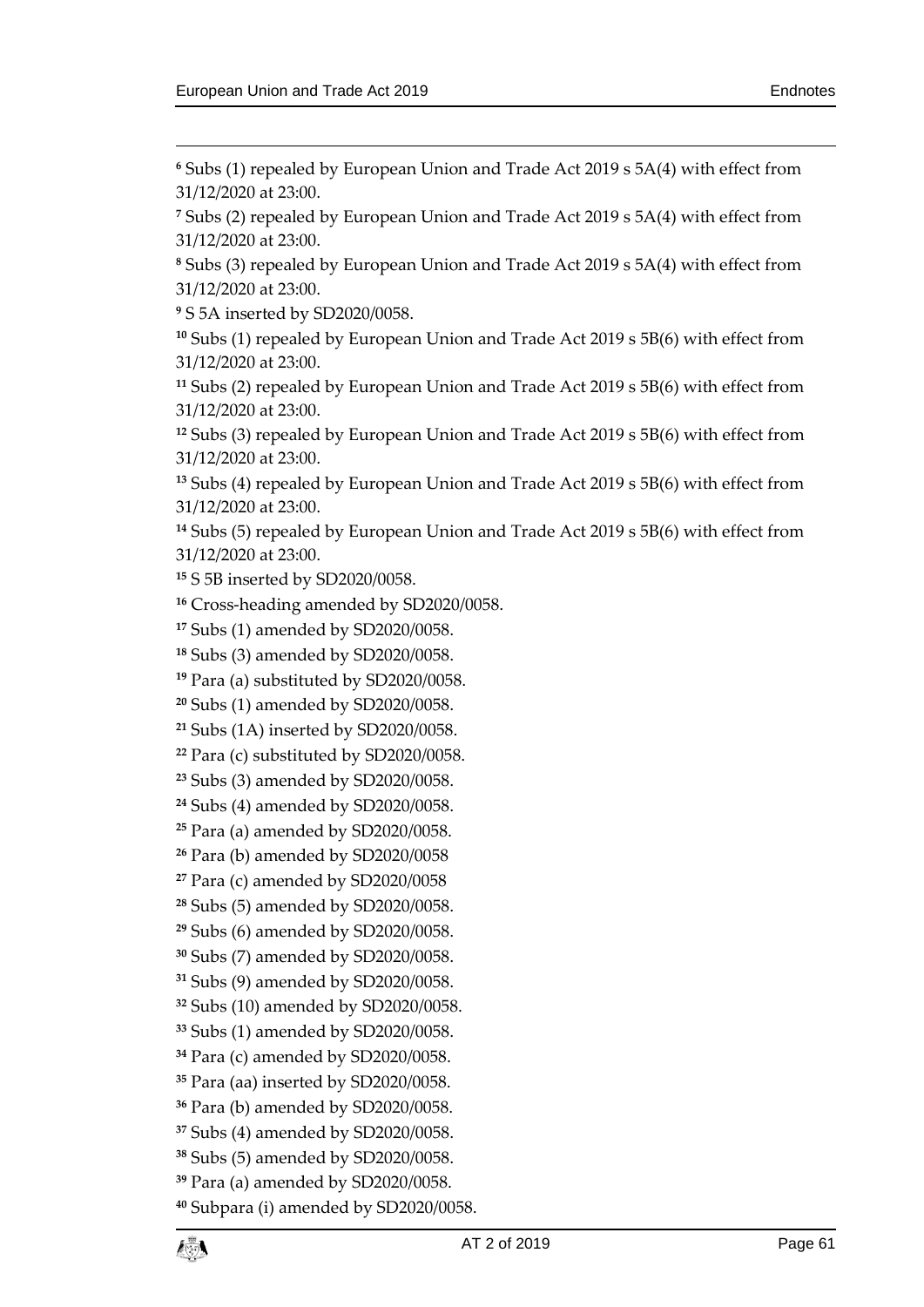Subpara (ii) amended by SD2020/0058. Subs (1) amended by SD2020/0058. Para (a) amended by SD2020/0058. Para (b) amended by SD2020/0058. Subs (3) amended by SD2020/0058. Subs (4) amended by SD2020/0058. Subs (6) inserted by SD2020/0058. S 9A inserted by SD2020/0058 with effect from 31/12/2020 at 23:00. Para (a) amended by SD2020/0058. Para (b) amended by SD2020/0058. Subs (2) amended by SD2020/0058. Para (b) amended by SD2020/0058. Subs (3) amended by SD2020/0058. Para (a) amended by SD2020/0058. Para (aa) inserted by SD2020/0058. Subs (5) substituted by SD2020/0058. Subs (5A) inserted by SD2020/0058. Subs (5B) inserted by SD2020/0058. Subs (5C) inserted by SD2020/0058. Subs (6) amended by SD2020/0058. Subs (7) inserted by SD2020/0058. Subs (1) amended by SD2020/0058. Cross-heading inserted by SD2020/0058. S 11A inserted by SD2020/0058. S 11B inserted by SD2020/0058. S 11C inserted by SD2020/0058. Subpara (ii) amended by SD2020/0058. Para (e) amended by SD2020/0058. Para (ea) inserted by SD2020/0058. Subpara (i) amended by SD2020/0058. Subs (4) amended by SD2020/0058. Para (a) inserted by SD2020/0058. Para (b) inserted and amended by SD2020/0058. Subs (10) amended by SD2020/0058. Subs (17) amended by SD2020/0058. S 12A inserted by SD2020/0058. S 12B inserted by SD2020/0058. S 12C inserted by SD2020/0058. Subs (4) amended by SD2020/0058. Subs (4) amended by SD2020/0058. Cross-heading amended by SD2020/0058. Para (a) amended by SD2020/0058.

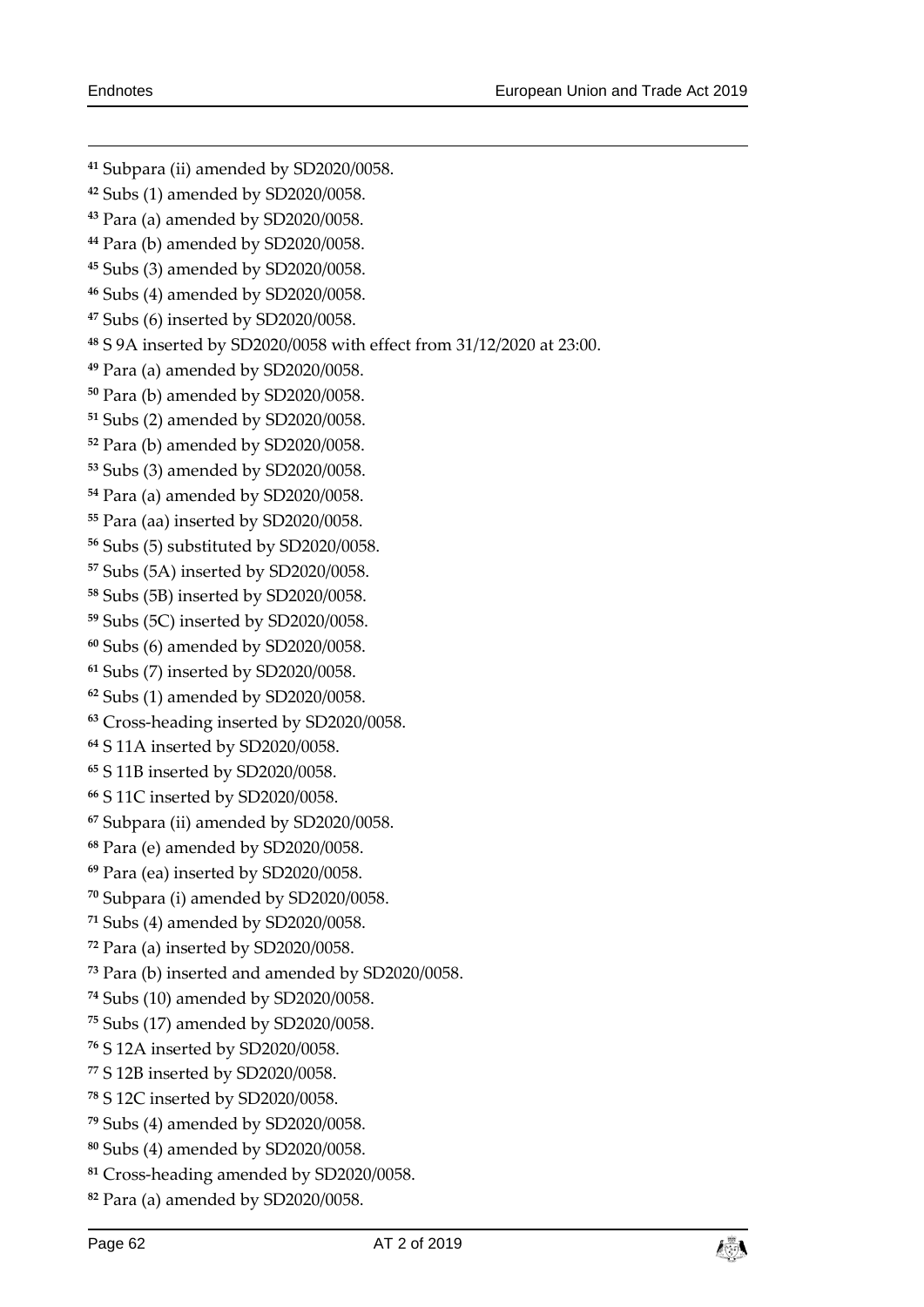$\overline{a}$ 

- Subs (4) amended by SD2020/0058.
- Para (a) amended by SD2020/0058.
- Para (c) amended by SD2020/0058.
- Subs (11) amended by SD2020/0058.
- Subpara (i) amended by SD2020/0058.
- Subpara (ii) amended by SD2020/0058.
- Subpara (i) amended by SD2020/0058.
- Subs (3) amended by SD2020/0058.
- Subs (9) amended by SD2020/0058.
- Subs (10) amended by SD2020/0058.
- Para (c) amended by SD2020/0058.
- Para (b) amended by SD2020/0058.
- Para (a) amended by SD2020/0058.
- Subs (3) amended by SD2020/0058.
- Subs (4) amended by SD2020/0058.
- Subs (9) amended by SD2020/0058.
- Definition of "EEA EFTA separation agreement" inserted by SD2020/0058.
- Definition of "EU decision" amended by SD2020/0058.
- Definition of "EU regulation" amended by SD2020/0058.
- Definition of "EU tertiary legislation" amended by SD2020/0058.
- Definition of "European Communities (Isle of Man) Act 1973" inserted by SD2020/0058.
- Definition of "exit day" amended by SD2019/0214 and by SD2019/0449.
- Definition of "implementation period" inserted by SD2020/0058.
- Definition of "IP completion day" inserted by SD2020/0058.
- Definition of "Manx legislation" substituted by SD2020/0058.
- Definition of "Part" inserted by SD2020/0058.
- Definition of "relevant separation agreement law" inserted by SD2020/0058.
- Definition of "retained direct EU legislation" amended by SD2020/0058.
- Subpara (ii) amended by SD2020/0058.
- Definition of "retained EU case law" amended by SD2020/0058.
- Para (d) amended by SD2020/0058.
- Para (e) amended by SD2020/0058.
- Subpara (ii) amended by SD2020/0058.
- Definition of "retained general principles of EU law" amended by SD2020/0058.
- Subpara (ii) amended by SD2020/0058.
- Definition of "retained Manx case law" amended by SD2020/0058.
- Definition of "withdrawal agreement" substituted by SD2020/0058.
- Subpara (1A) inserted by SD2020/0058.
- Subpara (1) amended by SD2020/0058.
- Para (a) amended by SD2020/0058.
- Subpara (1) amended by SD2020/0058.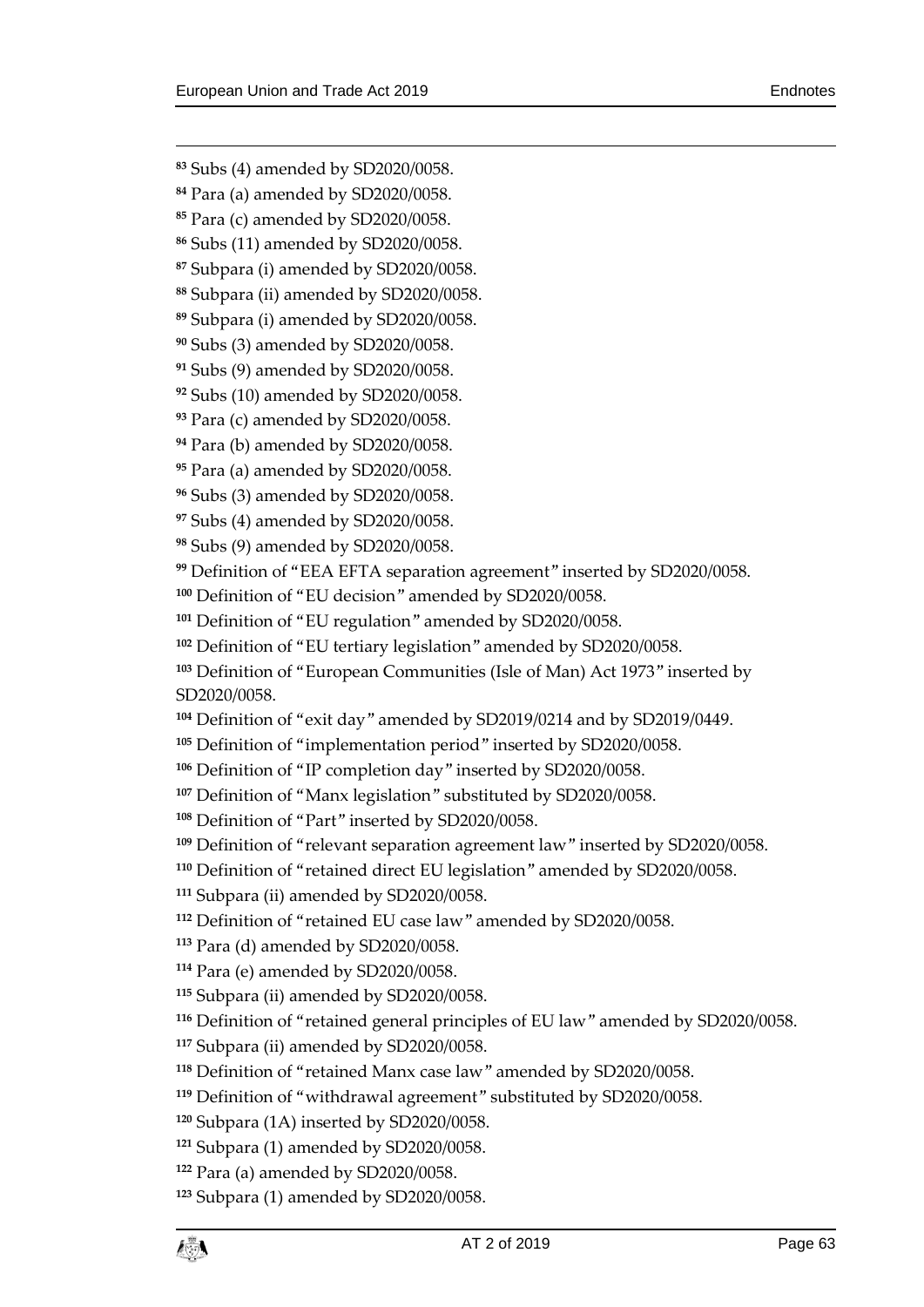Subpara (2) amended by SD2020/0058. Subpara (3) amended by SD2020/0058. Para 3 amended by SD2020/0058. Para 4 amended by SD2020/0058. Subpara (1) amended by SD2020/0058. Definition of "interpreting retained EU law" repealed by SD2020/0058. Subpara (4) amended by SD2020/0058. Para (ca) inserted by SD2020/0058. Para (cb) inserted by SD2020/0058. Para (d) amended by SD2020/0058. Para (a) amended by SD2020/0058. Subpara (i) amended by SD2020/0058. Subpara (2) amended by SD2020/0058. Subpara (1) amended by SD2020/0058. Subpara (2) amended by SD2020/0058. Subpara (3) amended by SD2020/0058. Para (b) amended by SD2020/0058. Para 2A inserted by SD2020/0058. Para 3 amended by SD2020/0058. Para 3A inserted by SD2020/0058. Para 6 substituted by SD2020/0058. Subpara (1) amended by SD2020/0058. Para (a) amended by SD2020/0058. Para (c) amended by SD2020/0058. Subpara (1) amended by SD2020/0058. Subpara (1A) inserted by SD2020/0058. Subpara (4) amended by SD2020/0058. Subpara (3) substituted by SD2020/0058. Subpara (6) amended by SD2020/0058. Subpara (4) amended by SD2020/0058. Para A1 inserted by SD2020/0058. Subpara (1) amended by SD2020/0058. Subpara (2) amended by SD2020/0058. Para (a) amended by SD2020/0058. Para (b) amended by SD2020/0058. Para (c) amended by SD2020/0058. Para (d) amended by SD2020/0058. Para 1A inserted by SD2020/0058. Para 2 heading amended by SD2020/0058. Para 2 amended by SD2020/0058. Subpara (1) amended by SD2020/0058. Subpara (2) amended by SD2020/0058.